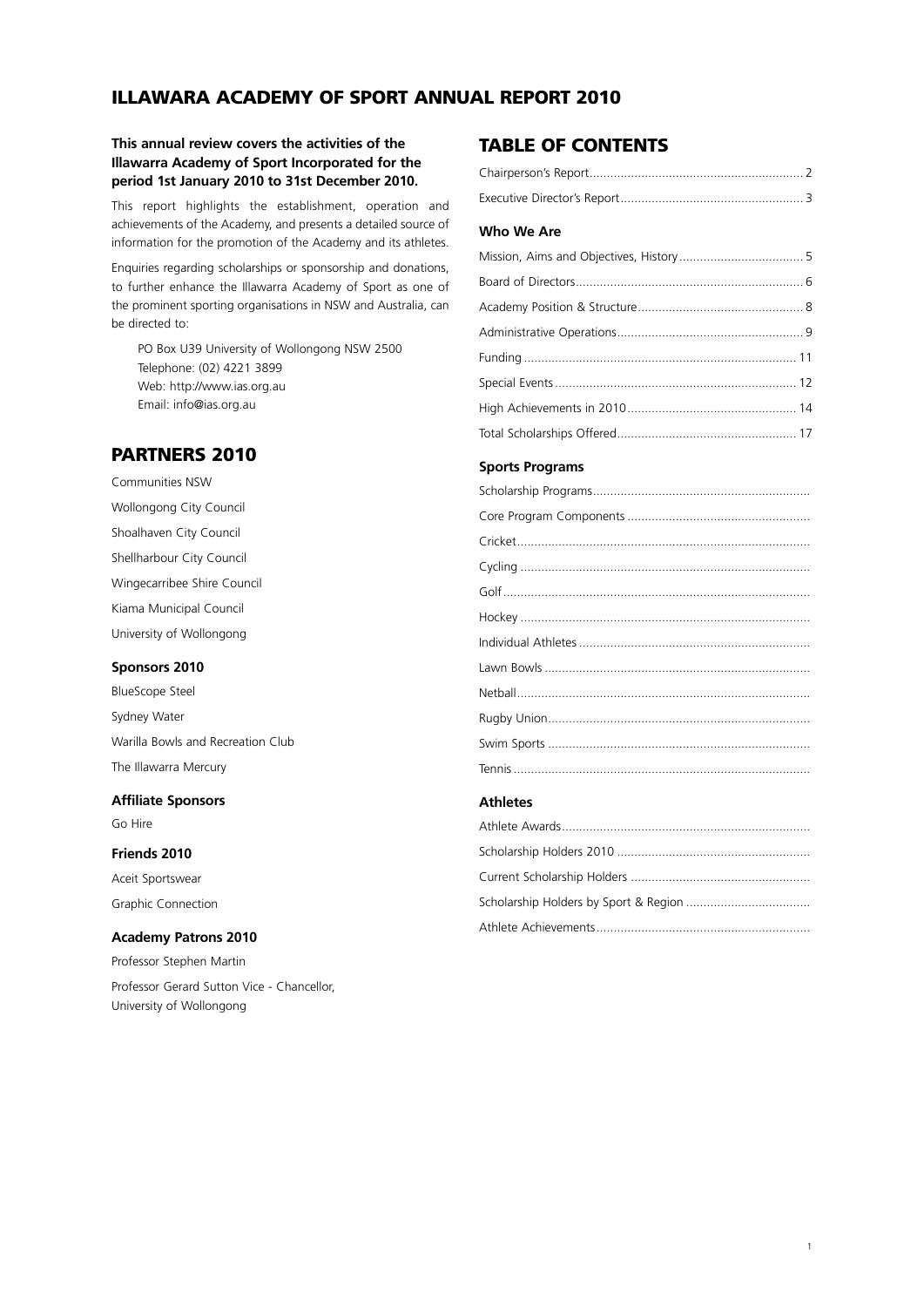# **CHAIRMAN'S REPORT**

To come?

**Brian Weir PSM** | Chairperson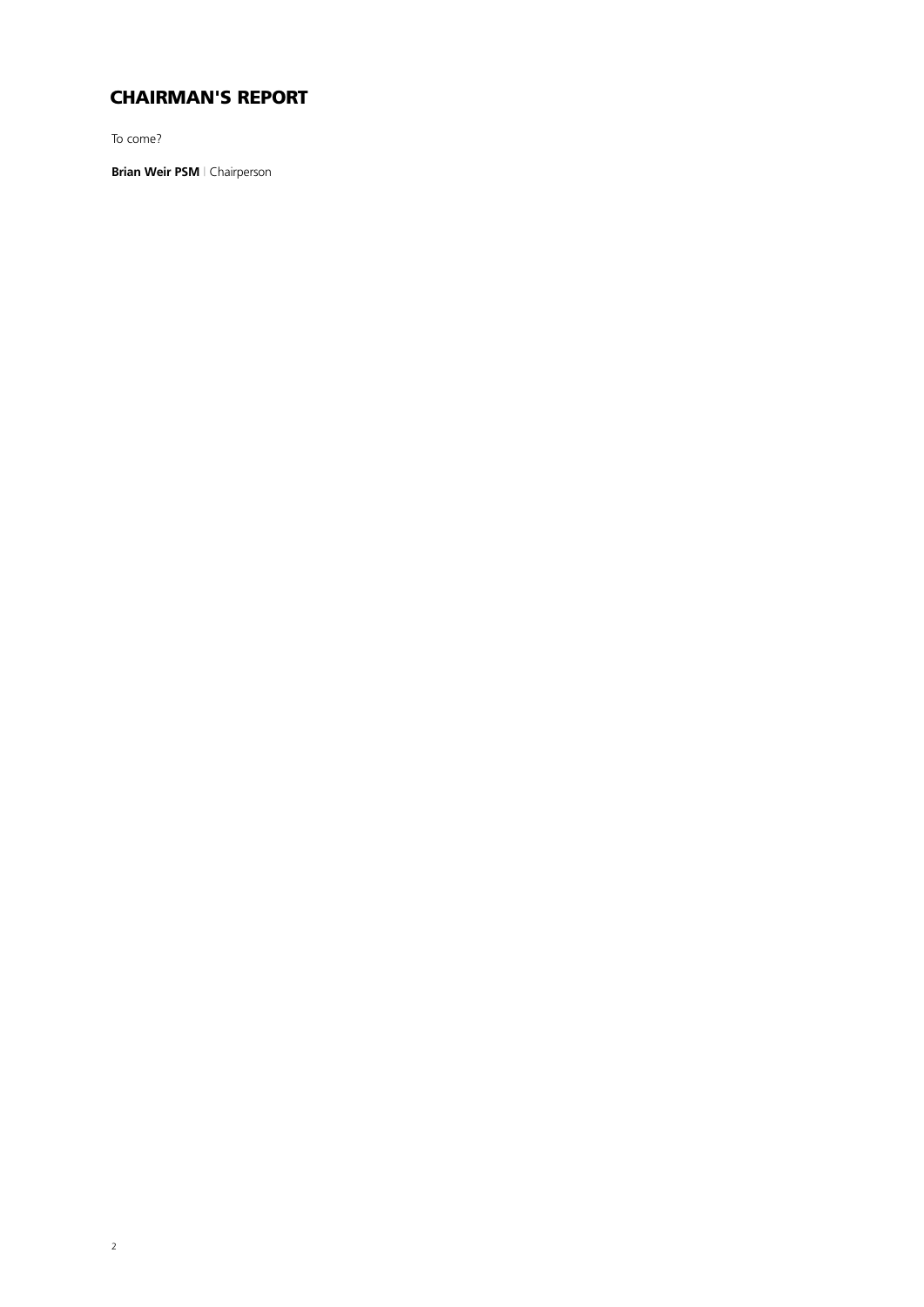# **EXECUTIVE DIRECTOR'S REPORT**

To come?

**Mark Brogan** | Executive Director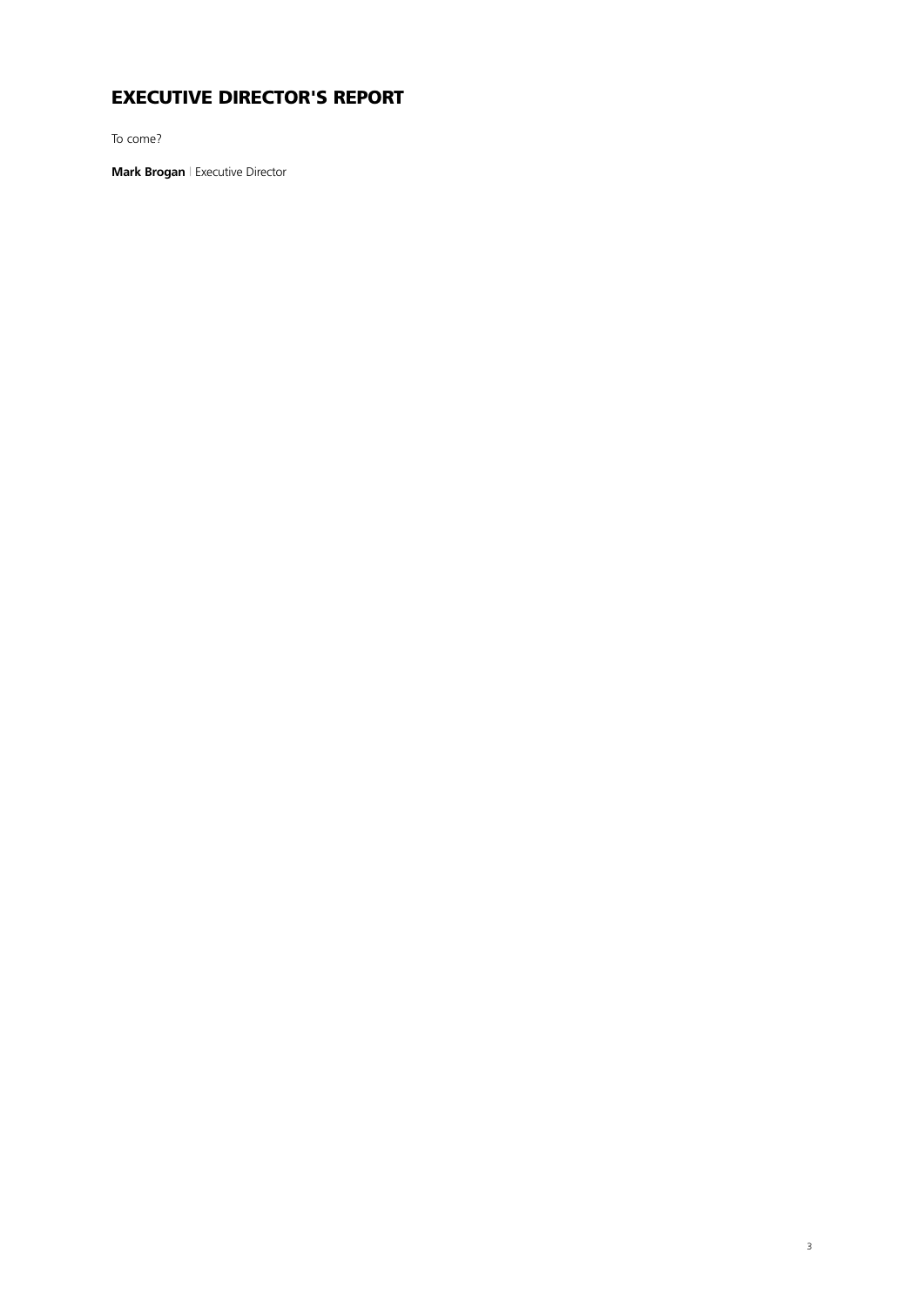# **A Five-Star Education**

The 2011 Good Universities Guide confirms UOW's longstanding position as one of the country's leading research institutions. UOW received five stars in seven key areas, where only the top 20 per cent of universities in Australia can be awarded five stars in any one category.

- **\*\*\*\*\*** Getting a Job
- **★★★★★** Positive Graduate Outcomes
- **★★ Staff Qualifications**
- $\star\star$  Research Intensity
- **★★** Graduate Satisfaction
- **\*\*** Generic Skills
- **★★** Staff to Student Ratio

UOW shares the Illawarra Academy of Sport's vision of helping talented young people from in and around the Illawarra reach their goals. Whether on the field or in the classroom, we think everyone deserves the chance to achieve their best.

# **www.uow.edu.au**





UOW CRICOS 00102E

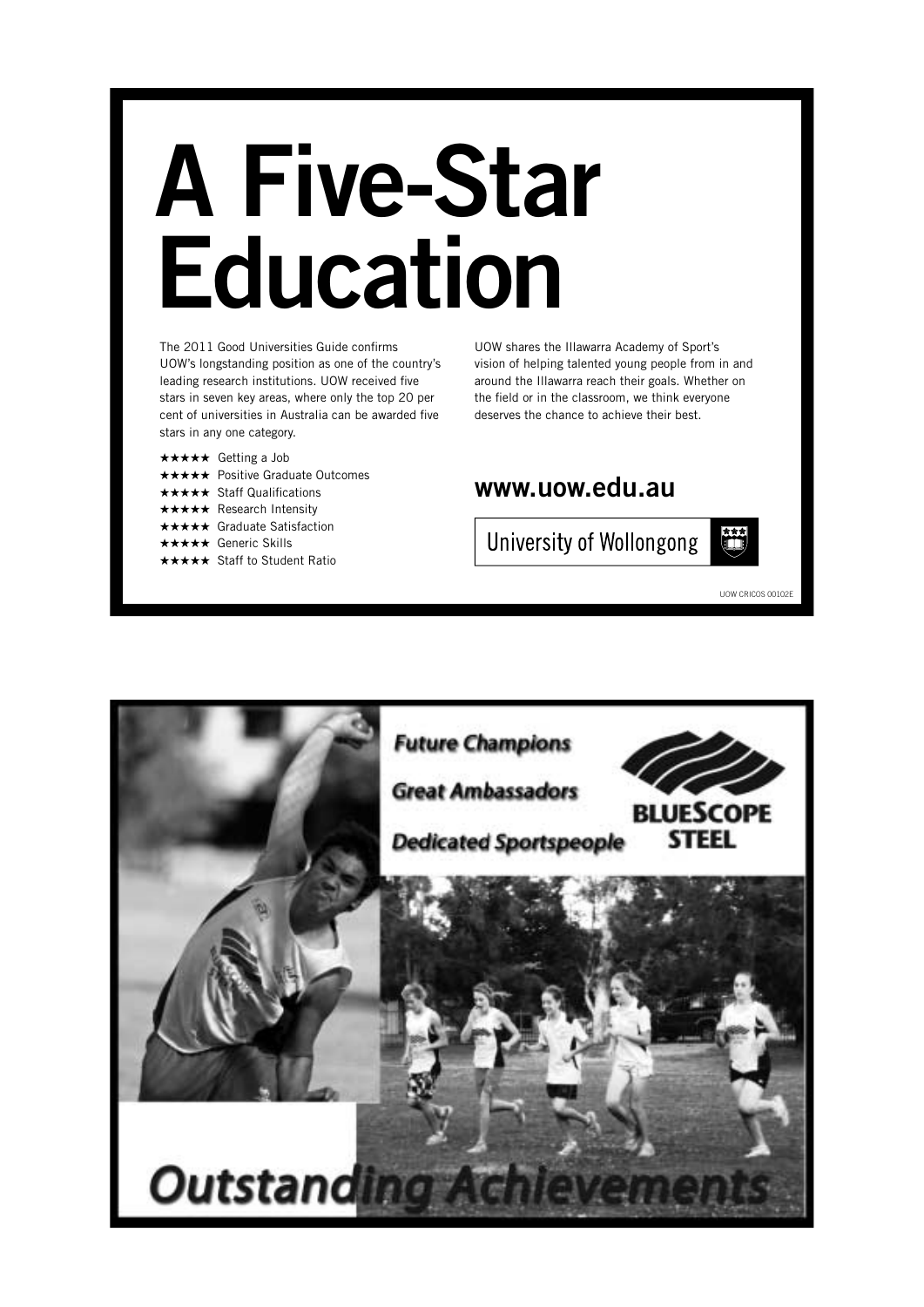## **CORPORATE VISION FOR THE ILLAWARRA ACADEMY OF SPORT**

To be recognised locally and nationally as the most effective and professional Regional Academy of Sport.

## **MISSION**

To provide opportunities and services for sport, talented athletes and coaches within the Southern Group of Councils area to achieve excellence.

## **AIMS AND OBJECTIVES**

- To provide the opportunity and encouragement for talented athletes within the Southern Councils Group (SCG — Illawarra region)to achieve excellence in sport and outstanding sporting citizenship.
- To facilitate the development & support of talented athletes with potential.
- To provide sports science support and evaluation and specialist services and resources to assist in the pursuit of excellence in sport or in activities related to sport.
- To develop and assist talented coaches and foster an environment conducive to the enhancement of coaching and related activities.
- To maintain an operational structure which contributes to the sports development network.
- To act as a catalyst in the development of innovative programs for the improvement of sport within the Southern Councils Group area, including effective talent identification programs.
- To encourage and assist athletes in their pursuit of improvement and excellence in sports skills to travel both within Australia & overseas for the purpose of seeking competition, training and experience.
- To conduct, commission or join in research, activities in the pursuit of excellence in sport.
- To establish, administer and seek financial assistance to promote excellence among young athletes.
- To act as trustee of any bond or to administer any foundation established to promote excellence or achievement in sport or in activities related to sport.

## **HISTORY**

The concept of the Illawarra Academy of Sport emanated from a community based investigation into sport and lifestyle opportunities in the Illawarra. A committee which comprised of representatives from government, education, business and community sport recommended the establishment of an Academy to expand sporting opportunities for talented athletes of the region.

With the University of Wollongong facilitating its progress, the committee'"s vision became a reality. Then the Illawarra Institute of Sport was launched in December 1985, becoming Australia's first Regional Academy of Sport. For funding reasons, the term Institute, was replaced with Academy prior to incorporation in 1988.

#### **Sports Programs**

As the Academy evolved, the range of sports expanded and since 1986 programs have been conducted in 18 different sports. Although, gymnastics, touch, basketball, soccer and surfing are no longer in the Academy, eleven sports programs remain.

Currently there are programs offered for golf, netball, hockey, cricket, rugby union, cycling, an individual athletes program, lawn bowls and swim sports. Since 1985, there have been over 4000 scholarships offered to local athletes.

#### **A Growing Example**

The regional academy format, pioneered in the Illawarra, has now been replicated across Australia and overseas. Ten independent regional academies are in operation across NSW with the national network of regional academies now totally nineteen.

The strength of the Illawarra Academy of Sport has always been its strategic alliances and partnerships with Illawarra business, local government, sporting associations at regional and state level and support of the University of Wollongong.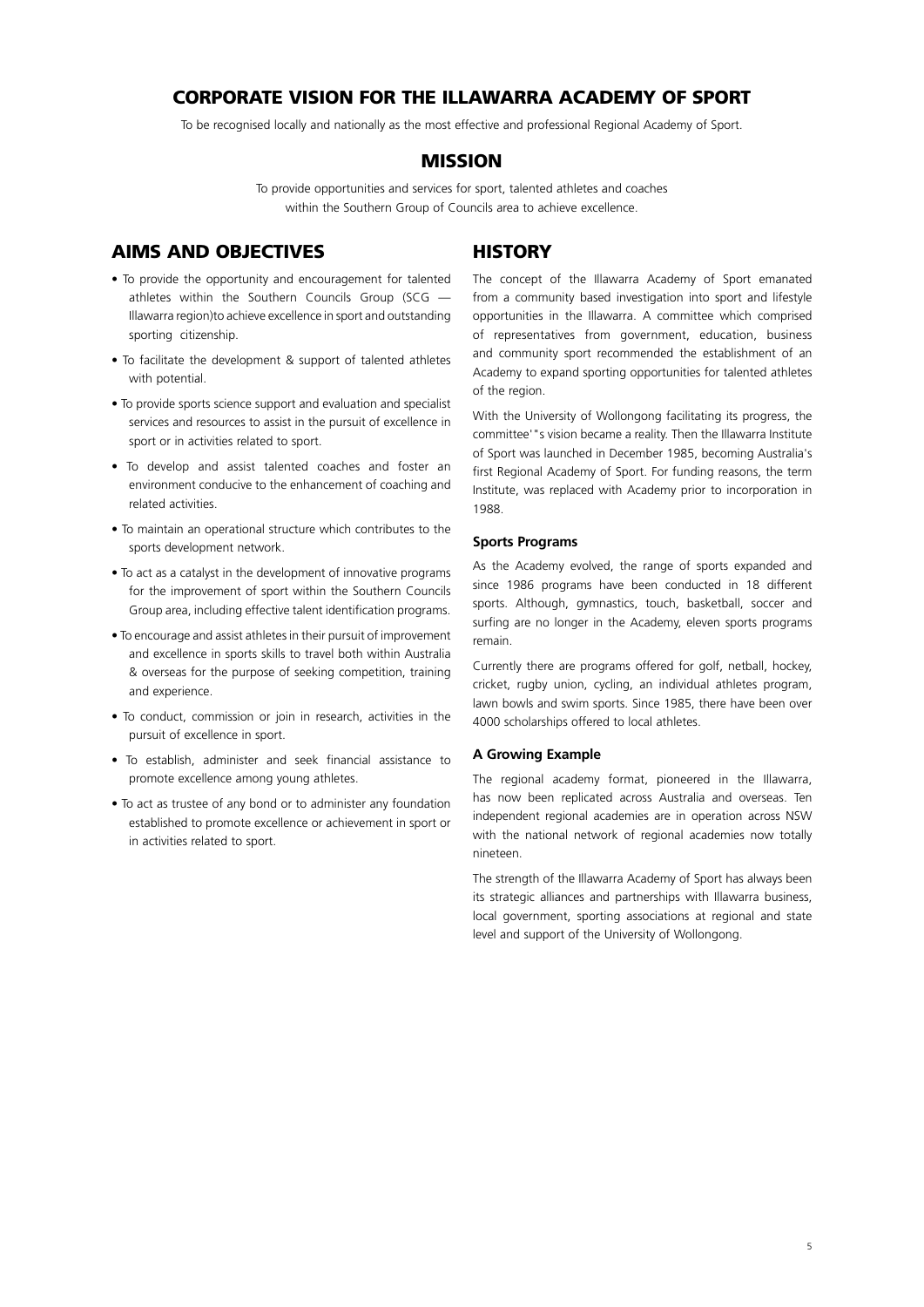## **BOARD OF MANAGEMENT**



Brian Weir Chairperson



Jeff McCarthy Vice President



William Dowson Treasurer



Brian Baird Public Officer



Peter Bowman Business Plan Chair



Mark Brogan<br>Executive Director







Peter Tomlinson



Julie Steele

Vicki Tiegs



Trevor Fredricks





Richard Davis Paul Tuddenham Anthony Horne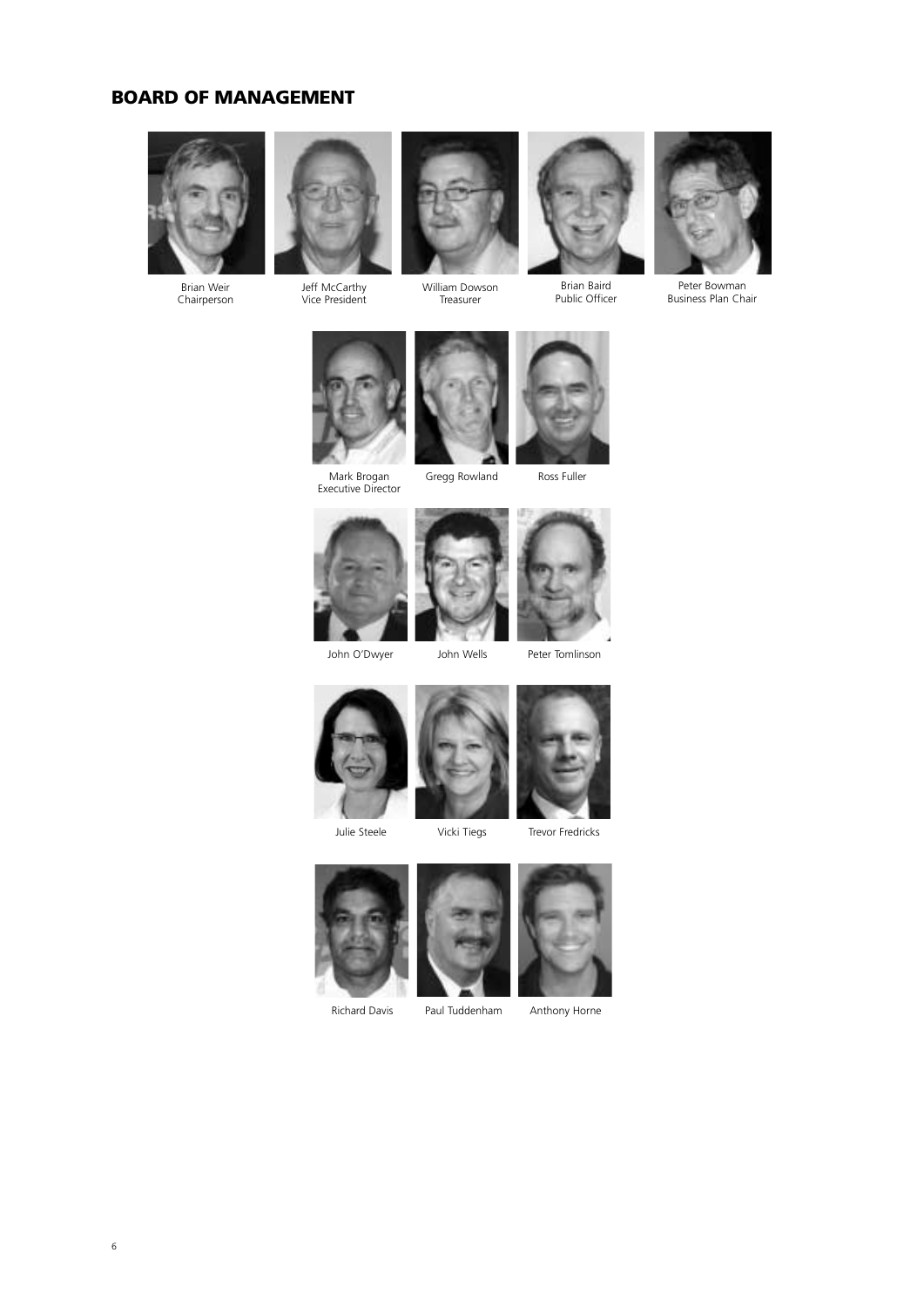## **BOARD OF DIRECTORS**

The Academy is an independent, incorporated sporting organisation that is governed by a eighteen (18) member Board of Directors which is comprised of 10 permanent representatives and 8 elected community representatives. Board of Directors meetings are held bi-monthly and each of the five local Council hosts the meetings on rotation.

## **PERMANENT BOARD REPRESENTATIVES**

**University of Wollongong** Vice Chancellor Prof. Gerard Sutton Represented by Dr Gregg Rowland

**Australian Institute of Sport** Director Dr Peter Fricker. Represented by Peter Bowman

**Sports Medicine Federation** South Coast Branch. Represented by Prof Julie Steele

**Department of School Education** Regional Director Illawarra & South Coast Graeham Kennedy Represented by Ross Fuller

**Administrators of Wollongong** Represented by Mark Bond (From Nov 2010)

**Mayor of Wingecarribee** Cr. Ken Halstead. Represented by Cr. Paul Tuddenham

**Administrator of Shellharbour City** Administrator David Jesson. Represented by Brian Weir

**Mayor of Kiama** Cr. Sandra McCarthy. Represented by Cr. Trevor Fredericks

**Mayor of Shoalhaven** Cr. Paul Green. Represented by Anthony Horne

# **Executive Director**

Mark Brogan

#### **Community Board Representatives**

| Brian Baird          | John O'Dwyer    |
|----------------------|-----------------|
| <b>Richard Davis</b> | Vicki Tiegs     |
| William Dowson       | Peter Tomlinson |
| Jeff McCarthy        | John Wells      |

## **Executive elected 22 April 2010**

| Chairperson               | <b>Brian Weir</b>     |
|---------------------------|-----------------------|
| Senior Vice President     | Position vacant       |
| Vice President            | Jeff McCarthy         |
| Public Officer            | Brian Baird           |
| Treasurer                 | William (Bill) Dowson |
| Business Plan Chair       | Peter Bowman          |
| <b>Executive Director</b> | Mark Brogan           |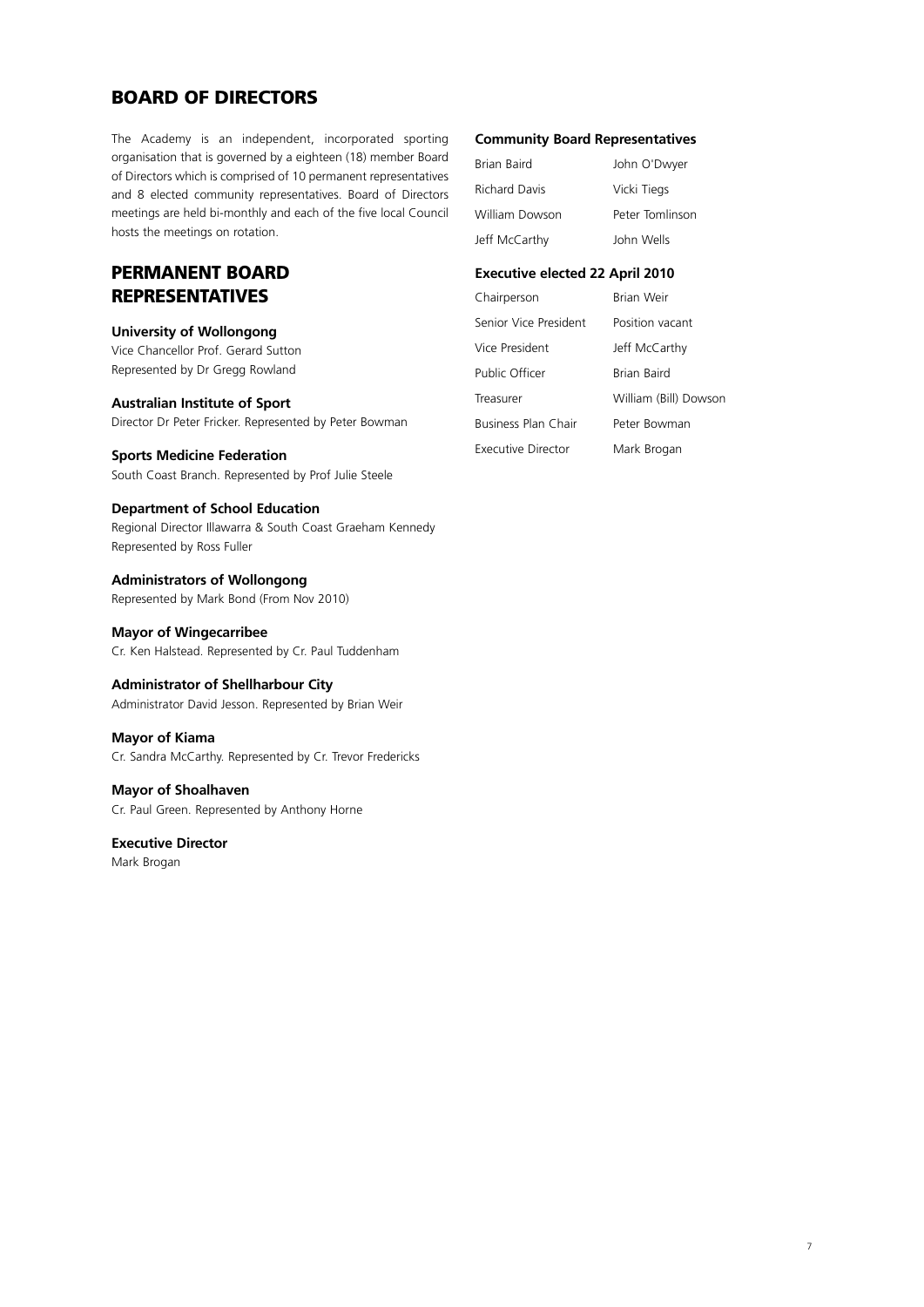## **ACADEMY POSITION IN SPORTS STRUCTURE**

As a provider of talent development services, the Academy aims to position itself within the sports system at a level which will be of most benefit to athletes.

As an independent autonomous organisation, the Academy is in effect, working on behalf of the local and state sporting associations to develop talented athletes for the benefit of both the athletes and the sport.

The Academy programs are designed to complement the activities the athletes receive through their club and representative structure.

## **LINKS TO SPORTING GROUPS**

The Academy operates within the sports system at several pre elite athlete levels.

It maintains links with a range of organisations to ensure that the local talented athletes receive the best possible support in their path to excellence. Links are maintained with:

## **Local & State Sports Associations**

Administrative and coaching links are maintained with local and State sporting associations in the scholarship sports that have programs in the Academy.

## **Communities NSW**

As the largest single partner of the Academy, there are close operational links with Communities NSW with regular interaction with the South Coast Region and at senior officer level.

## **NSW Institute of Sport**

The Illawarra Academy sports programs are structured to ensure the athletes have the greatest opportunity to feed into the NSW Institute of Sport programs (where appropriate).

## **NSW Regional Academy Network**

The ten independent Regional Academies in NSW maintain close links for athlete competition and training and sport management information sharing.

## **Academies of Sport Inc (ASi)**

The ten independent Regional Academies in NSW, in 2003, formed ASi. The principal purpose of this organization is the planning and support of the Academy Games - a multi sport festival involving all Academies.

## **Australian Institute of Sport**

The links with the AIS were established when the Academy was formed in 1985. Academy athletes have the opportunity of gaining entry to the AIS and a number of Academy athletes have graduated into AIS programs.

## **ACADEMY CATCHMENT AREA**

The Academy operates through the Illawarra's geographic region comprising the five local government areas of: Wollongong, Shellharbour, Kiama, Shoalhaven, and Wingecarribee. Illawarra covers an area of 8,485 square kilometres and extends from Helensburgh in the north, Ulladulla in the south and across to the Southern Highlands in the west. The region has a population of 405,000.

# **Sports Training Camps**

# Maximise your team's sporting performance at a Sport and Recreation Centre.

Our Sports Training Camps combine specialist sports training facilities and services including accommodation and catering packages. Sports Training Camps are available at Myuna Bay, Jindabyne, Sydney Academy and Lake Ainsworth.

**For more information please phone 13 13 02 or visit www.dsr.nsw.gov.au**

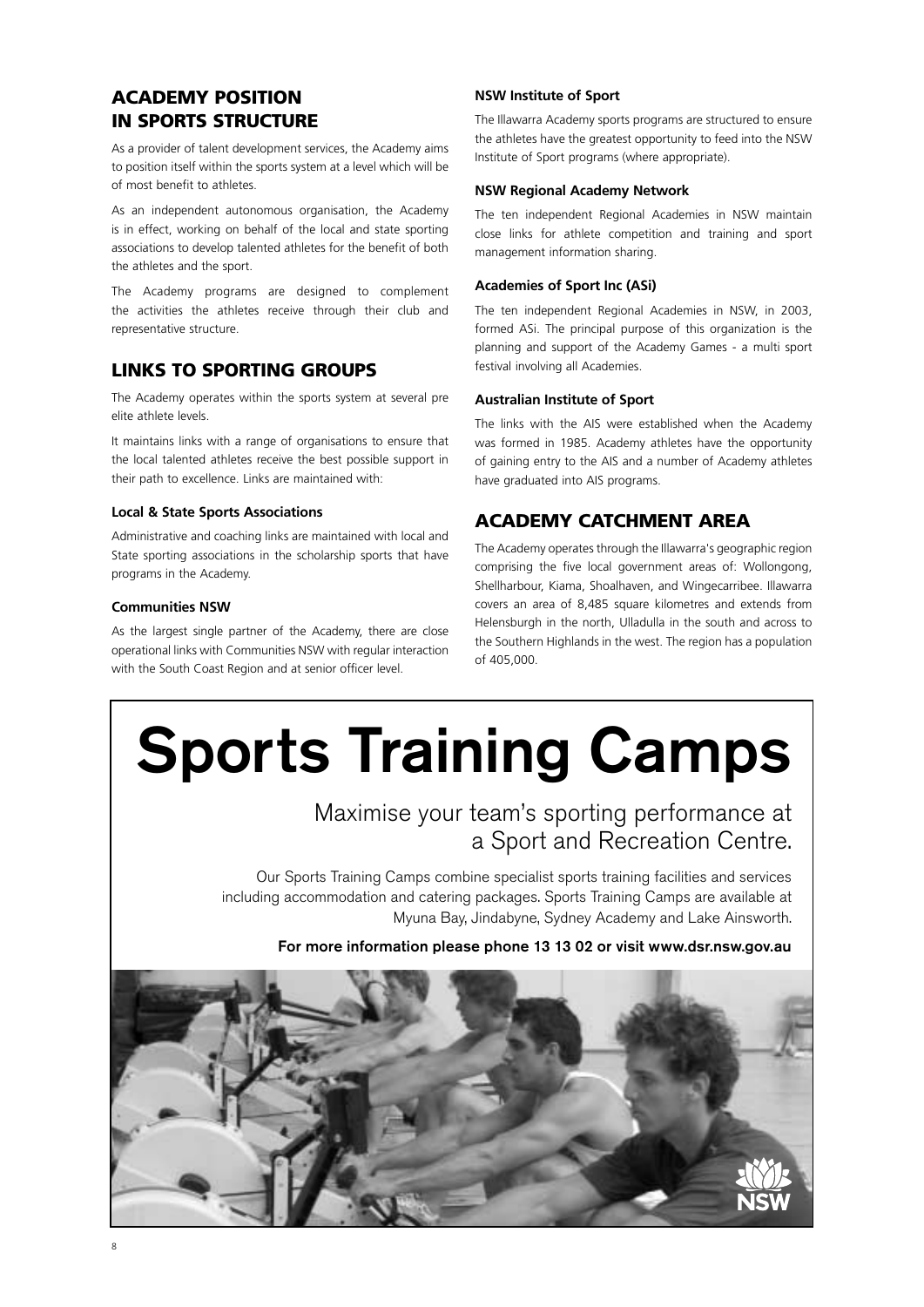## **ADMINISTRATIVE OPERATIONS**

The Academy Administration Centre moved to the University of Wollongong in October 2009. The new location offers increased access to IAS training facilities for a range of sports, access to lecture & tutorial rooms, physiotherapy facilities and closer links with key volunteer & sports groups and consultants.

The Academy employed three (3) full-time staff and one (1) part-time staff in 2010. Academy coaching staff are all contracted on a casual basis and as volunteers receive a small honorarium to cover their costs.

## **Staffing Levels During 2010**

#### **Full Time**

Executive Director 1

Program Manager 1

Administrative Officer 1

## **Part Time**

Bookkeeper 1

## **Media and Public Relations**

The flagship of Academy public communications is 'Academy Corner'. This newspaper column which is produced weekly is published in the Illawarra Mercury, Northern Leader, Lake Times, South Coast Register and the Southern Highlands News.

The one page weekly feature published in the Illawarra Mercury, as part of junior sport, continued in 2010 after its establishment in 2008. Again, the feature proved extremely popular with athletes & families, sponsors and supporters.

This feature was expanded to include the South Coast Register which which published its biweekly version from July 2010.



Once again eNEWS had its following. This weekly electronic newsletter is now distributed to close on 800 locals, athletes, coaches, parents, sponsors & supporters.

The Academy appreciates the excellent coverage afforded by the various regional media outlets within Illawarra and gratefully acknowledges their support.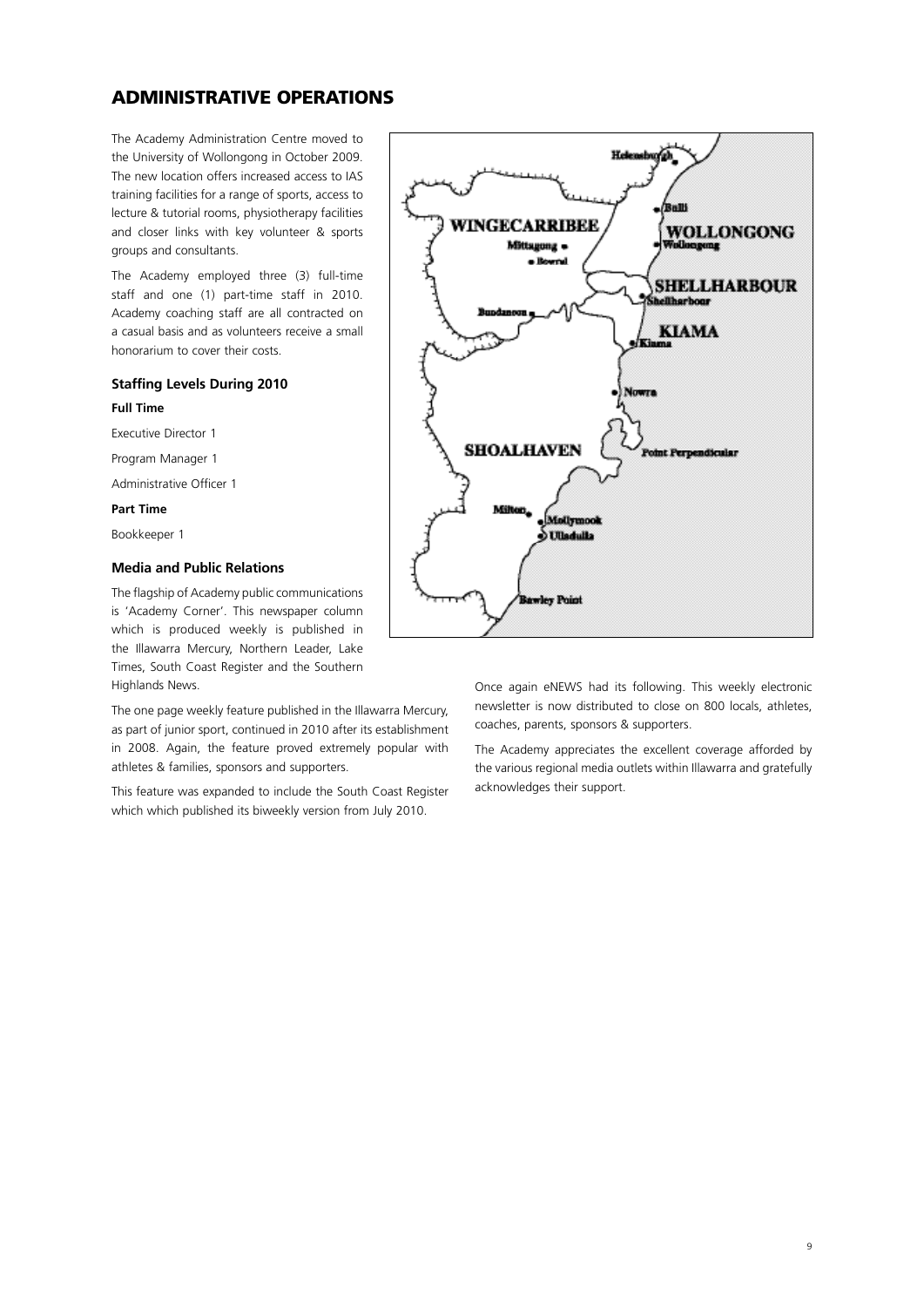## **FUNDING SOURCES**

The Academy operates as an independent and autonomous sporting organisation. Funding for the sports programs and the administrative operations is achieved through a variety of sources including government grants, University funding, sports funding, athlete contributions, corporate sponsorship and business support.

The Academy has four primary sponsor categories: Partners, Program Sponsors, Affiliate Sponsors, Supporters and Friends.

#### **Partners**

Partners provide substantial 'value in money' by way of donation or funding and 'value in kind' services to benefit a range of Academy activities. Our Partners include the NSW Department of Sport & Recreation, the University of Wollongong and the Southern Councils Group of Councils: Wollongong, Shellharbour, Kiama, Shoalhaven and Wingecarribee.

The New South Wales Government through NSW Sport and Recreation is the largest single sponsor of the Academy providing an annual grant of \$143,000. The five councils of the Southern Councils Group grants total more than \$60,000.

The University of Wollongong provides financial assistance as well as support services and access to facilities. The University assists the Academy with access to staff and sport science support services as does the University Recreation and Aquatic Centre.

#### **Program Sponsors**

Program sponsors provide 'value in money' by way of funding and/or substantial 'value in kind' to specific Academy programs or projects including:

- Sports Programs
- Regional Programs
- Special Projects & Events

Our team of Program Sponsors include BlueScope Steel, Sydney Water, Warilla Bowls and the Mercury.

In 2010, Cycling Program sponsors included: Bowral & Katoomba NRMA, Raine & Horne Wollongong, Frank Soto & Associates, the Ben Mikic Foundation, Roadworx, Bikesportz and Hot Design.

#### **Affiliate Sponsors**

Assisting the Academy across several sport or event programs was Go Hire.

#### **Supporter 'Sports'**

A policy of the Academy is that any sport, which has an Academy program, is required to contribute financially to that program.

This funding represents approximating 25 - 50% of base program costs. Sources include assistance from governing associations of that sport, local clubs, associations, state associations, or a combination of these.

Sports funding includes 'value in money' and may also include 'value in kind' (goods or services) in support of a specific Academy sports program or project.

#### **Friends of the Academy**

We gratefully acknowledge the support of Graphic Connection for their graphic design and publication expertise and ACEIT Sportswear who are official suppliers of sportswear.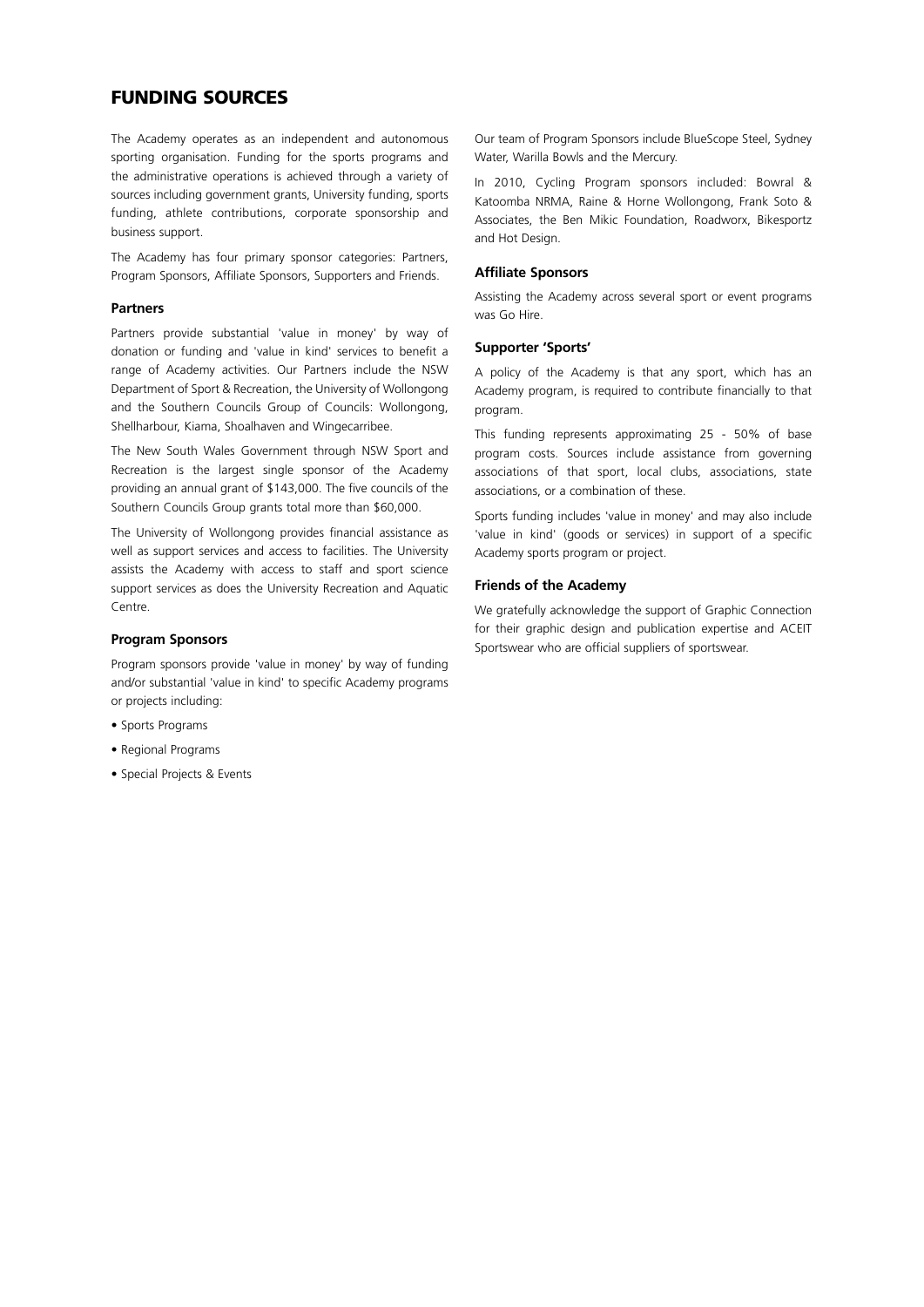## **SCHOLARSHIP PROGRAMS**

The major focus of Academy activity is the delivery of sport coaching and education programs for its scholarship athletes. Services are provided to a select group who must satisfy eligibility and selection criteria.

#### **Common Athlete Eligibility Criteria**

The athlete must:

- 1. Reside in the Southern Councils Group area (Wollongong, Shellharbour, Kiama, Shoalhaven & Wingecarribee);
- 2. Display an ability to apply coaching and technical instruction;
- 3. Demonstrate dedication to improving performance;
- 4. Demonstrate, through past performance and/or potential capacity, the potential to improve performance to a high level;
- 5. Be a registered participant of an association within the SCG area.

#### **Selection Criteria and Program Design**

In addition to the eligibility criteria outlined above, sport programs have additional selection criteria which varies from program to program. At time of nomination this criteria is outlined.

## **CORE PROGRAM COMPONENTS**

The primary objective of the Academy is to improve an individual athlete's sporting ability and to equip them with skills to enhance their prospects of future success.

## **Training & Technical Development**

Coaching and training sessions form the major component of the scholarship program (except individual athlete program). The coaching staff design programs that emphasise individual development concentrating on the strengths and weaknesses of the athletes together with activities to improve an athlete's knowledge and ability in the tactical aspects of their sport.

#### **Sports Science**

To supplement the coaching and training component of the program, the athlete receives advice in specialist areas of athlete development. The sport science program elements aim to provide regular and relevant feedback to the coaches and athletes on the physical fitness and training levels of the athletes.

Athletes annually complete sessions in nutrition, sport psychology and sports injury prevention and management. The aim of these sessions is to provide information to make athletes aware of the role these areas play in enhancing individual performance.

## **BENEFITS & SERVICES**

A generic Academy scholarship provides the following benefits and services:

- Coaching by accredited and experienced coaches (except IAP program) including high level guest coaches
- Subsidized Academy uniforms and specialised equipment
- Sport science support and evaluation
- Specialist training including sprint training and fitness advice
- Sport psychology, nutrition and sports medicine advice from leading experts
- Video analysis of technique and tactical appreciation
- Public speaking and personal development opportunities
- Exposure to high level competition
- Travel assistance for competition and Academy activities
- Academy tours in NSW & interstate
- Drug education seminars
- Log books for educational information and monitoring of training and competition
- Tours/camps at some of Australia's premier elite coaching facilities.

#### **Competition Opportunities**

Academy squads participate in selected competitive fixtures during their scholarship program. Competition is primarily against selected opponents including other Regional Academies, State Academies, representative sides, or strong club teams and is valuable to the coaches in providing feedback on the progress of the athlete and the effectiveness of the coaching program.

Sporting tours overseas, interstate and within NSW may also be conducted to provide competitive opportunities in the unique touring environment.

#### **Personal Development**

A key objective of the Academy is to develop outstanding sports citizens and education and awareness sessions based on public speaking, drugs in sport, media and sponsor servicing are incorporated into the program. In addition, athletes are exposed to social and promotional situations to develop their personal understanding of the breath of sports development and community awareness.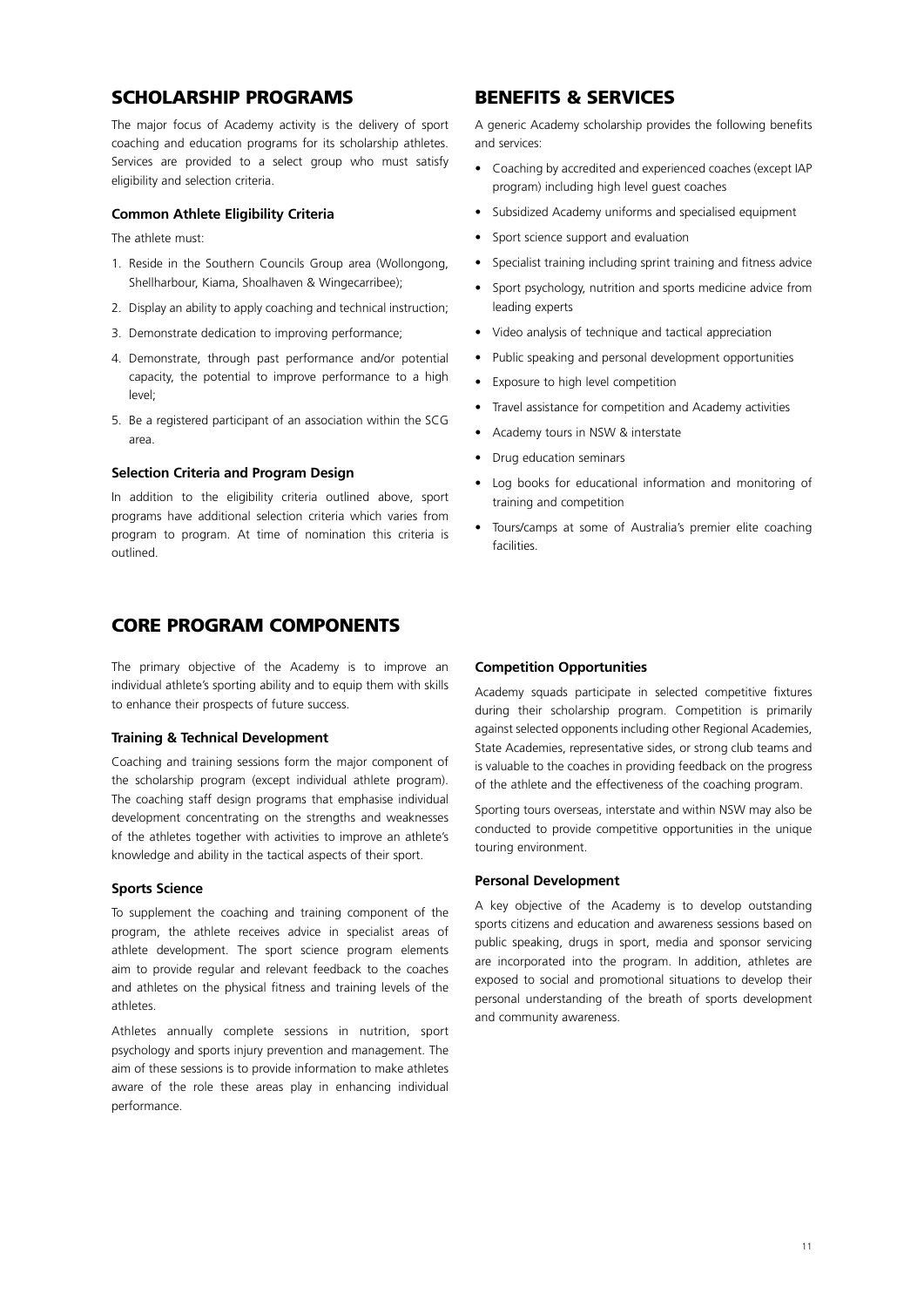## **SPECIAL EVENTS**

#### **Mayoral Receptions**

A reception, hosted by the Mayor or Council of the each of the five Councils of the Illawarra, provide an annual opportunity for the athletes and coaches to be officially recognised by their own community.

These functions also serve to develop social and personal aspects of the scholarship holders and an understanding of the range of community and government groups who support their development.

Again we thank our local Councils of Wollongong, Wingecarribee, Shellharbour, Kiama and the Shoalhaven for showing such support for the Academy.



#### **Athlete Inductions**

Inductions have been part of each Academy sport program since day one. Two major Athlete Inductions involving several sport programs were held in 2010 - an autumn induction in May and a spring induction in October 2010.

The multi-sport induction, is a major event in its own right in which athletes, parents and sports program staff, which may total over 300 on each occasion, participate in several education seminars and undertake their introduction to the Academy.

This format allows more professional presentations and parental involvement in specialist presentations including Drugs in Sport, Female Athlete, and Nutrition.

#### **Academy Games**

Although various sporting and events based organisations exist in the market place none have the specific focus of talented athlete development across a broad range of key sports and a combined capacity to bring together the State's athlete development Academies at one time for the conduct of an 'Academy Games'.

This gives rise to the opportunity to create a unique 'brand' which becomes synonymous with

talented athlete development and competition, and the conduct of a high quality and professional major event over a three day period. The 'Academy Games' brand also enables the development and implementation of a highly marketable corporate and media program with coverage across NSW through key agencies who are well known for their support of regional development.

In 2010, the fifth year of the Games, the Illawarra Academy sent a team of 90 athletes and coaches from five of its sports programs: golf, hockey, lawn bowls, netball and rugby to Armidale in April 2010.

#### **Presentation Night 2010**

The Annual Athlete Graduation and Award Presentation Night was held AT THE Novotel Northbeach. The event attracted over 300 people including dignitaries, athletes, coaches and family members.

Amy Taylor from WIN Television again oversaw the presentation of awards as master of ceremonies and graduate, Ryan Gregson (Athletics) spoke about his international career and what elements led to his on-going success.

The event acknowledged the achievements of the 2010 Academy athletes and recognised the level of commitment and dedication they showed in striving for excellence in their sport.

The evening also paid tribute to the supporters of the Illawarra Academy of Sport who ensure that opportunities exist for the region's talented junior sportspeople to progress to a high level within their sport.

There were a number of special presentations made on the night. The Vic Burrows Memorial Award was presented to Travis Smyth. Service awards were presented to members of the board, Peter Bowman for 15 years service, Gregg Rowland

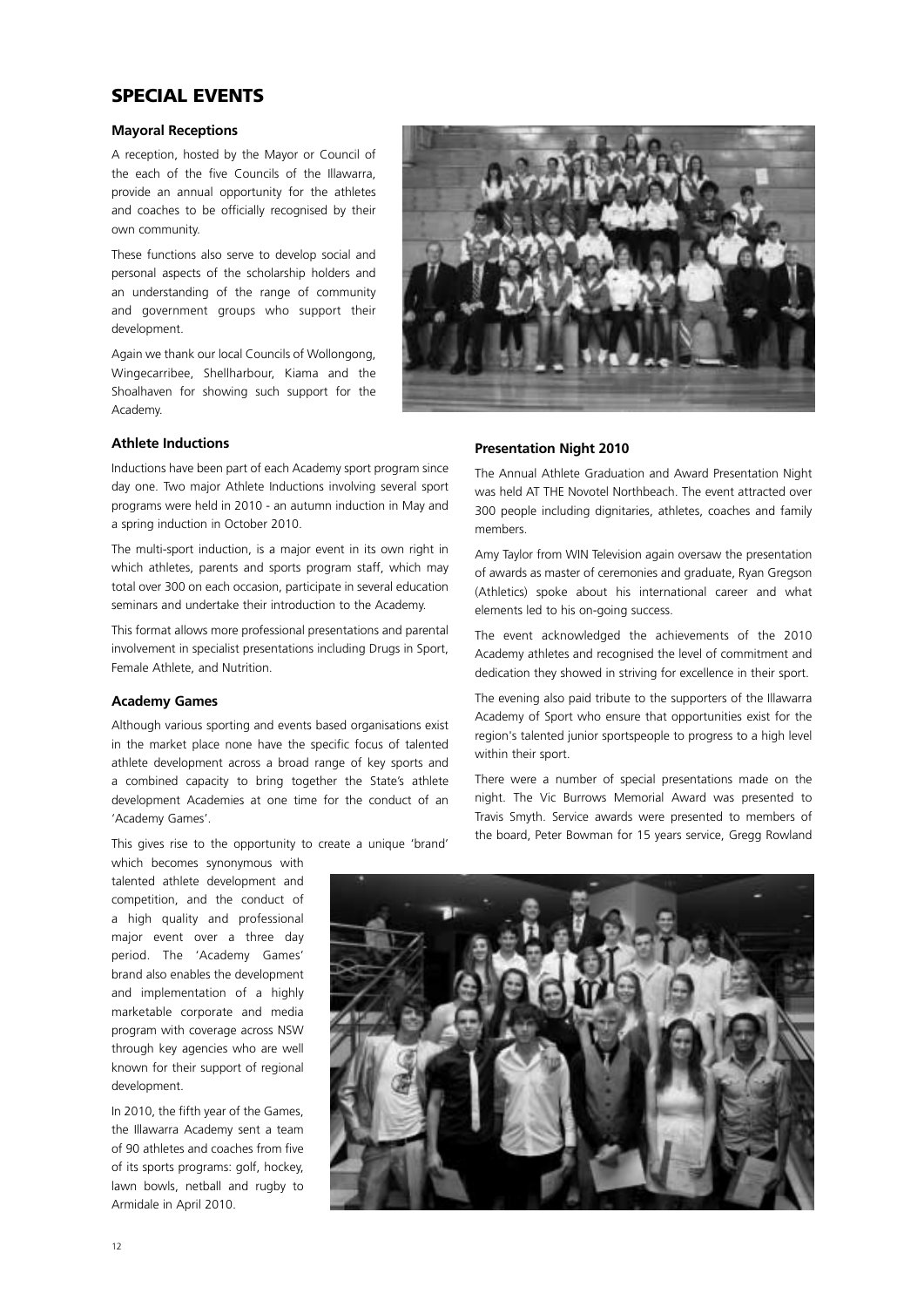## **SPECIAL EVENTS** *CONTINUED*

and Ross Fuller for 10 years service and Peter Tomlinson for 5 years service. Also 2 coaches were recognised: Craig Nealon (5 years - Hockey) and Sean Barrett (10 years - Rugby Union).

Acknowledged also were sport staff volunteers who are departing: Kurt Ogilvie, Jamie Swindells, Mark Scott, Shaun O'Toole and Peiti Johnson.

## **Sports Breakfast 2010**

In March 2010, the Academy held its inaugral Sports

Breakfast "Breakfast with the champions". The event was broadcast over ABC radio Illawarra and attended by 150 local business, sport and political dignatories.

Features of the event included a Sport panel of Academy graduates including Ryan Gregson, Shaun Timmins, Robert Hurley, Karen Murphy and Keiran Govers as well as professor



Julie Steele. The breakfast also featured "live" interviews with Josh Kersten, Sally Fitzgibbons and Brett Lee. The morning's events were capped off by an engaging talk from Ken Sutcliffe, who provided an insight into sport, media and Kerry Packer and the genesis of World Series Cricket.

The event proved such a success it is now part of the Academy's annual schedule of major events.



# **Sydney** WATER

**Proud to be associated with the Illawarra Academy of Sport and take this opportunity to wish all members of the Academy success in 2011**

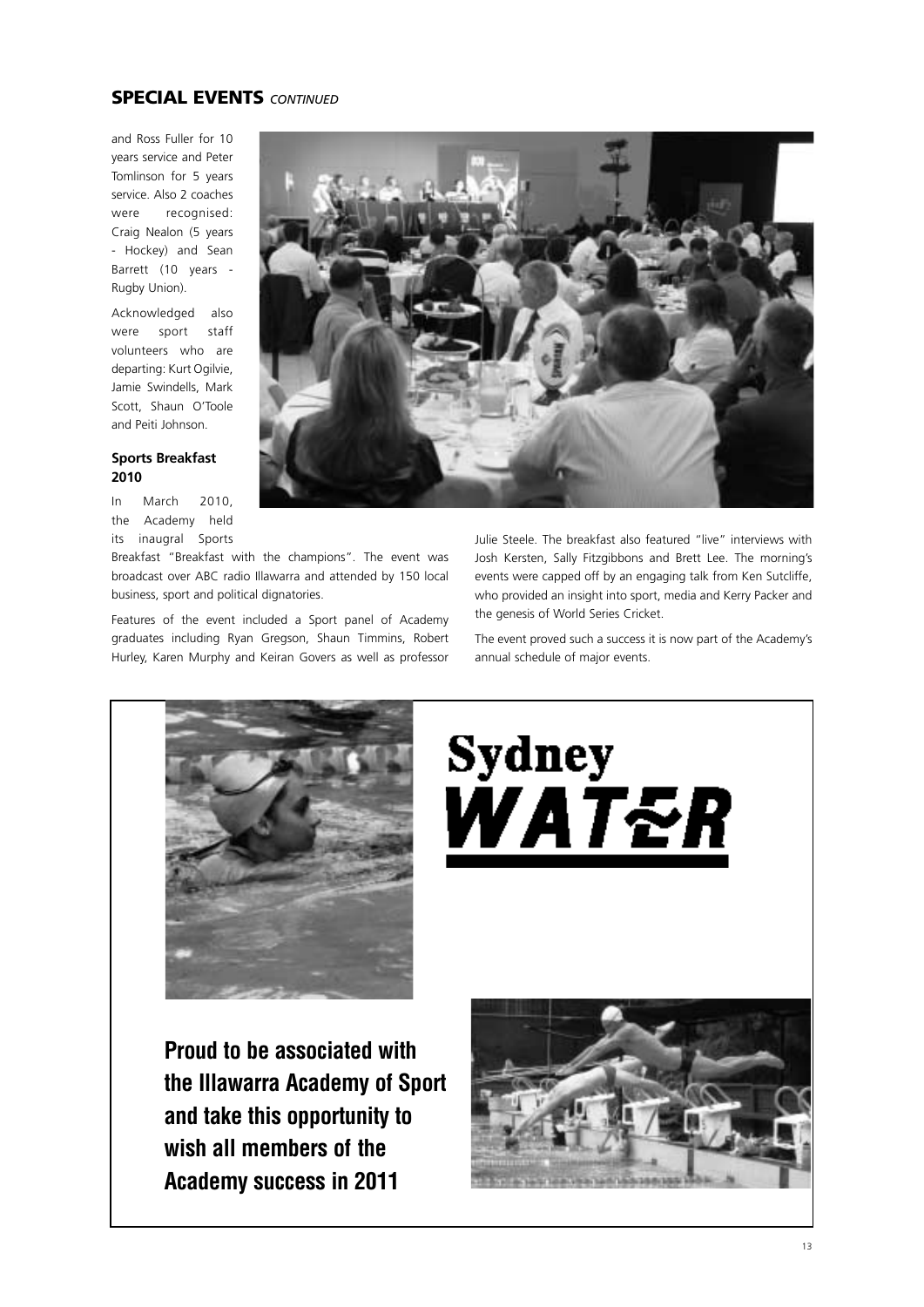# **PAST ACADEMY ATHLETES ACHIEVEMENTS**

| <b>Sport</b>    | <b>Athlete</b>        | <b>Event Name</b>                                 | <b>Achievement</b>                                 |
|-----------------|-----------------------|---------------------------------------------------|----------------------------------------------------|
| AWD             | <b>Brett Stibners</b> | Rollers World Cup Team                            | Selected                                           |
| <b>ROWING</b>   | David Smith           |                                                   | 1st K2 1000m                                       |
|                 |                       | Hungarian Kayaking championships 2009             |                                                    |
|                 | David Smith           | World Kayaking Championships 2009                 | 2nd K2 1000m                                       |
| SOCCER          | Luke Wilkshire        | Australian Socceroo Squad for World Cup           | Selected                                           |
|                 | Brendan Santalab      | Chinese National League                           | Playing for Chengdu Blades                         |
|                 |                       |                                                   |                                                    |
| IAP             | Ryan Gregson          | Australian Track Championship                     | 1st Open Mens 1500m                                |
|                 | Ryan Gregson          | Commonwealth Games Team                           | Selected                                           |
|                 | Ryan Gregson          | 1500m Track                                       | Set new Australian open record                     |
|                 | Sally Fitzgibbons     | ASP Girls 6 Star Estoril Event                    | Won                                                |
|                 | Sally Fitzgibbons     | ASP Women's Tour                                  | Ranked number 2                                    |
|                 | Shane Barrie          | World University Triathlon Championships          | Selected in Australian Team                        |
|                 | Shane Barrie          | Oceania Triathlon Championships                   | 3rd U23 Category                                   |
|                 | Ben Allen             | World University Triathlon Championships          | Selected in Australian Team                        |
|                 | Ben Allen             | Asian Continental Cup in Singapore                | 4th                                                |
| <b>CYCLING</b>  | Ben Kersten           | Tour of Somerville (USA)                          | 1st                                                |
|                 | Ben Kersten           | Boise Twilight Criterium (USA)                    | 1st                                                |
|                 | Ben Kersten           | OCBC Cycle Singapore Criterium                    | 1st                                                |
|                 | Rochelle Gilmore      | 2010 Jayco Womens Classic                         | Overall Winner                                     |
|                 | Rochelle Gilmore      | Commonwealth Games                                | Won women's road race                              |
|                 | Scott Law             | Australian Track Championship                     | 1st Open Mens 15km Scratch Race                    |
|                 | Scott Law             | Australian Track Championship                     | 3rd 1000m Time Trial, 4000m Teams Pursuit & Omnium |
|                 | Aaron Donnelly        | Australian Institute of Sport                     | Gained Scholarship                                 |
|                 |                       |                                                   |                                                    |
| <b>SWIMMING</b> | Robert Hurley         | Australian Swimming Championships                 | Won 400m, 800m & 1500m Freestyle                   |
|                 | Robert Hurley         | Commonwealth Games Team                           | Selected                                           |
|                 | Robert Hurley         | NSW State Open Championships                      | 1st 400m Freestyle                                 |
|                 | Emma McKeon           | NSW State Open S/C Championships                  | 1st 50m Freestyle                                  |
|                 |                       |                                                   |                                                    |
| <b>GOLF</b>     | Lincoln Tighe         | NSW State Open Squad                              | Selected                                           |
|                 | Jordan Zunic          | NSW Colts Squad Selected                          |                                                    |
|                 | Aaron Keevers         | NSW Par 3 Championship                            | Won U19 Category                                   |
| CRICKET         | <b>Brett Lee</b>      | Australian 20/20 Squad for WORLD Cup              | Selected                                           |
|                 | Phil Jaques           | "NSW Sheffield Shield Team, One Day & 20/20 Team" | Selected                                           |
|                 | William Sheridan      | Victorian Sheffield Shield Team                   | Selected                                           |
|                 | Phillip Wells         | NSW 2nd XI                                        | Selected                                           |
|                 | Phillip Wells         | Sydney 1st Grade Cricket Competition              | Captained St George to 3rd consecutive win         |
|                 | Nic Maddinson         | Australian U19 One Day Squad for World U19 Cup    | Selected                                           |
|                 | Nic Maddinson         | World U19 Cup                                     | Won                                                |
|                 | Nic Maddinson         | NSW High Performance Awards                       | Won U19 Male player of the year                    |
|                 | Nic Maddinson         | Australian Institute of Sport                     | Gained Scholarship                                 |
|                 | Nic Maddinson         | "NSW Sheffield Shield Team, One Day & 20/20 Team" | Selected                                           |
|                 | Adam Zampa            | Australian U19 One Day Squad for World U19 Cup    | Selected                                           |
|                 | Adam Zampa            | World U19 Cup                                     | Won                                                |
|                 | Adam Zampa            | NSW 2nd XI                                        | Selected                                           |
|                 | Melissa Harrison      | NSW High Performance Awards                       | Won U19 Female player of the year                  |
|                 |                       |                                                   |                                                    |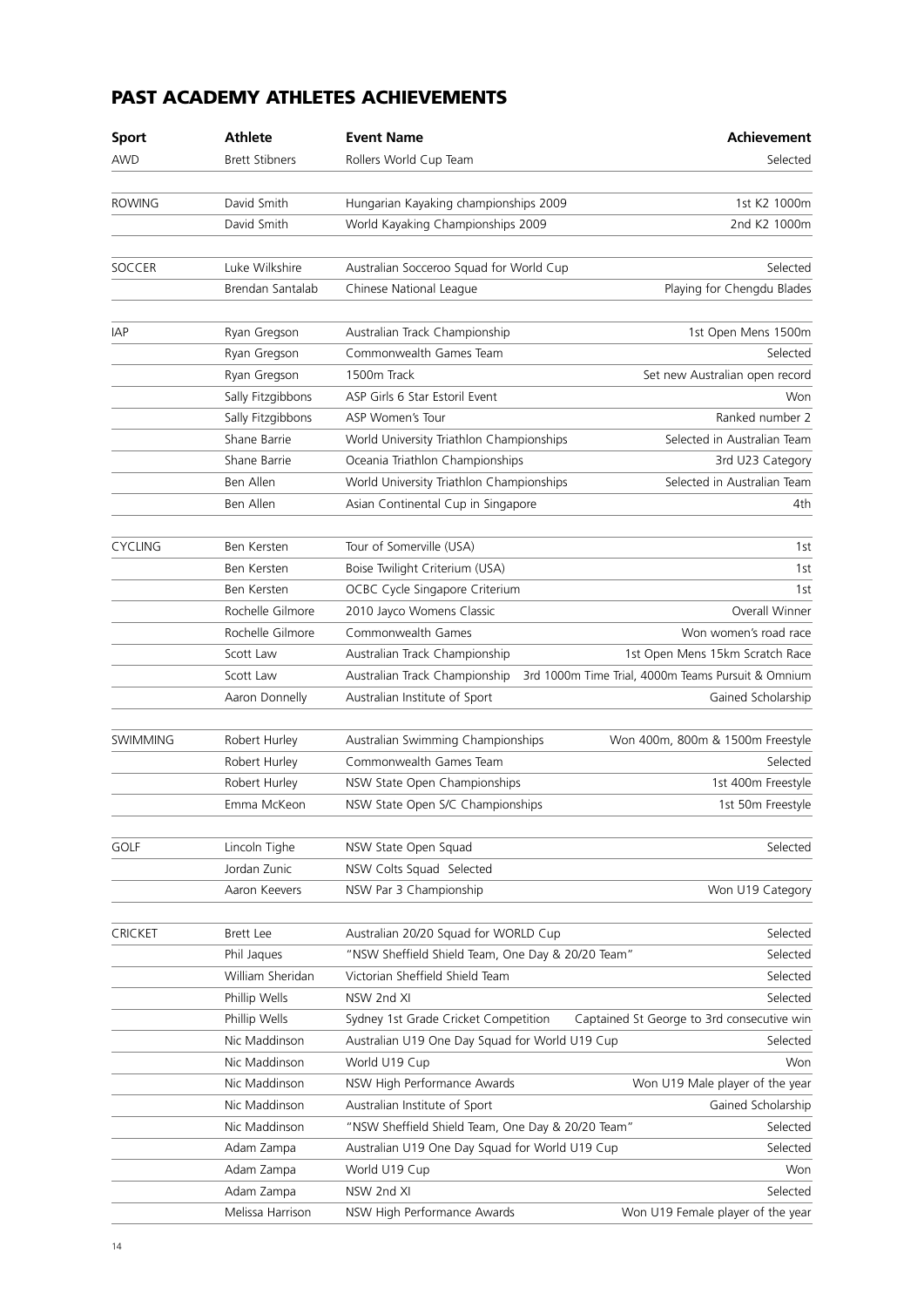## **PAST ACADEMY ATHLETES ACHIEVEMENTS** *CONTINUED*

| <b>RUGBY LEAGUE</b> | Luke Bailey          | Playing NRL with Gold Coast Titans             | 1st team player                   |
|---------------------|----------------------|------------------------------------------------|-----------------------------------|
|                     | Luke O'Donnell       | Playing NRL with North Queensland Cowboys      | 1st team player                   |
|                     | Luke Patten          | Playing NRL with Canterbury Bulldogs           | 1st team player                   |
|                     | Ben Hornby           | Playing NRL with St George - Illawarra Dragons | 1st team player                   |
|                     | <b>Brett Stewart</b> | Playing NRL with Manly Sea Eagles              | 1st team player                   |
|                     | Keith Luila          | Playing NRL with Newcastle Knights             | 1st team player                   |
|                     | Josh Morris          | Playing NRL with Canterbury Bulldogs           | 1st team player                   |
|                     | Michael Lett         | Playing NRL with Roosters                      | 1st team player                   |
|                     | Beau Henry           | Dragons U20 - Toyota Cup Team                  | Playing in Toyota Cup competition |
|                     | Mitchell Neilson     | Dragons U20 - Toyota Cup Team                  | Playing in Toyota Cup competition |
|                     | Chris Astill         | Dragons U20 - Toyota Cup Team                  | Playing in Toyota Cup competition |
|                     | Simon Maslanka       | Dragons U20 - Toyota Cup Team                  | Playing in Toyota Cup competition |
|                     | Mitchell Rein        | Dragons U20 - Toyota Cup Team                  | Playing in Toyota Cup competition |
|                     | Nathan Jones         | Dragons U20 - Toyota Cup Team                  | Playing in Toyota Cup competition |
|                     | Tyson Frizell        | Cronulla U20 - Toyota Cup Team                 | Playing in Toyota Cup competition |
| LAWN BOWLS          | Karen Murphy         | Australian Trans Tasman Team                   | Selected                          |
|                     | Leif Selby           | World Cup                                      | Won Open Mens crown               |
|                     | Leif Selby           | Australian Team                                | Selected                          |
| NETBALL             | Leah Shoard          | West Coast Fever                               | Playing in National League        |
|                     | Melissa Tallent      | Australian U19 Squad                           | Selected                          |
| BASKETBALL          | Lauren Sparks        | US College Basketball                          | Gained Scholarship                |
| <b>RUGBY UNION</b>  | Daniel Palmer        | NSW Waratahs                                   | Selected                          |
|                     | Tyson Frizell        | Australian U19 Team                            | Selected                          |
| <b>HOCKEY</b>       | Melissa Eastwood     | Australian Womens Indoor Team                  | Selected                          |
|                     | Kylie Smith          | Australian Womens Indoor Team                  | Selected                          |
|                     | Lyndal Ogilvie       | Australian Womens Indoor Team                  | Selected                          |
|                     | Emma Cobbin          | NSW Arrows Squad                               | Selected                          |
|                     | Airlie Ogilvie       | Australian Women's Open Team                   | Selected                          |
|                     | Airlie Ogilvie       | NSW Arrows Squad                               | Selected                          |
|                     | Keiran Govers        | Australian Mens Open Team                      | Selected                          |
|                     | Keiran Govers        | World Cup                                      | Won                               |
|                     | Keiran Govers        | NSW Waratahs Team                              | Selected                          |
|                     | Kurt Ogilvie         | Australian Indoor Mens Team                    | Selected                          |
|                     | Kurt Ogilvie         | NSW Waratahs Team                              | Selected                          |
|                     | Simon Beaton         | Australian Indoor Mens Team                    | Selected                          |
|                     | Jye Bunt             | Australian Indoor Mens Team                    | Selected                          |
|                     | Tristan White        | NSW Waratahs Team                              | Selected                          |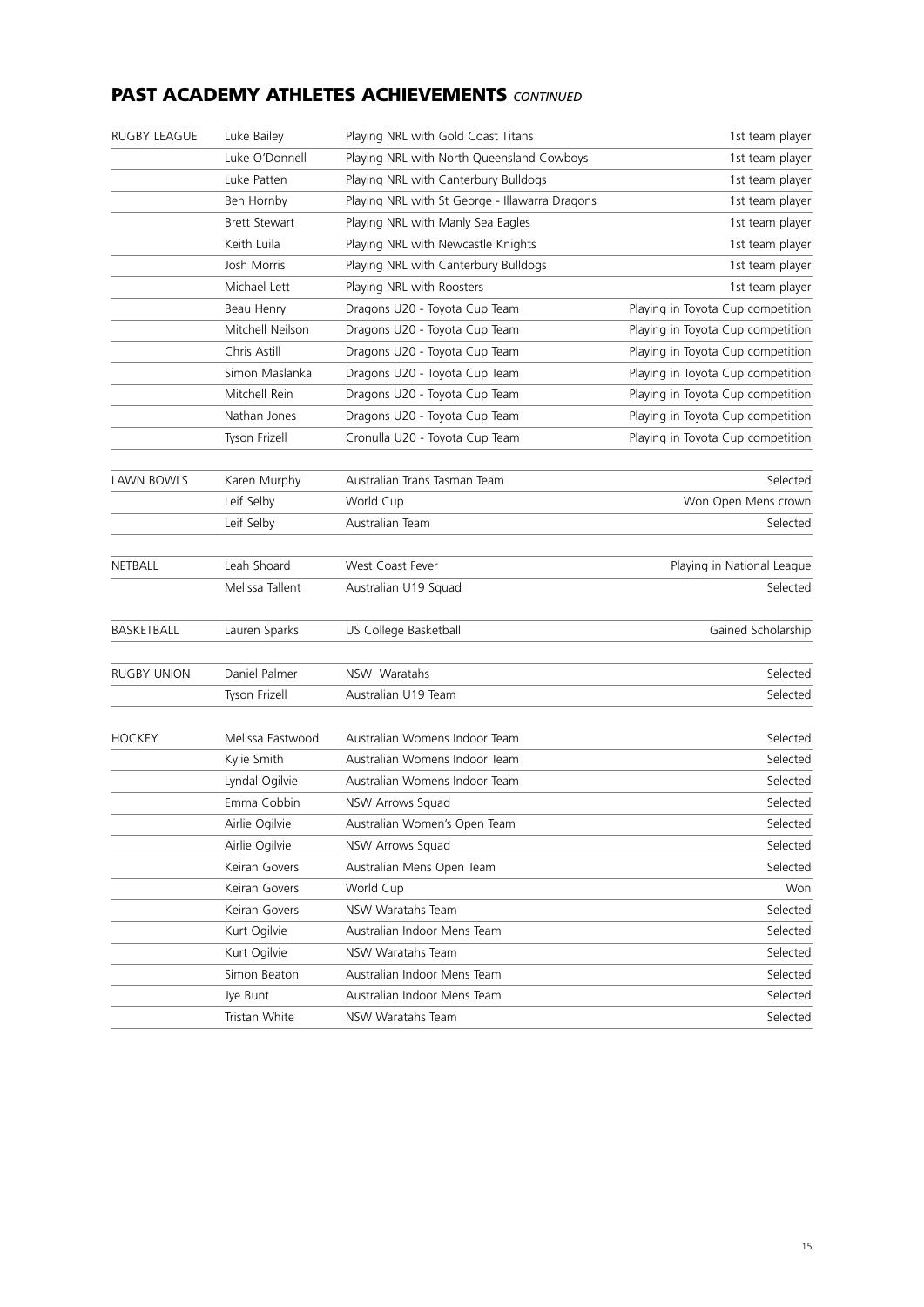



# **Talented Local Athletes Need Your Help**

The Academy recently teamed up with the Australian Sports Foundation (ASF) to help raise funds to assist local athletes through the Academy Athlete Development project. All ASF grants will go to core program assistance such as:

- Quality Coaching Sports science support
- Facilities & Equipment Athlete Education
- Specialist Consultants Sports Development Opportunities

*Donations of \$2 or over are tax deductible!*

**Please call the Academy on 02 4225 3899 or download the form from the Academy website www.ias.org.au**

The Illawarra Academy of Sport has registered the Athlete Development project with the Australian Sports Foundation (ASF) to help with our fundraising efforts. Donations of \$2 or more to the ASF are tax deductible. While donations must be made unconditionally to the ASF, donors<br>are able to nominate the IAS project as their preferred beneficiary. ASF grants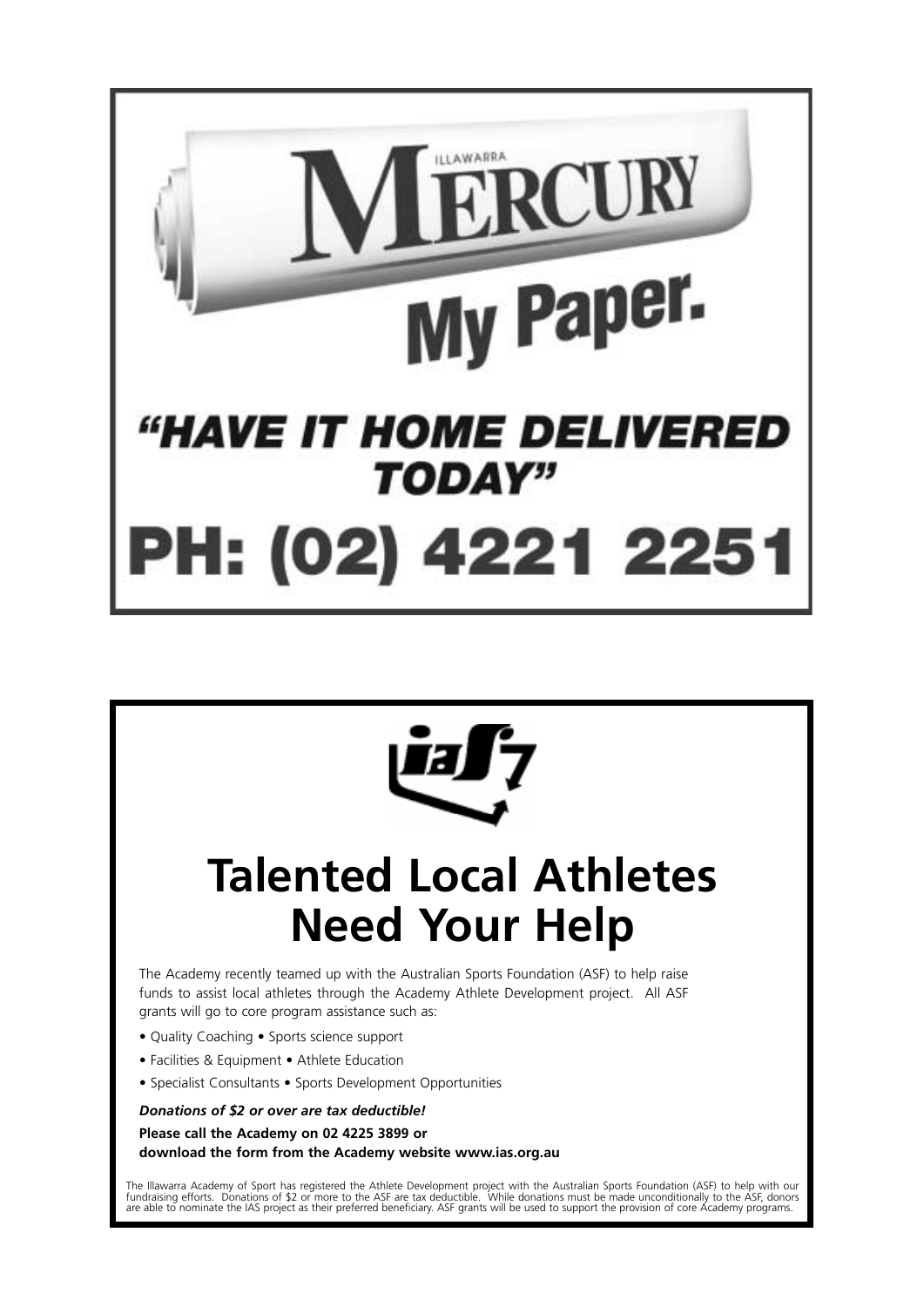# **TOTAL SCHOLARSHIPS OFFERED 1986 - 2010**

| <b>Athletes with a Disability</b> |
|-----------------------------------|
|                                   |
|                                   |
| <b>Basketball</b>                 |
| 130                               |
|                                   |
| Cricket                           |
|                                   |
|                                   |
| Cycling                           |
|                                   |
|                                   |
| <b>Gymnastics</b>                 |
|                                   |
| Golf                              |
|                                   |
|                                   |
| Hockey                            |
|                                   |
|                                   |
| <b>Individual Athletes</b>        |
|                                   |
|                                   |
| Lawn Bowls                        |
|                                   |
|                                   |

| <b>Netball</b>      |
|---------------------|
| <b>Rugby League</b> |
|                     |
| <b>Rugby Union</b>  |
|                     |
| Sailing             |
|                     |
|                     |
| Soccer              |
|                     |
|                     |
| <b>Surfing</b>      |
|                     |
|                     |
| Swimming            |
|                     |
|                     |
| <b>Touch</b>        |
|                     |
|                     |
| <b>Tennis</b>       |
|                     |
|                     |

**TOTAL 4334**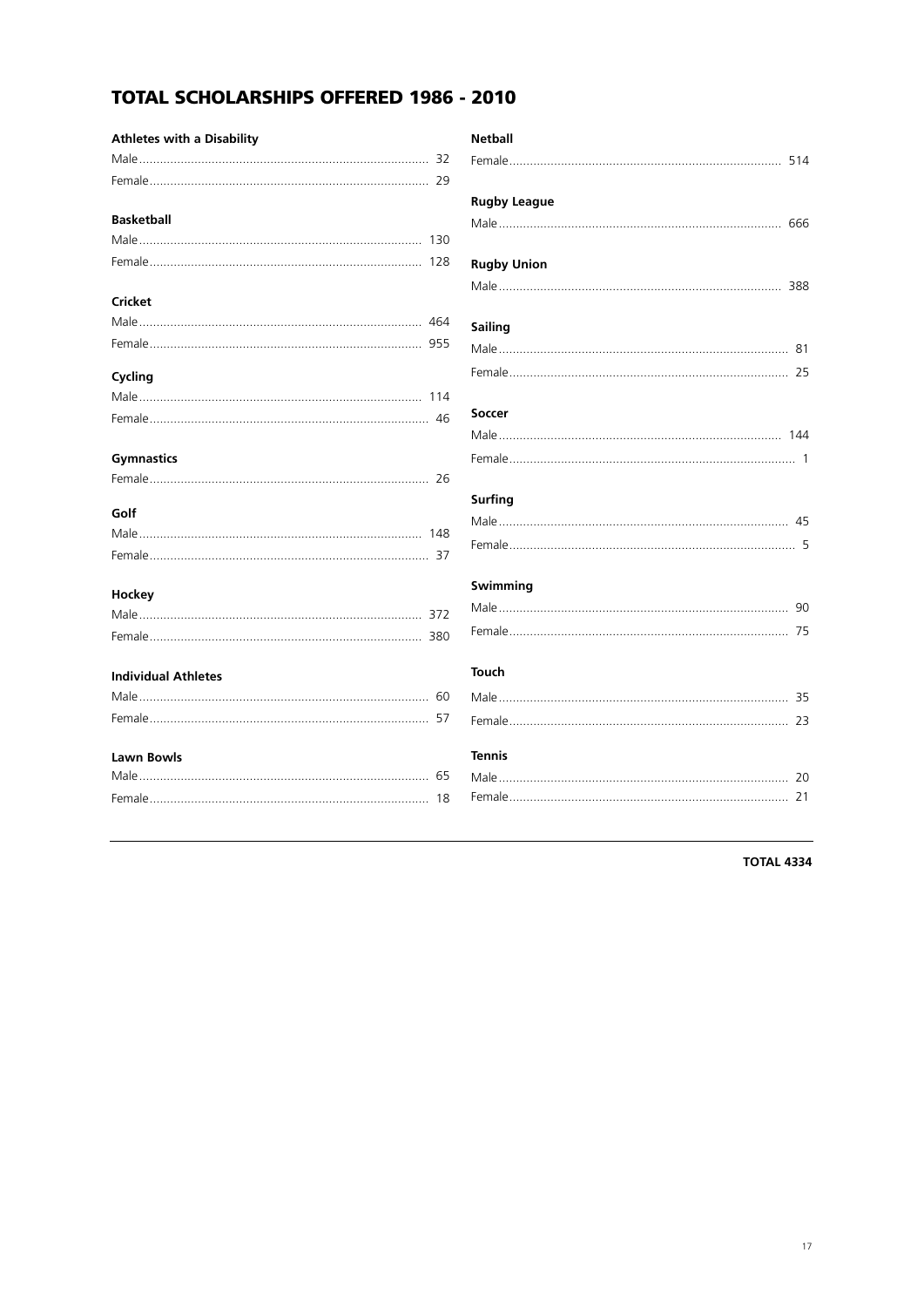## **2010 CRICKET**



**The Academy appreciates the support and financial assistance from Cricket Associations across the region: South Coast, Illawarra, Shoalhaven, Southern Highlands, NSW Cricket and sponsor BlueScope Steel.**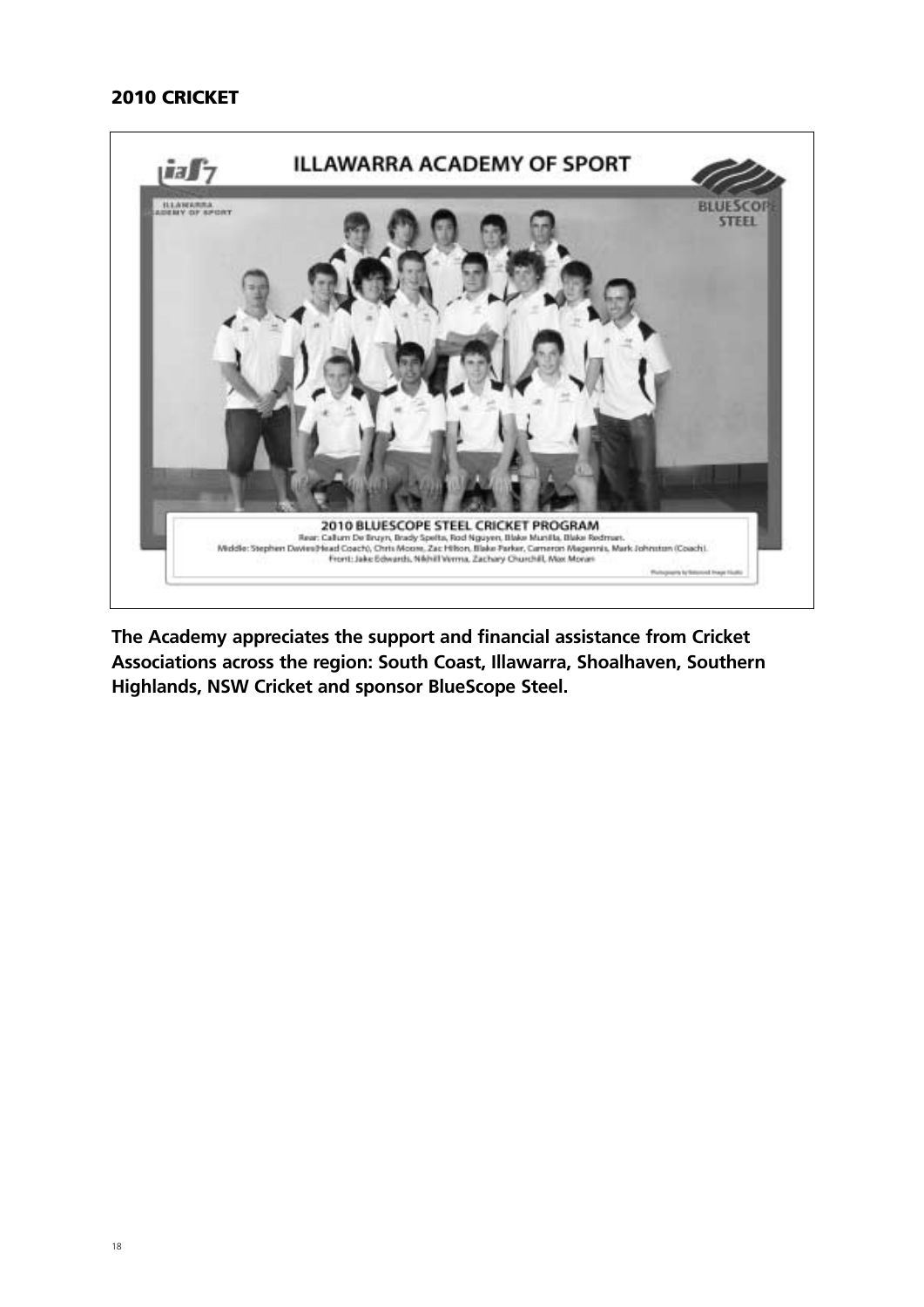## **CRICKET PROGRAM 2010**

In 2010, Stephen Davies designed and delivered a program which included a number of key elements.

The program again maintained its focus on off-season athlete development which linked with the zone & state representative season.



The program included an initial weekend camp at Berry, a series of day camps around the region, an end of program match against an Illawarra representative team and regular education sessions including speed & agility, throwing technique, pilates and injury prevention & management.

The highlight of the program was the August tour to Murwillumbah to compete for 4 days against regional representative teams in two 20-20 matches and two 1-day matches.

In addition to a partnership with BlueScope Steel, the Cricket Program is also supported by the cricket associations of Illawarra, South Coast, Shoalhaven, Southern Highlands and Cricket NSW.

### **Program Snapshot**

| Ages:       | 14 - 16 years during scholarship                  |
|-------------|---------------------------------------------------|
| Squad:      | 15 males                                          |
|             | <b>Program Year:</b> March - September (7 Months) |
| Key People: | Stephen Davies (Head Coach)                       |
|             | Mark Johnston (Coach)                             |

## **Highlights**

**Tours:** 4 days to NSW Far North Coast

**Camp:** 3 days at Berry Sport & Recreation **Matches:** End of Program match Illawarra U17's

## **Athlete achievements:**

William McGrane U14 Highlands Cricket rep player of the year.

Nikhil Verma selected in the NSW Combined Independent School U15's.

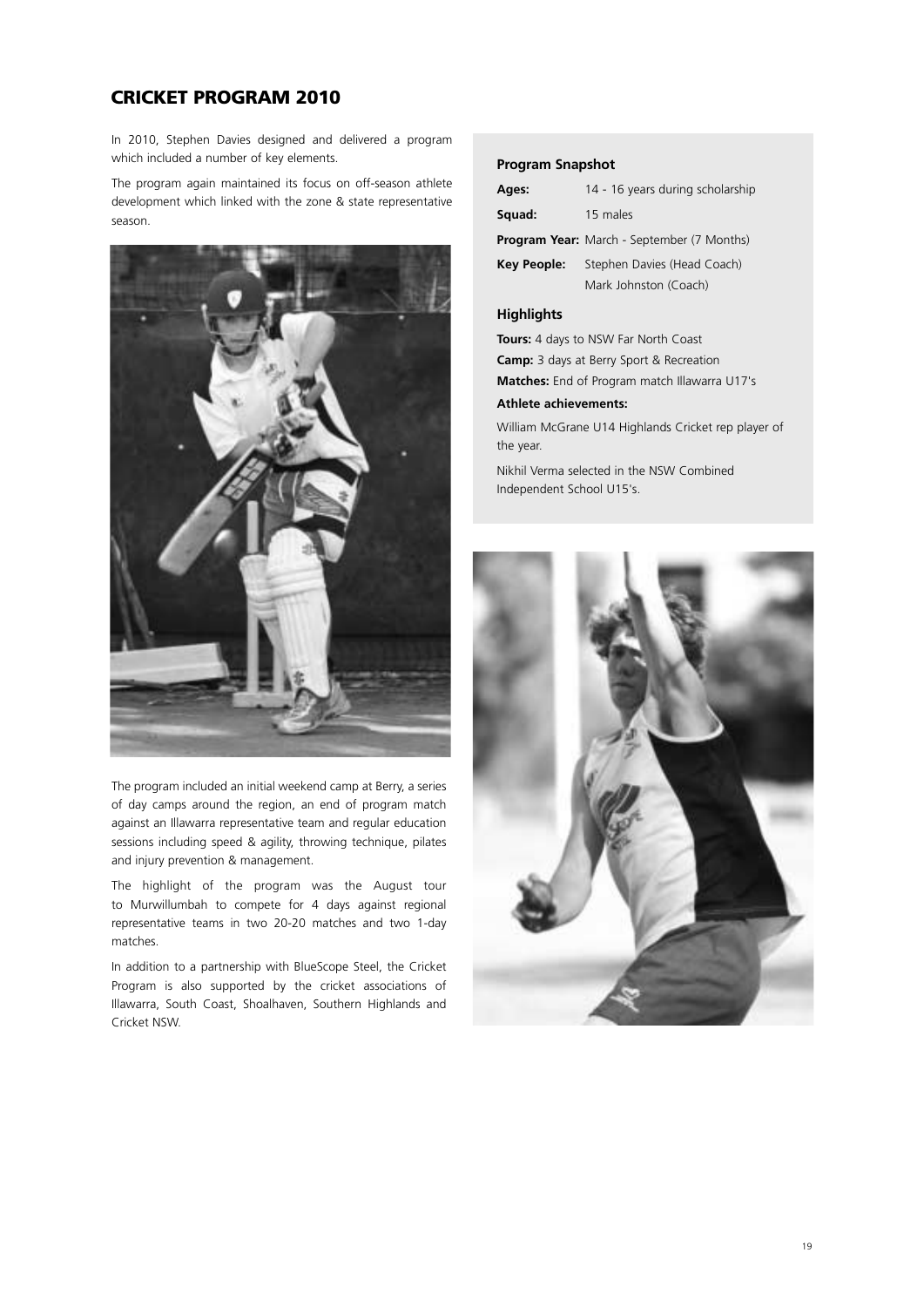## **2010 CYCLING**



**The Academy appreciates the support and financial assistance from the NSW Cycling Federation and Cycling Clubs of the Illawarra, Shoalhaven and Southern Highlands.**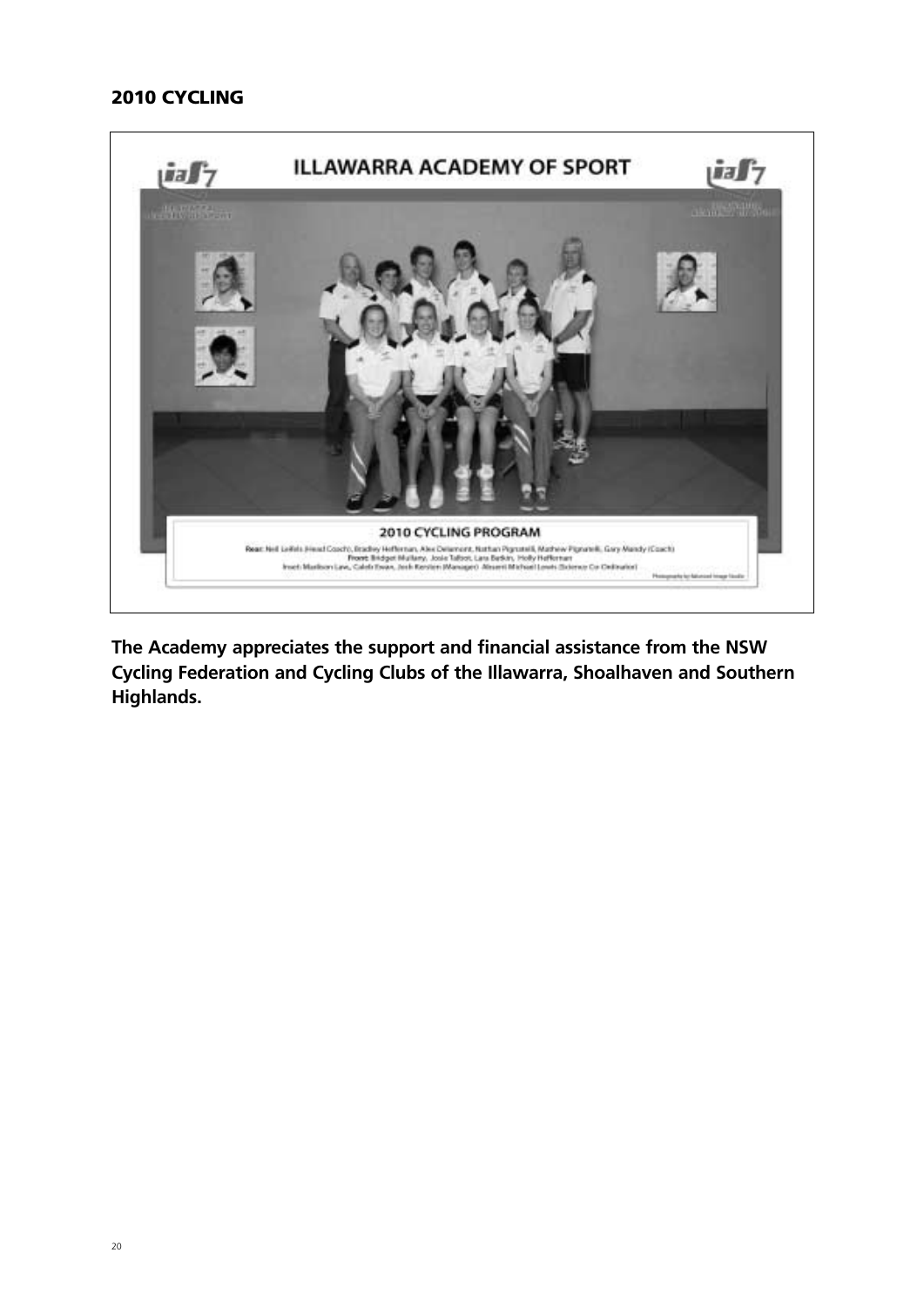## **CYCLING PROGRAM 2010**



In 2010, Cyclists undertook their regular training regime which was determined on an individual basis depending on discipline whether road or track.

The squad attended two overnight camps in Canberra and had regular tours around the state and country. A number of education sessions were held including sports psychology sessions with consultants from the Australian Institute of Sport.

The cycling squad also benefited from the involvement of a sports science coach who provided education and advice for core



#### **Program Snapshot**

| Ages:       | 13 - 18 during scholarship                   |
|-------------|----------------------------------------------|
| Squad:      | 10 athletes - 5 male, 5 female               |
|             | <b>Program Year:</b> March - Feb (12 months) |
| Key People: | Neil Leifels (Head Coach)                    |
|             | Garry Mandy (Coach)                          |
|             | Peter Tomlinson (Coach)                      |
|             | Josh Kersten (Manager)                       |
|             |                                              |

## **Athlete Highlights**

#### **Squad Tours:**

Wagga - Gwen French Memorial Junior 2 Day Tour Canberra - Kawolski Junior Tour & AIS education session.

#### **Athlete Achievements:**

Caleb Ewan & Brad Heffernan win gold at Aust Junior Road Champs.

Bridget Mullany wins gold at Aust Criterium Championships.

strength, flexibility, injury prevention and physical conditioning.

The Academy thanks Cycling NSW and the NSW Institute of Sport for their valued assistance with the Cycling Program as well as its collective of sponsors: Raine & Horne Wollongong, Roadworx, Frank Soto & Associates, Hot Designs, Bike Sportz, NRMA Bowral and Katoomba, and the Ben Mikic Foundation.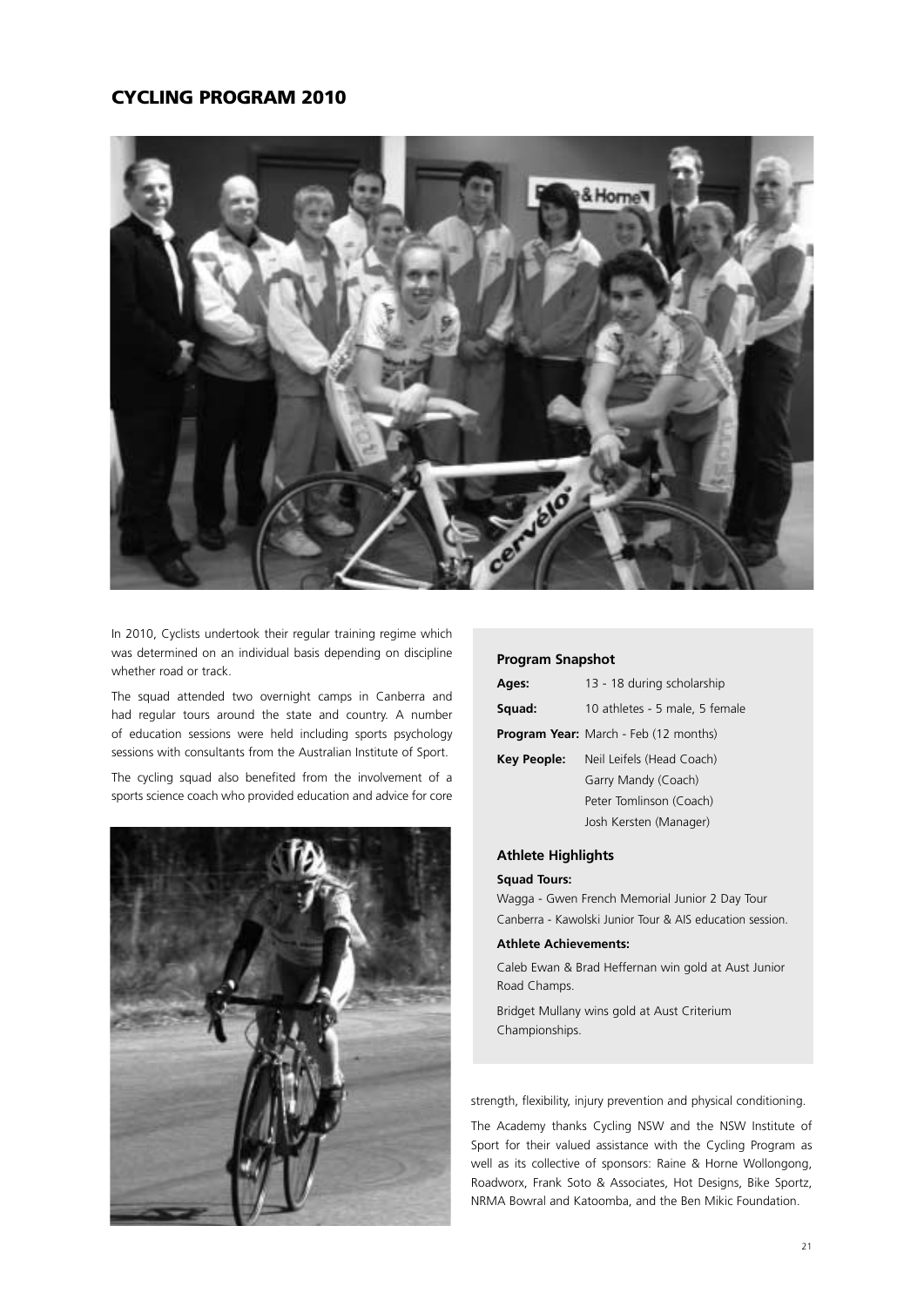## **2010 GOLF**



**The Academy appreciates the support and financial assistance from the Illawarra District Golf Association and the Jack Newton Junior Golf Foundation.**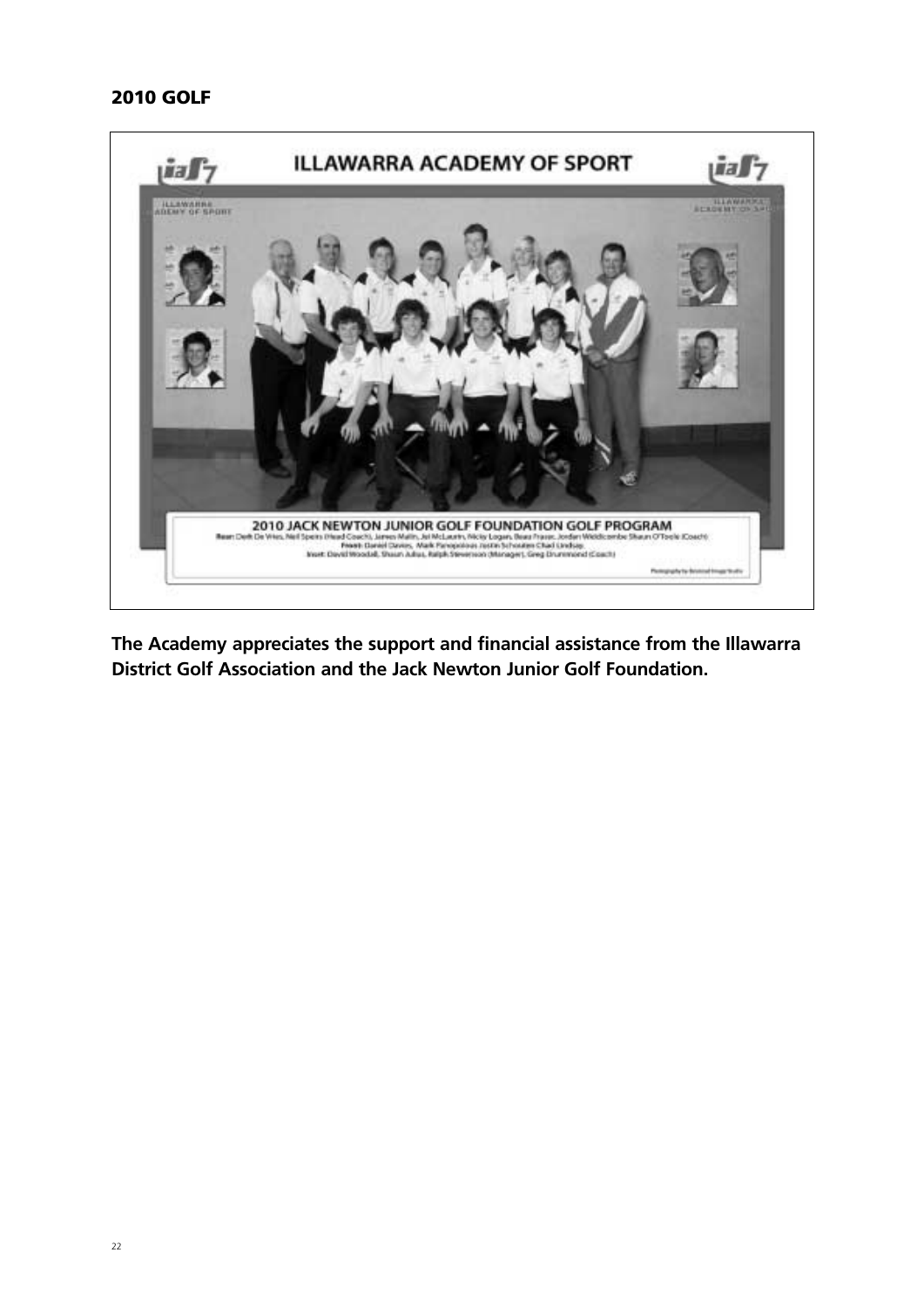## **GOLF PROGRAM 2010**



The 2010 squad commenced their program with a squad tour to compete at Tuggerah Lakes, they then settled into monthly training and education sessions at Kiama and Port Kembla Golf Clubs.

The education sessions included regular sports psychology workshops, goal setting, public speaking, and nutrition. The squad also had their swing analysed on recorded video and undertook two squad fitness tests.

The squad finished the program with a tour to Goulburn — athletes were in-camp and worked on course review and preparation with their coaches.

The Golf Program is supported by the Illawarra Golf Association and the Jack Newton Junior Golf Foundation.

## **Program Snapshot**

|             | Ages:  | 15 - 16 years during scholarship          |  |
|-------------|--------|-------------------------------------------|--|
|             | Squad: | 12 athletes - 12 males                    |  |
|             |        | Program year: March - November (9 Months) |  |
| Key people: |        | Neil Spiers (Head Coach/Professional)     |  |
|             |        | Greg Drummond (Coach/Professional)        |  |
|             |        | Shaun O'Toole (Coach/Professional)        |  |
|             |        | Ralph Stevenson (Coordinator)             |  |
|             |        |                                           |  |

## **Highlights**

**Tours:** Tuggerah - Tuggerah Lakes Junior Open Goulburn - Brett Ogle Junior Masters

#### **Athlete Achievements:**

James Malin wins overall net section of the prime 90 tournament.

Travis Smyth wins the 2011 Prime 90 tournament.

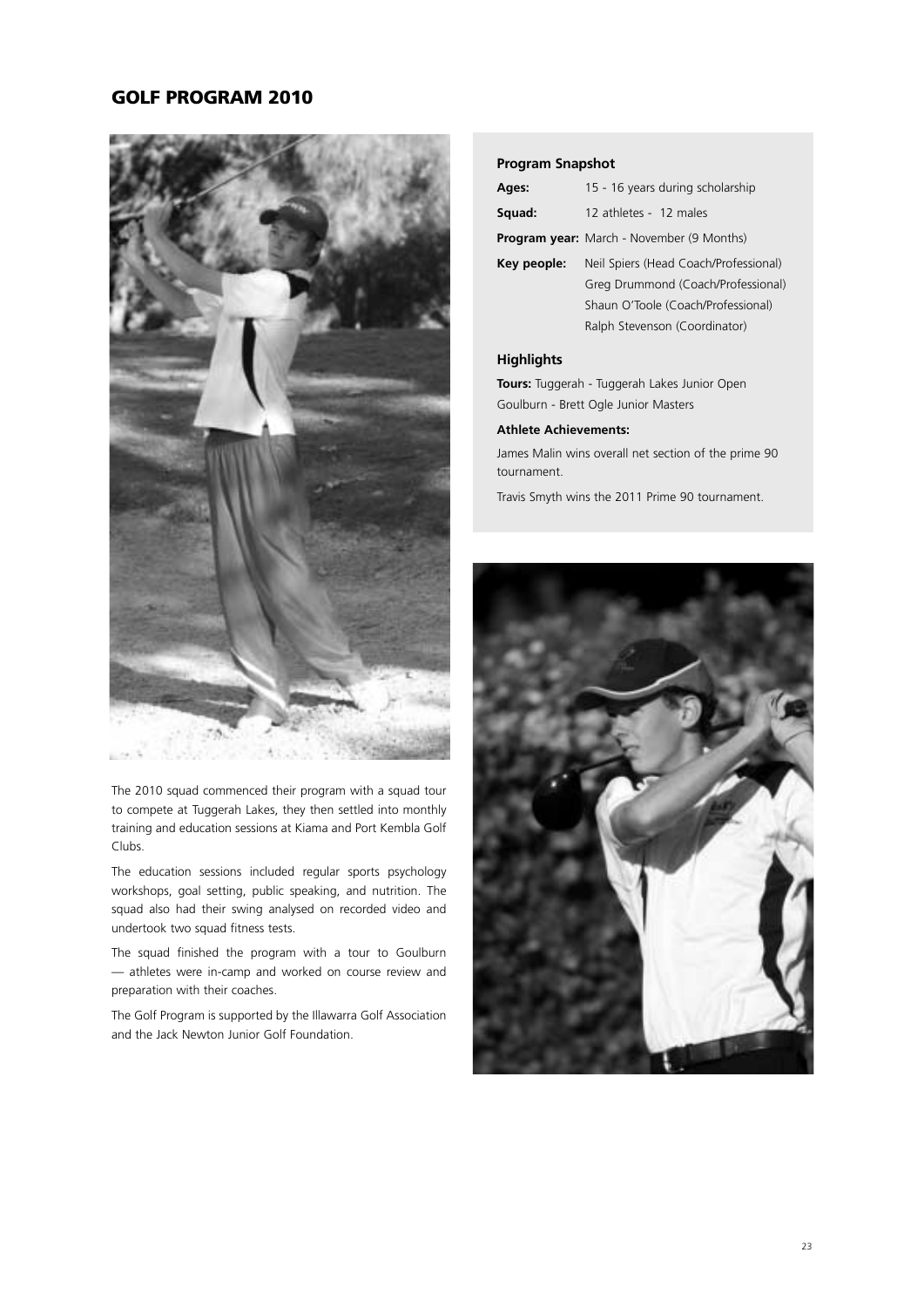## **2010 HOCKEY**



**The Academy appreciates the support and financial assistance from Hockey Associations across the region: Illawarra, Shoalhaven, Southern Highlands and South Coast.**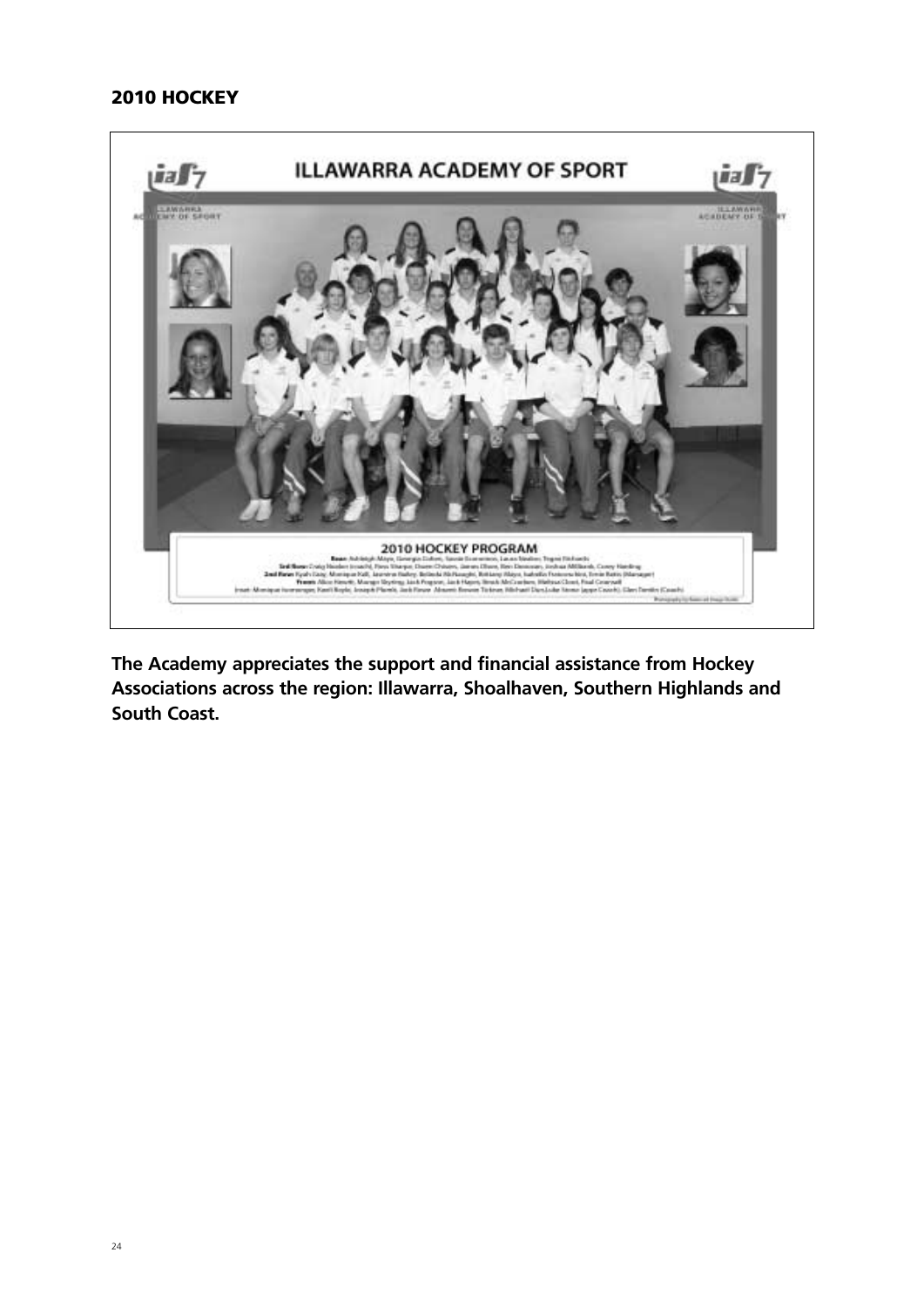## **HOCKEY PROGRAM 2010**

The 2010 Hockey program consisted of regular training and education sessions alternating between Albion Park, Unanderra, Mittagong and the University of Wollongong.



There were a number of specialist sessions including speed and agility, core strength and dealing with the media/public speaking. Several new coaches were introduced, and athletes were subjected to regular testing of both physical and technical skills. The squad had a series of home and away matches against South West Sydney Academy of Sport.

The highlight of the program was the annual Academy Games in Armidale, whilst results are not a key focus of this event, the boys and girls squads combined to be the best performed Academy overall in Hockey.

As has been the case for a number of years, a number of athletes were selected for a variety of different NSW and Australian teams, both for field and indoor hockey.

The Hockey Program thanks the NSW Institute of Sport, and all the local Hockey Associations - Illawarra, South Coast, Shoalhaven, and Southern Highlands, as well as Hockey NSW for their support.



## **Program Snapshot**

| Ages:       | Pre-elite program -                                         |  |
|-------------|-------------------------------------------------------------|--|
|             | 15 - 17 during scholarship                                  |  |
| Squad:      | Pre-elite program - 30 athletes:<br>15 males and 15 females |  |
|             | <b>Program year:</b> October - October (12 months)          |  |
| Key people: | Craig Nealon (Coordinator)                                  |  |
|             | Luke Stone (Coach)                                          |  |
|             | Glen Tomlin (Coach)                                         |  |
|             | Ernie Betts (Manager)                                       |  |
| Hiahliahts  |                                                             |  |

**Tours:** Academy Games - Armidale (April 2010) **Athlete Achievements:**

Tegan Richards selected in NSW U18 team.

James Olsen & Kyah Gray selected in Australian Allschools side.

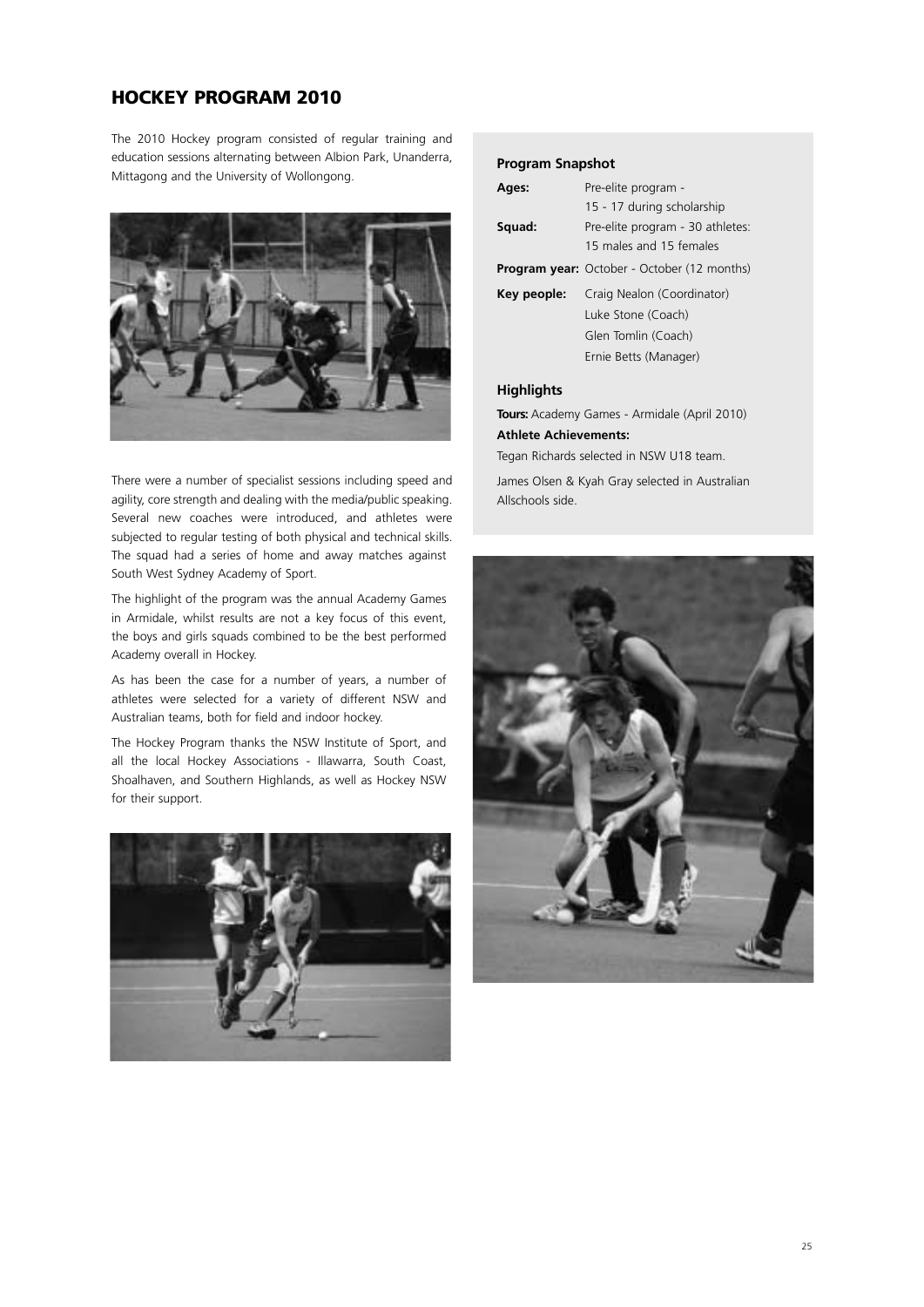# **2010 INDIVIDUAL ATHLETE PROGRAM**



**The Academy appreciates the support and financial assistance from sponsor BlueScope Steel.**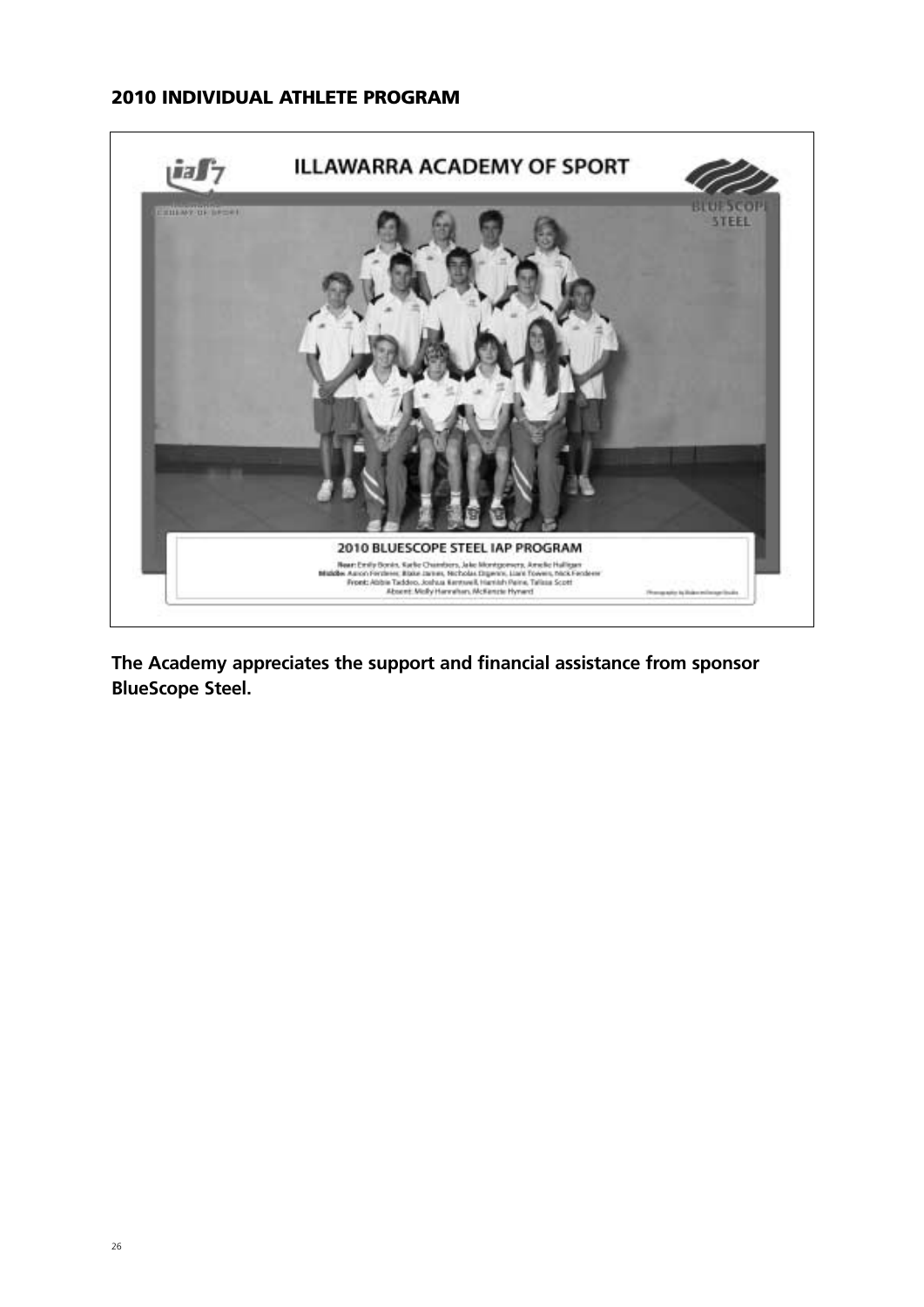## **INDIVIDUAL ATHLETE PROGRAM 2010**



2010 was the seventh year for the Individual Athlete Program, with athletes from 8 different sports, including surf life-saving, open water swimming, athletics, mountain bikes, gymnastics, triathlon, surfing & pistol shooting.

The program provided financial assistance, sport science and education sessions which were tailored to suit each individual and the demands of their sport.

Education sessions included, time management, goal setting, core strength, nutrition and public speaking .

This too was the seventh year of sponsorship by BlueScope Steel and the Academy greatly values their contribution to the program.

#### **Program Snapshot**

| Ages:  | 14 - 18 years during scholarship                   |  |
|--------|----------------------------------------------------|--|
| Squad: | 15 athletes - 9 males and 6 females                |  |
|        | <b>Program year:</b> October - October (12 months) |  |
|        | <b>Key people:</b> Pasco Coppolaro (Co-ordinator)  |  |

## **Highlights**

#### **Athlete Achievements:**

Karlie Chambers wins gold and silver at Australian Junior Track Champs.

Talissa Scott wins 8 gold medals at the NSW Country Championships.



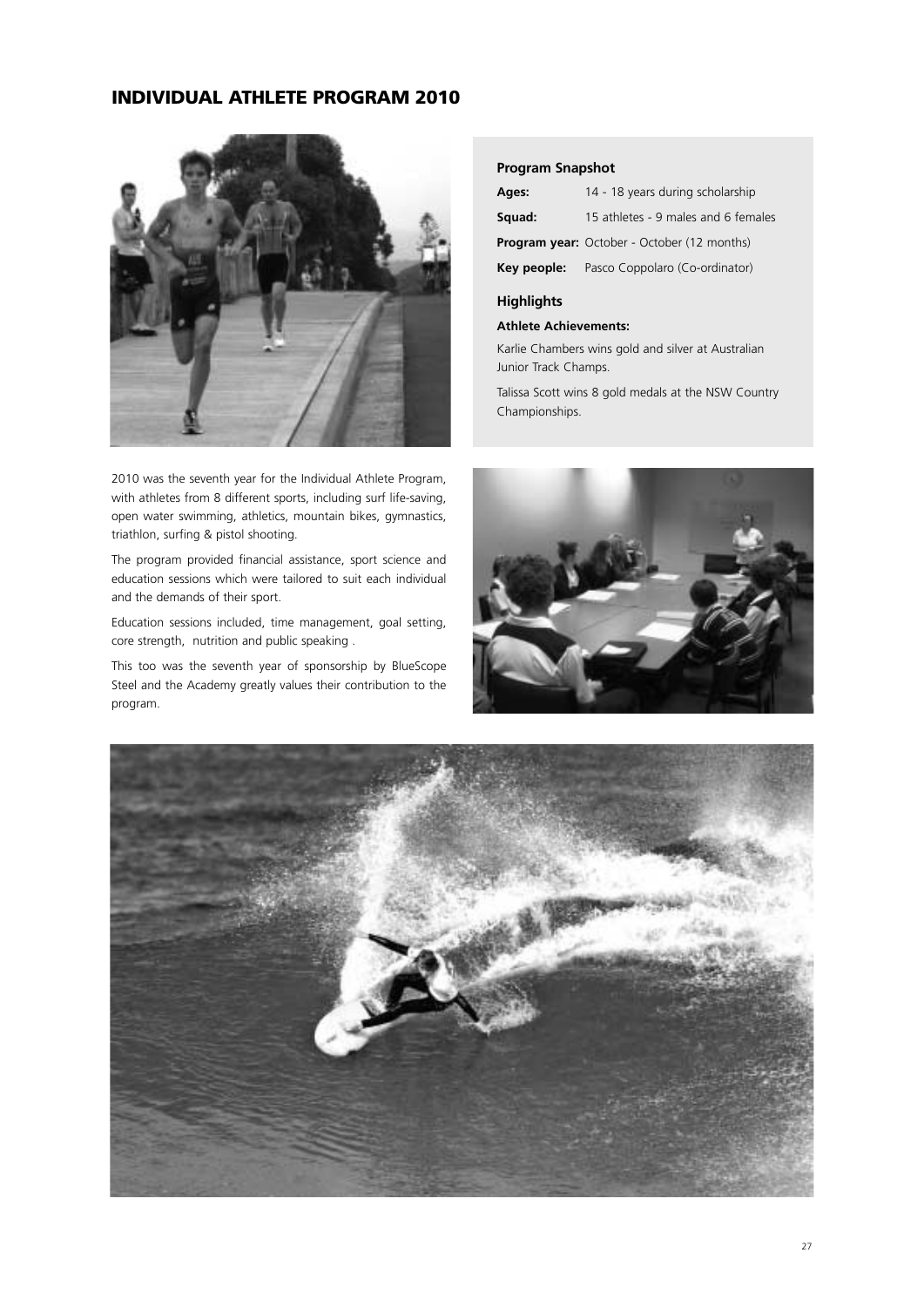## **2010 LAWN BOWLS**



**The Academy appreciates the support and financial assistance from Royal NSW Bowls Association, Zone 16 Bowls, South Coast District Bowls, Southern Tablelands Bowls and Warilla Bowls & Recreation Club.**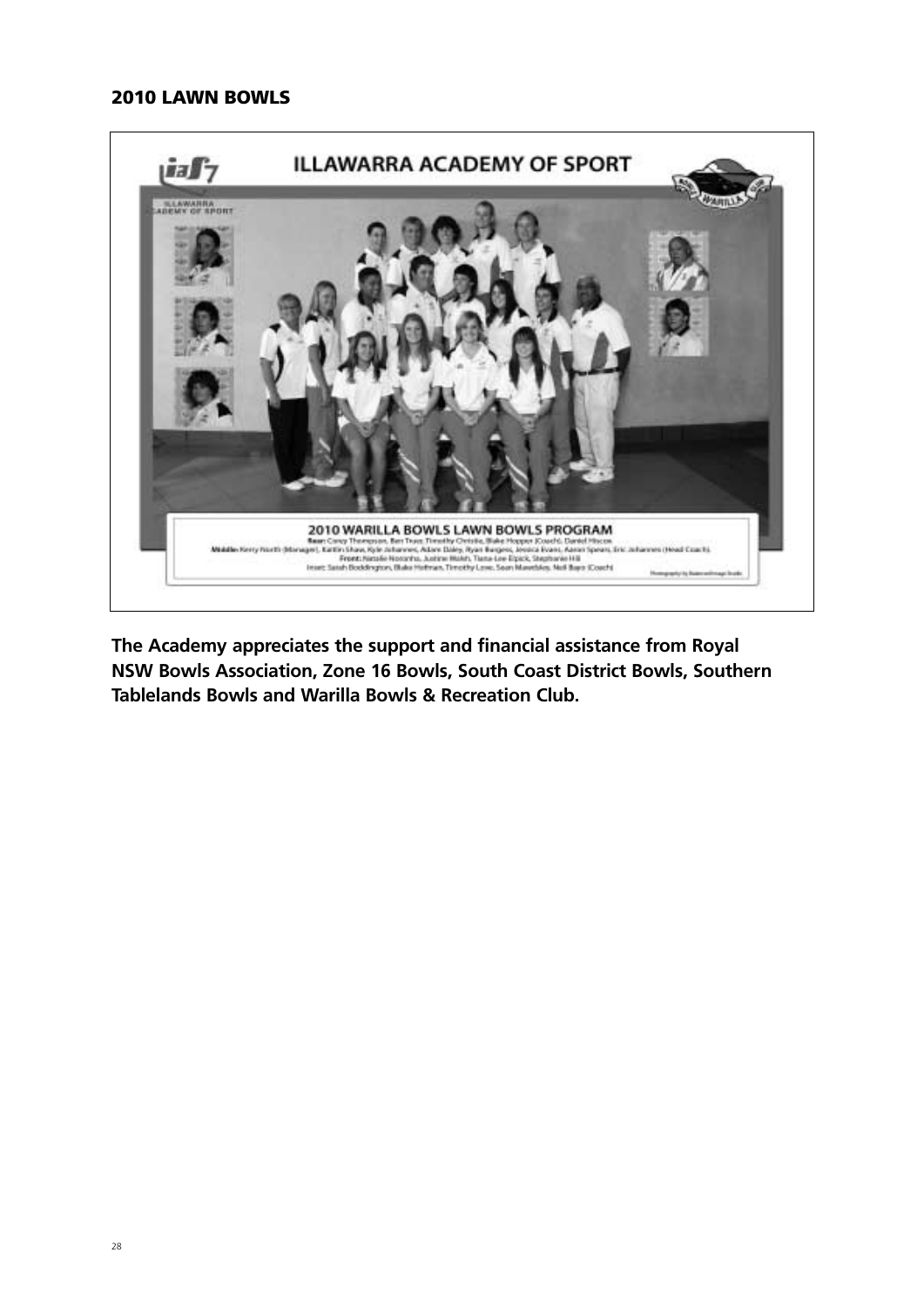## **LAWN BOWLS PROGRAM 2010**



The 2010 Lawn Bowls Program provided the squad with a number of competitive opportunities. The Academy Games was the first event of the year with the Illawarra squad running a close second to the strong north coast squad.

Two games were played against the Zone 16 U/25 squad and wins were recorded by the Academy squad in both games. Towards the end of the year the Academy challenge was held in Merimbula with Illawarra running second beaten by just 1 point.

The Lawn Bowls Program is sponsored by Warilla Bowls & Recreation Club and supported by Bowls NSW, Zone 16 and the South Coast District Bowling Associations.



#### **Program Snapshot**

| Ages:       | 14 - 18 during scholarship                      |  |
|-------------|-------------------------------------------------|--|
| Squad:      | 18 athletes - 11 male, 7 female                 |  |
|             | <b>Program year:</b> May to December (8 months) |  |
| Key people: | Eric Johannes (Head Coach)                      |  |
|             | Blake Hopper (Coach)                            |  |
|             | Neil Bayo (Manager)                             |  |
|             | Kerry North (Asst Manager)                      |  |

## **Highlights**

Academy Games - Armidale (April 2010) Day camp at Warilla Bowls & Recreation Club

#### **Athlete Achievements:**

Sarah Boddington selected in NSW U25 team.

Australian Junior Championships Medallist — Kyle Johannes.

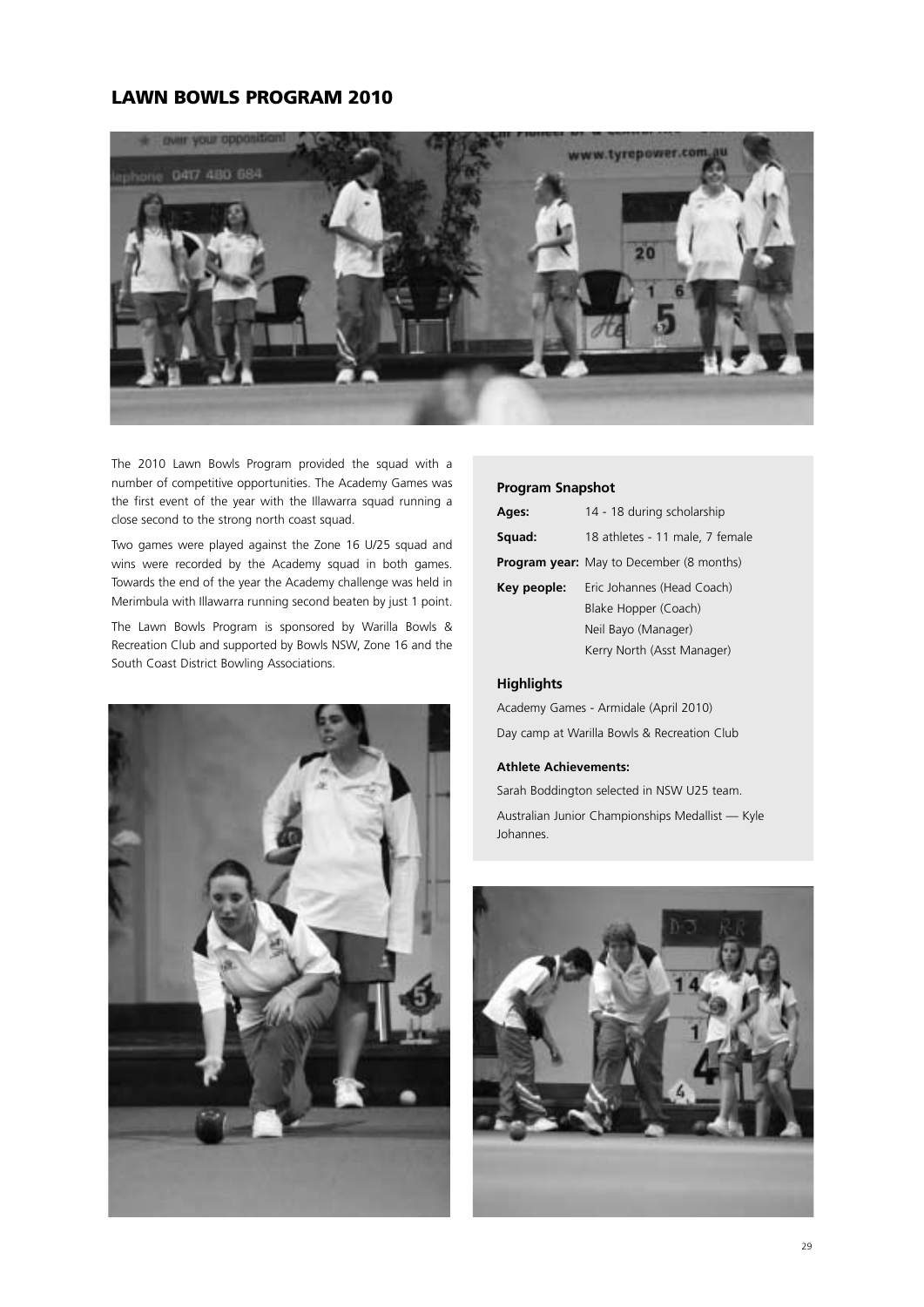## **2010 NETBALL**



**The Academy appreciates the support and financial assistance from Netball NSW and Netball Associations across the region: Illawarra, Shoalhaven, Kiama, Ulladulla and Southern Highlands.**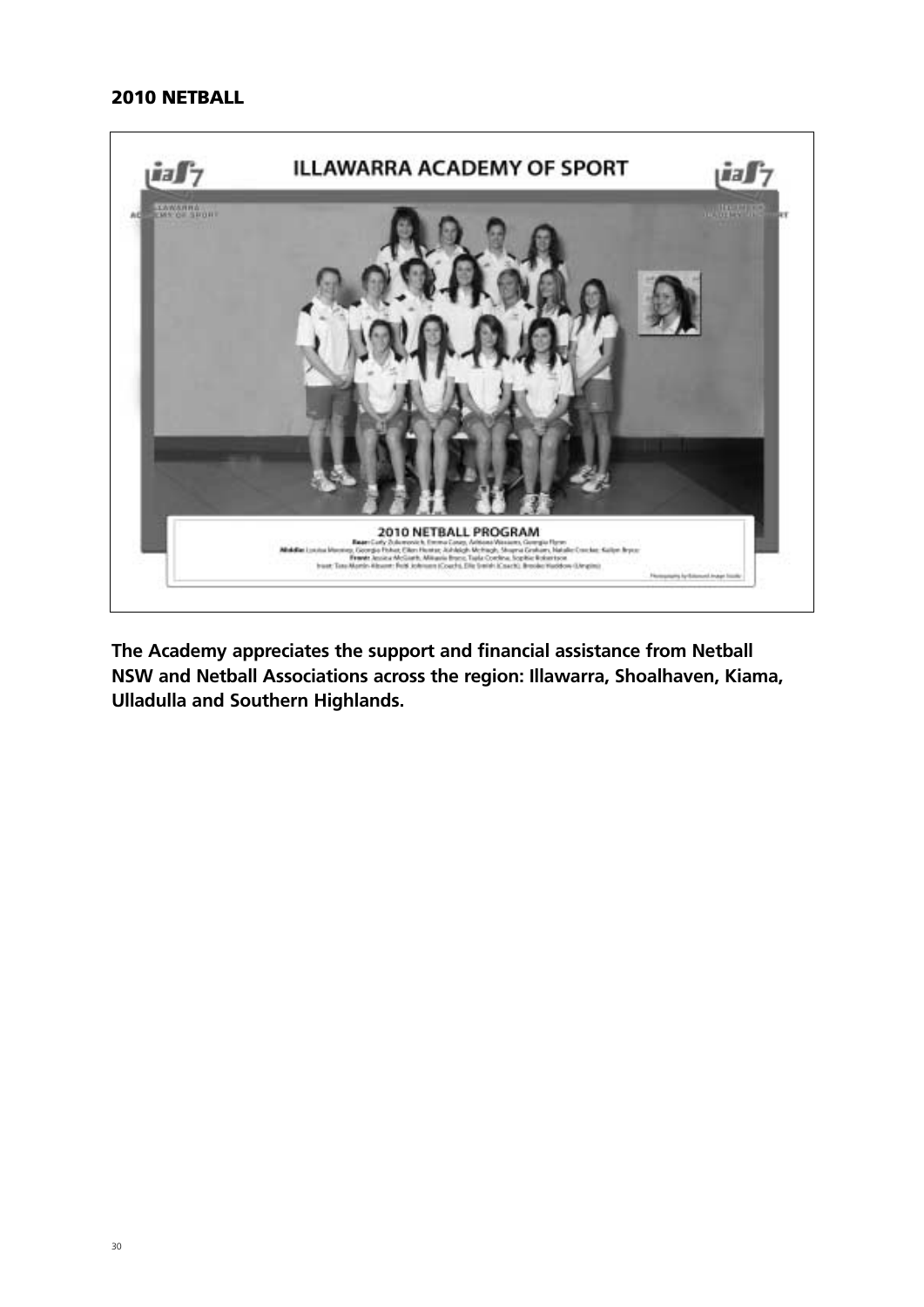## **NETBALL PROGRAM 2010**



The netball scholarship program in 2010 provided the athletes with an increased number of competition opportunities. The squad had two round robin weekends in Canberra, competed in a tournament in Liverpool and participated in a curtain raiser prior to a Sydney Swifts match against one of the Metropolitan squads.

This was on top of regular training and education sessions and a training day in Bowral. The squad was also introduced to a range of education topics including sports psychology, time management and organisation skills, and an introduction to speed & agility training.

#### **Program Snapshot**

| Ages:       | 15 - 17 years during scholarship                     |  |
|-------------|------------------------------------------------------|--|
| Squad:      | 16 females                                           |  |
|             | <b>Program year:</b> October - September (12 months) |  |
| Key people: | Peiti Johnson (Coach)                                |  |
|             | Michelle Masterson (Manager)                         |  |
|             | Kaylee Burnie (Umpire)                               |  |
|             | Brooke Haddow (Umpire)                               |  |
|             |                                                      |  |

## **Highlights**

#### **Camps & Tours**:

Squad Camp - Chevlalier College, Bowral Academy Games - Armidale (April 2010) NIB Games - Maitland Tournament Inter Academy matches in Canberra (2 rounds)

#### **Athletes Achievements:**

Ashleigh McHugh reached phase 2 of the NSW U17 trials. Shayna Graham reached phase 3 of the NSW U17 trials.

The squad performed exceptionally well at the Academy Games competition in Armidale where they competed against other regional academies and invitational teams and placed very highly over the course of the competition.

The entire squad also competed at the NIB Games in Maitland where both teams were able to improve on their court play and team work.

The Netball Program receives great support from Netball NSW and the Illawarra, Kiama, Shoalhaven, Ulladulla and Southern Highlands Netball Associations.

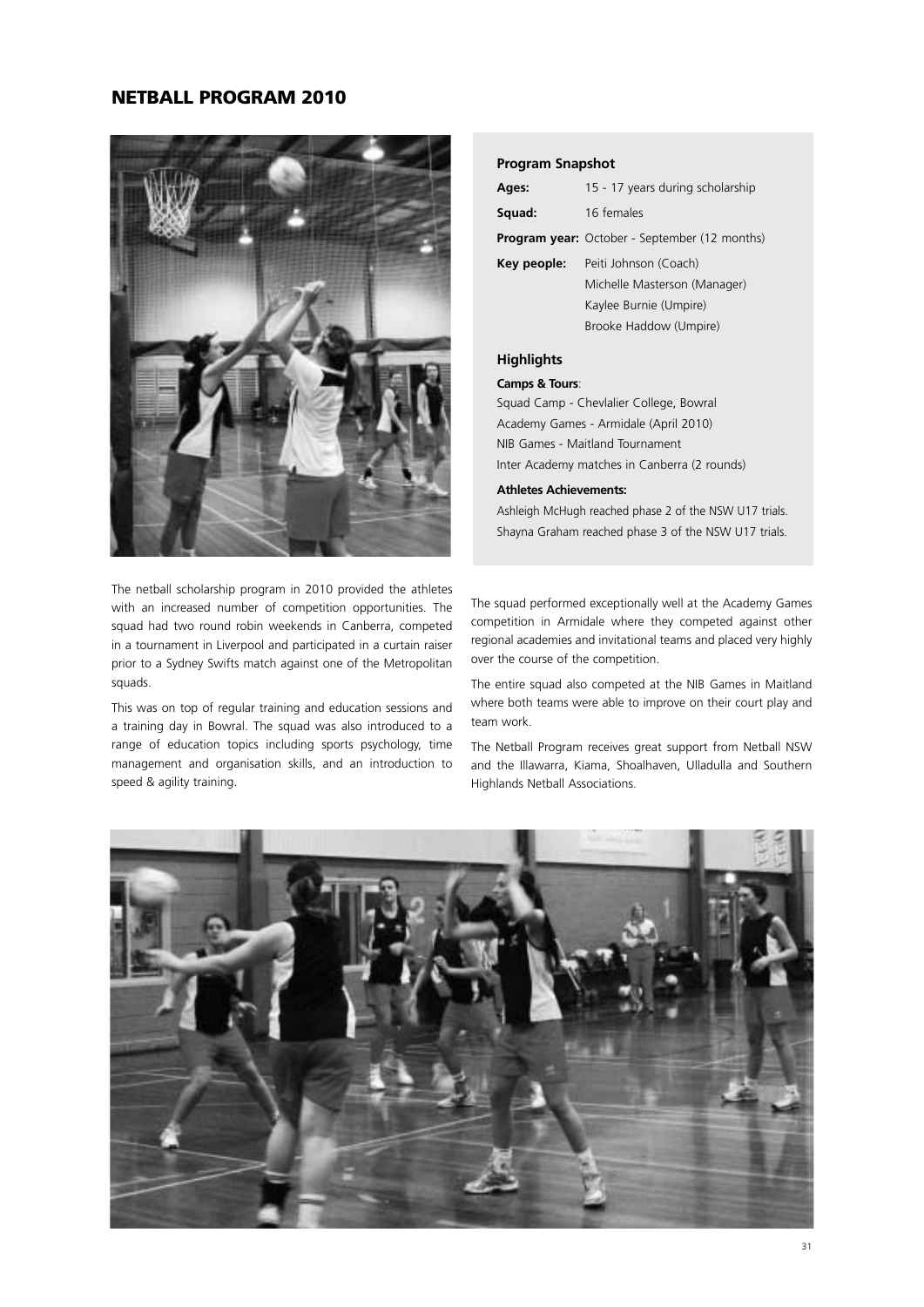## **2010 RUGBY UNION**



**The Academy appreciates the support and financial assistance from Illawarra District Rugby Union and Australian Rugby.**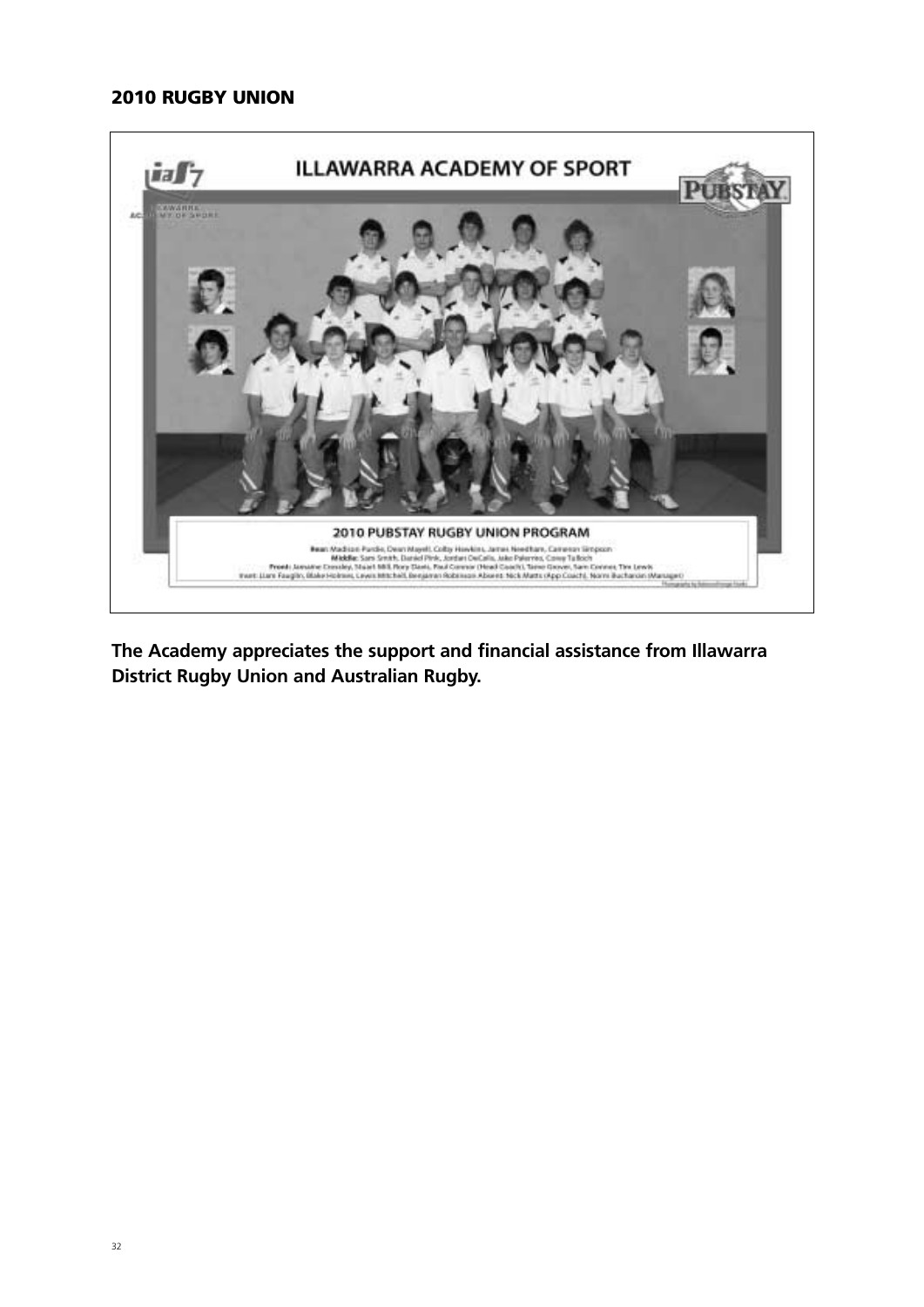## **RUGBY UNION PROGRAM 2010**



The 2010 Rugby Union program was run in the off-season, allowing Academy scholarship holders to further their skills, knowledge and fitness to complement their club and representative commitments.

At the end of January, the 2010 squad attended the NSW Waratahs Regional Academy Training Camp and were treated to a NSW Waratahs pre-season trial. The camp, held in Orange, gave the athletes access to HSBC Waratahs coaches, and ARU staff. The camp allowed athletes to pit their skills against their peers from other Academies.



#### **Program Snapshot**

| Ages:                    | 15 - 16 during scholarship                          |  |  |
|--------------------------|-----------------------------------------------------|--|--|
| Squad:                   | 20 athletes (male)                                  |  |  |
|                          | <b>Program year:</b> October to October (12 months) |  |  |
| Key people:              | Paul Connor (Head Coach)                            |  |  |
| Nick Matts (Squad Coach) |                                                     |  |  |
|                          | Sean Barrett                                        |  |  |
|                          | (ARU Rep and Mentor Coach)                          |  |  |
|                          | Norm Buchanan (Squad Manager)                       |  |  |
|                          |                                                     |  |  |

## **Highlights**

**Tours:** Berry Camp

Academy Games & Waratah camp - Armidale (April 2010)

#### **Athletes Achievements:**

Rory Davis selected to attend National Junior Gold Camp. Colby Hawkins-Boyd selected in NSW U15 team.



In April, the squad travelled to Armidale for the annual Academy Games. The competition was conducted across three days where athletes competed against other regional academies. At this event, athletes not only showcased their technical skills but also their public speaking and interpersonal skills, developed through the academy's athlete education program.

The Academy thanks Illawarra District Rugby Union and NSW Rugby Union for their continued support of the program.

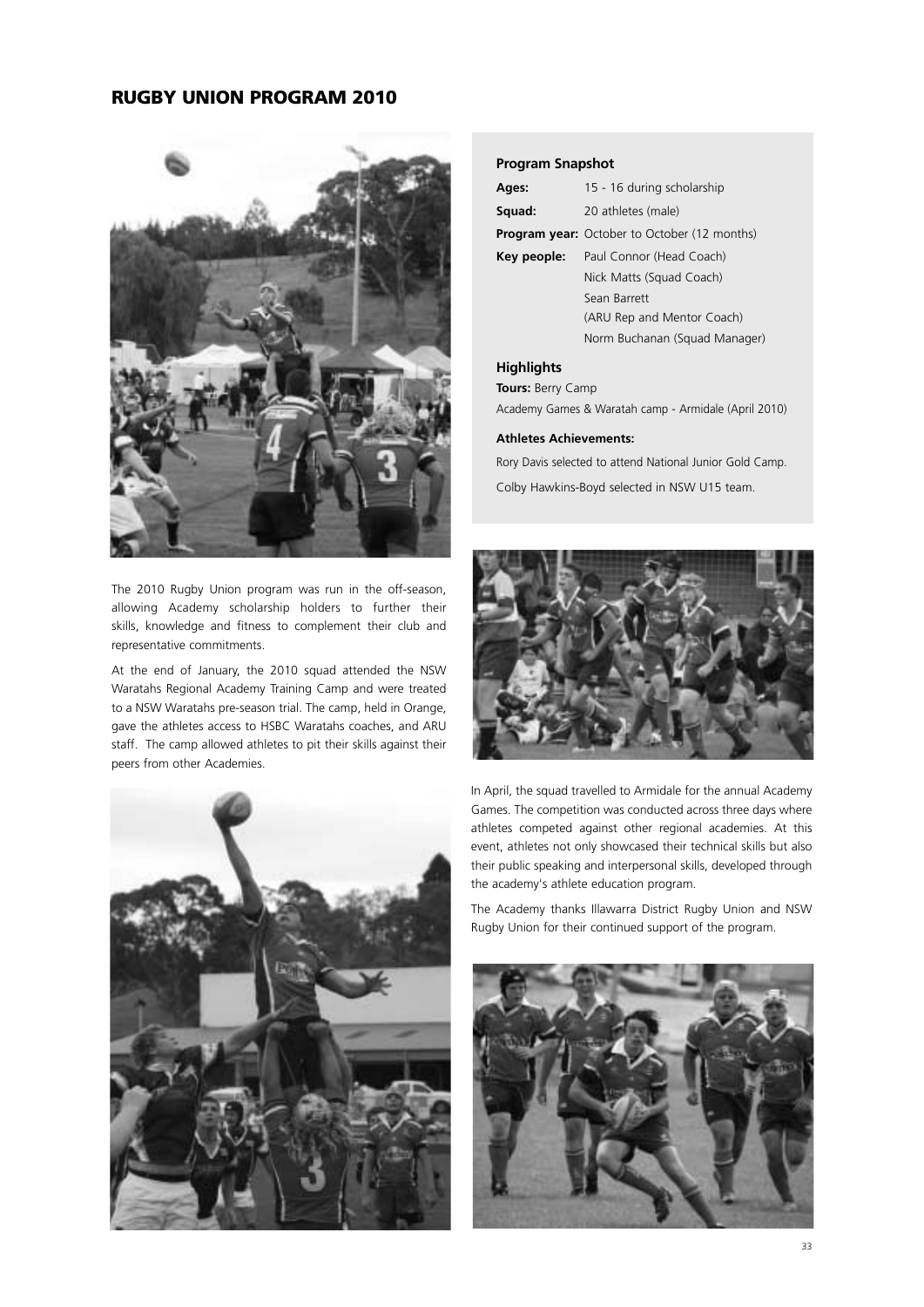## **2010 SWIM SPORTS**



**The Academy appreciates the support and financial assistance from sponsor Sydney Water.**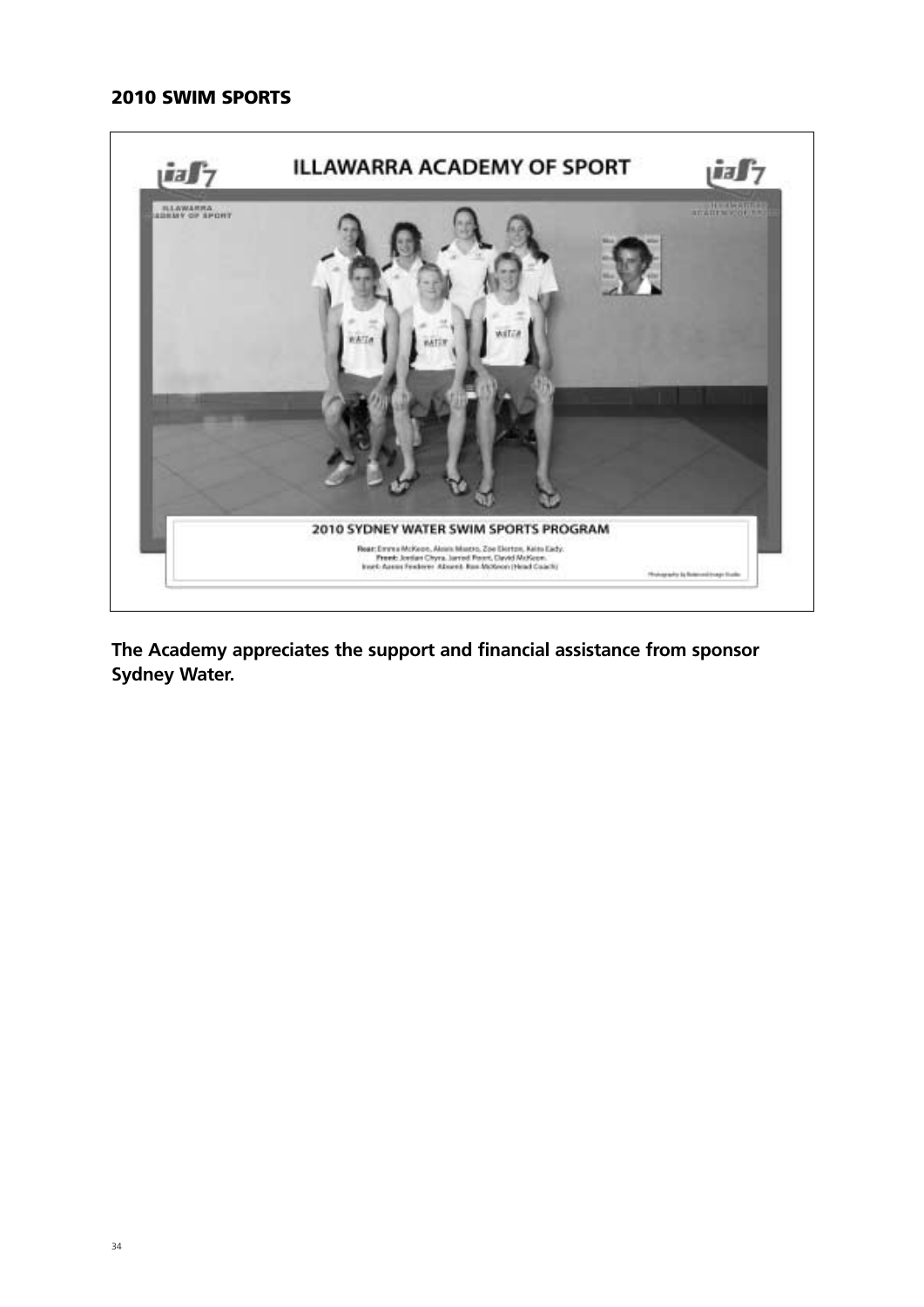## **SWIM SPORTS PROGRAM 2010**



2010 saw the Academy Swim Sports program continue under the guidance of coach, Ron McKeon.

The program focused on developmental activities throughout the latter half of 2010 to supplement the athlete's daily training programs and regular competition opportunities.



#### **Program Snapshot**

| Ages:       | 14 - 18 during scholarship                    |  |
|-------------|-----------------------------------------------|--|
| Squad:      | 8 athletes - 4 male, 4 females                |  |
|             | <b>Program year:</b> May to April (12 months) |  |
| Key people: | Ron McKeon (Coordinator)                      |  |

## **Highlights**

#### **Athletes Achievements:**

Jarrod Poort gains selection in the Australia Flipper Squad.

Emma McKeon selected in the Aust Open World Short Course Team.

Zoe Elkerton wins gold at the Australian Schools Championships.

The Academy provided initial fitness & strength testing, physiological screening and video analysis. Education sessions throughout the year included a series of injury prevention and injury management session, sports psychology, media skills, and a core strength workshop.

Several squad members also travelled to Melbourne in December 2010 for a tour which included competing in the Victorian state titles.

The program is sponsored by Sydney Water.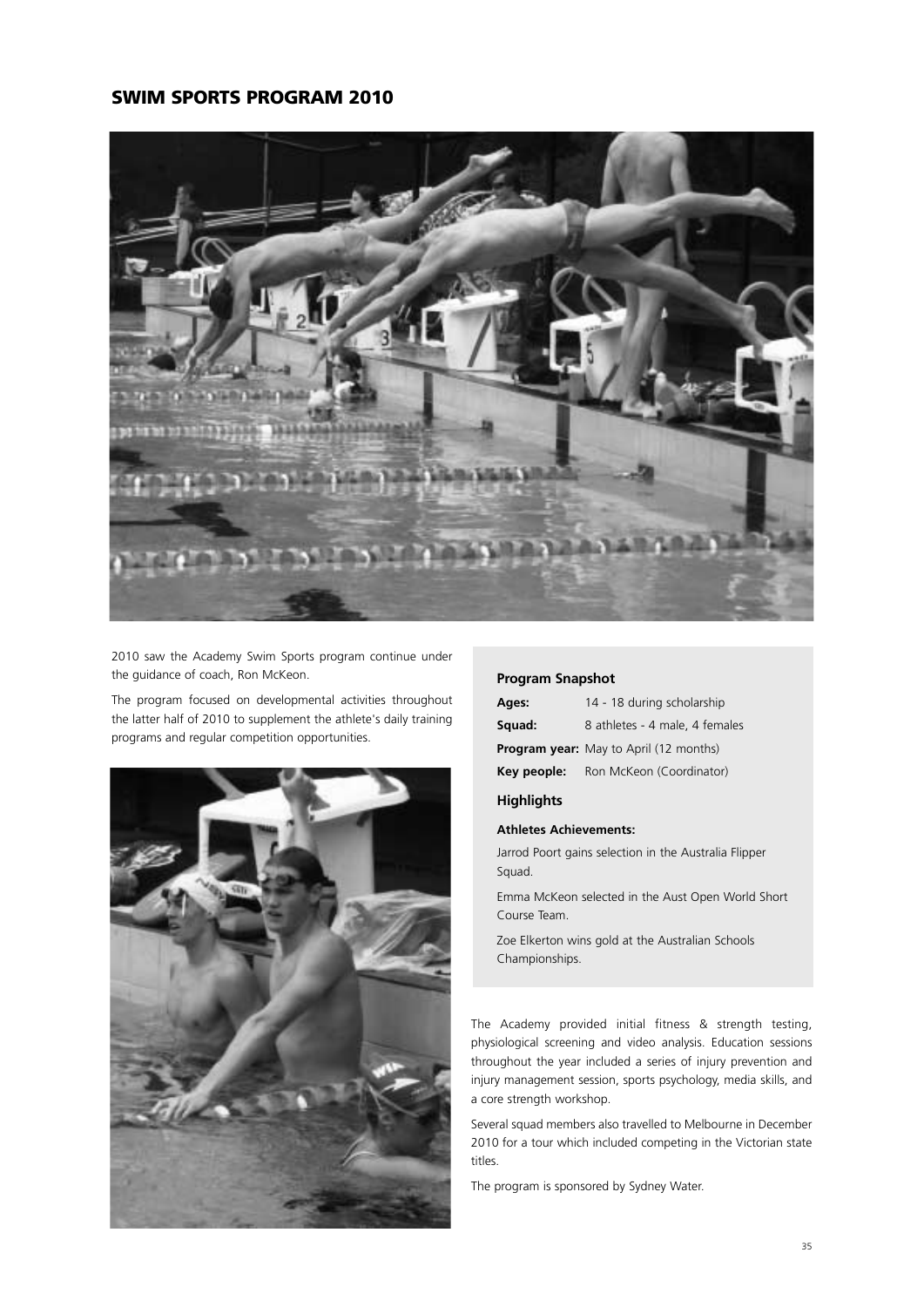# **2010 TENNIS**



**The Academy appreciates the support and financial assistance from Tennis NSW.**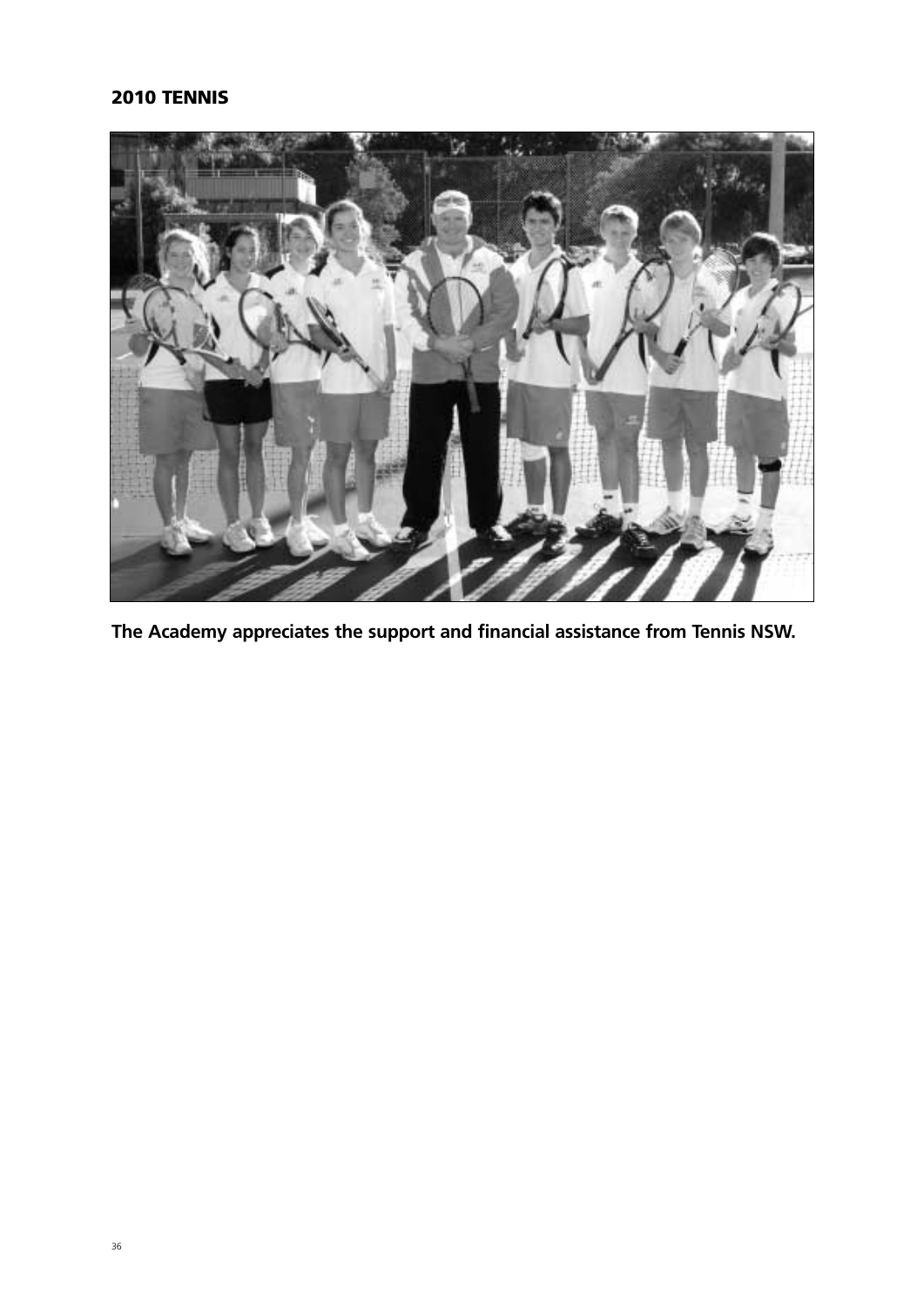## **TENNIS PROGRAM 2010**



In 2010 the tennis program was run by Tennis Australia Talent Development Coach Jamie Swindells. All athletes underwent video analysis and quarterly fitness testing to monitor their progress. During squad sessions, specialists in fitness, speed and agility, sports psychology and nutrition were included to apply a holistic approach to athlete development.

The highlight of the year was the stay at the Australian Institute of Sport in late April. Athletes were immersed in the hi-tech atmosphere of high performance training and competed in the ACT Junior Open.



#### **Program Snapshot**

**Squad:** 13 athletes - 6 males and 7 females

**Program year:** May - September

**Key people:** Jamie Swindells (Head Coach)

## **Highlights**

**Tours:** Canberra - ACT Junior Open

#### **Athletes Achievements:**

Jack Swindells wins Boys singles at the U16 ACT junior open.

Rochelle Morris wins Girls U16 doubles at the ACT junior open.

Ellen Perez wins Winter National U14 singles & girls doubles.



The outstanding improvers for the year were Ellen Perez and Jack Swindells. Ellen improved her Australian Ranking (open) from 212 to 86. Jack rose from 298 to 143 in the country (open). Both are looking forward towards climbing higher in 2011.

Jamie would like to thank all the athletes for their commitment over the year and staff at IAS for their support.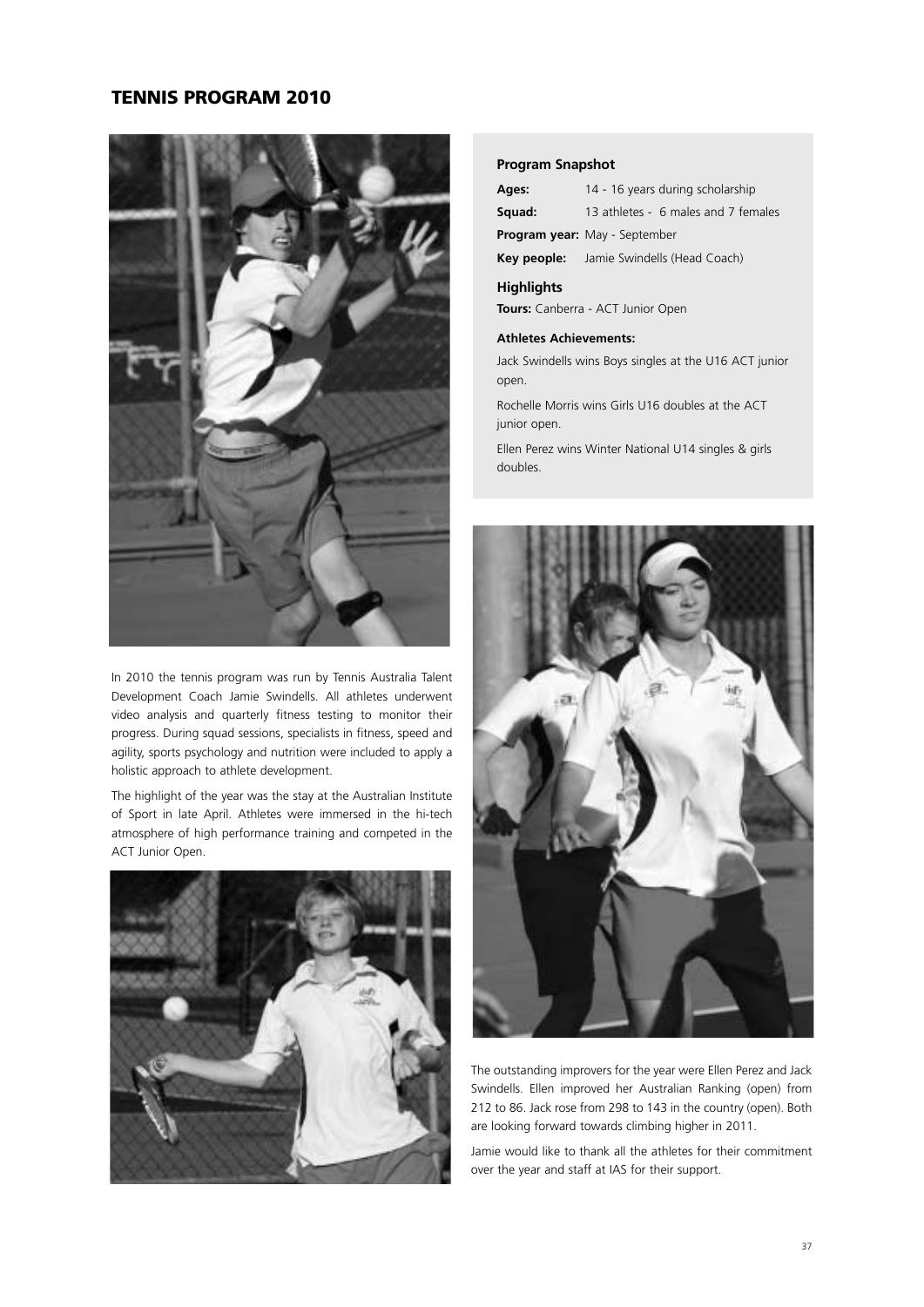## **ILLAWARRA ACADEMY OF SPORT ATHLETE AWARDS 2010**

#### **Athlete of the Year Awards**

The Academy annually recognises a sport athlete in each of its sports programs.

#### **The Tobin Family Award**

The Illawarra Academy of Sport, in 2002 created a new annual perpetual award which recognises excellence in junior sport in the Illawarra.

The Award, presented to the Illawarra Academy of Sport's Athlete of the Year, was named "The Tobin Family Award" in recognition of that family's contribution to sport in the Illawarra for more than sixty-five years.

The Tobin Family Award is given to the Academy athlete who, during the course of their scholarship, displays an exceptional level of sports performance, a commendable attitude to competition, persistent dedication to learning and strong community support. All Academy sports program athletes are eligible for the award.

2010 is the eight year the award has been presented.

The recipient of the Award receives a trophy and a \$5,000 scholarship to assist their futher development in sport.

Past recipients include Rebecca Borgo (2002, Cycling), Anita Cowley (2003, Freestyle Canoe), Kieran Govers (2004, Hockey), Amiel Cavalier (2005, Mountain Bike), Sally Fitzgibbons (2006 & 2007, Surfing) and Ryan Gregson (2008, Athletics).

#### **The Vic Burrows Memorial Award**

In 2009, the Academy is pleased to introduce the Vic Burrows Memorial Award. Vic was the founding co-ordinator of the golf program and devoted 10 years to ensuring the program was a success for aspiring young golfers of the region. The Award is supported by the Illawarra District Golf Association with a scholarship of \$500.

The recipient in 2010 was Travis Smyth.

## **Athlete of the Year Emma McKeon**



Emma had a sensational year in 2010 starting with the national age championships where she won 4 gold and 2 silver medals. She followed this up by picking up 2 minor medals at the Australia Open short course championships.

Following that performance Emma gained selection in the national open squad and travelled to Dubai to swim at the World Short Course championships — a remarkable achievement for someone so young.

Currently in Australian open short course rankings, Emma is ranked number 1 in the 100m freestyle and number 2 in the 50m.

Emma is a keen student of her sport and is developing a sound knowledge of the responsibilities and commitment to achieve at a high level.

She has already been targeted by the Swimming Australia as a future Olympian.

Foremost is her goal to qualify for the London Olympics next year.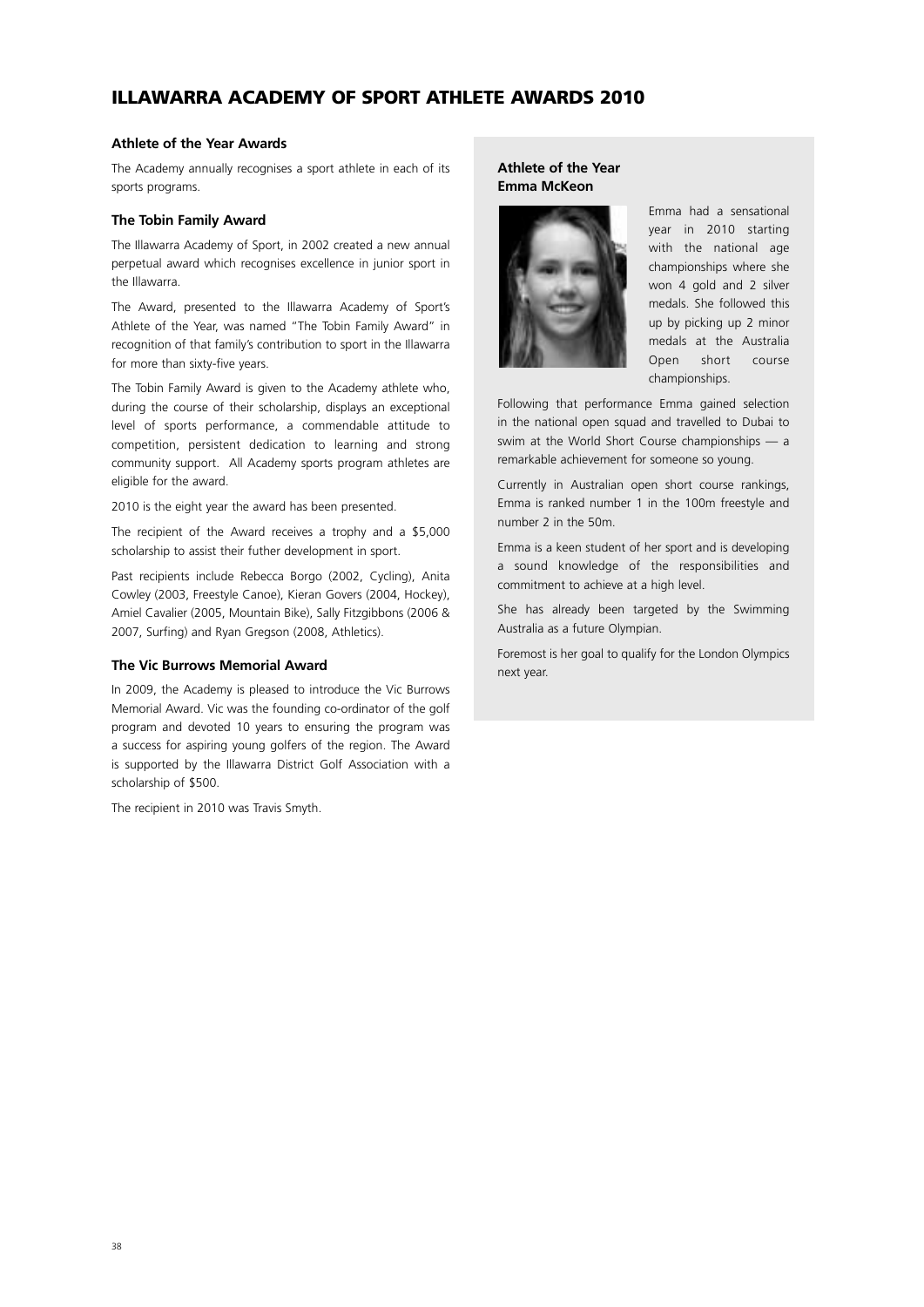## **ILLAWARRA ACADEMY OF SPORT ATHLETE AWARDS 2010** *CONTINUED*



#### **Cricket Max Moran**

Max has an excellent attitude to improving his cricketing skills. He trains as hard as anyone in the squad and has showed ability as both a batsman and as a wicket keeper. He respects the people around him and has the respect of his team mates.

He embraces all elements of the cricket program particularly the education components. His attention to detail is outstanding.

Max gained selection in the Bradman cup team, the Southern Zone under 16 team and also the NSW Combined Independent Schools under 15 team. He hopes to one day play for Australia.



## **Cycling Caleb Ewan**

2010 saw Caleb come of age as a cyclist both on the track and on the road. At the recent national track championships in Sydney, Caleb won 3 gold, 2 silver and 1 bronze medals.

He is the national & state road

champion in every discipline in his age division. He is also the State track champion in every discipline of his age group. Earlier this week he was named in the Australian Junior Track Team to compete at the World Junior Track Championships in Moscow this August.

Caleb shows fine leadership qualities and competes with respect and has great pride in his performance. He listens well at education and training sessions and is extremely analytical when it comes training.

He is always there for the younger riders in the squad and is always eager to lend a hand with advice or moral support. He enjoys skateboarding and cooking and hopes to one day compete in the Tour de France.



#### **Golf Travis Smyth**

Travis has been a solid performer now for the past couple of years. During the 2010 scholarship year, Travis was consistently near the top of the leader board in his age group.

He was placed 5th at the state medals, then had the lowest score

of all competitors at the Brett Ogle Junior Masters.

Travis won the under 16 and overall categories of the Hurstville junior open for the third year in a row last September. Just recently he took out the prestigious Prime 90 event against 87 of the top junior golfers in the state.

Travis is a keen and motivated golfer who is eager to do well. At education sessions he showed a willingness in wanting to improve and learn more. He hopes to one day become a pro golfer and compete on the PGA tour.



#### **Hockey Kyah Gray**

Kyah has been part of the hockey program for the past 2 years. Last year she achieved the highest honour in her age with her selection into the Australian Allschools side. Kyah has been part of State teams from U13's to now U18's.

Kyah is a highly focused individual, who trains hard, often exceeding expectations and requirements put before her. She plays the game in a competitive and fair spirit at all times.

She is present at all sessions and participates at a high level. Kyah is a keen contributor during group discussion sessions and provides support to younger players.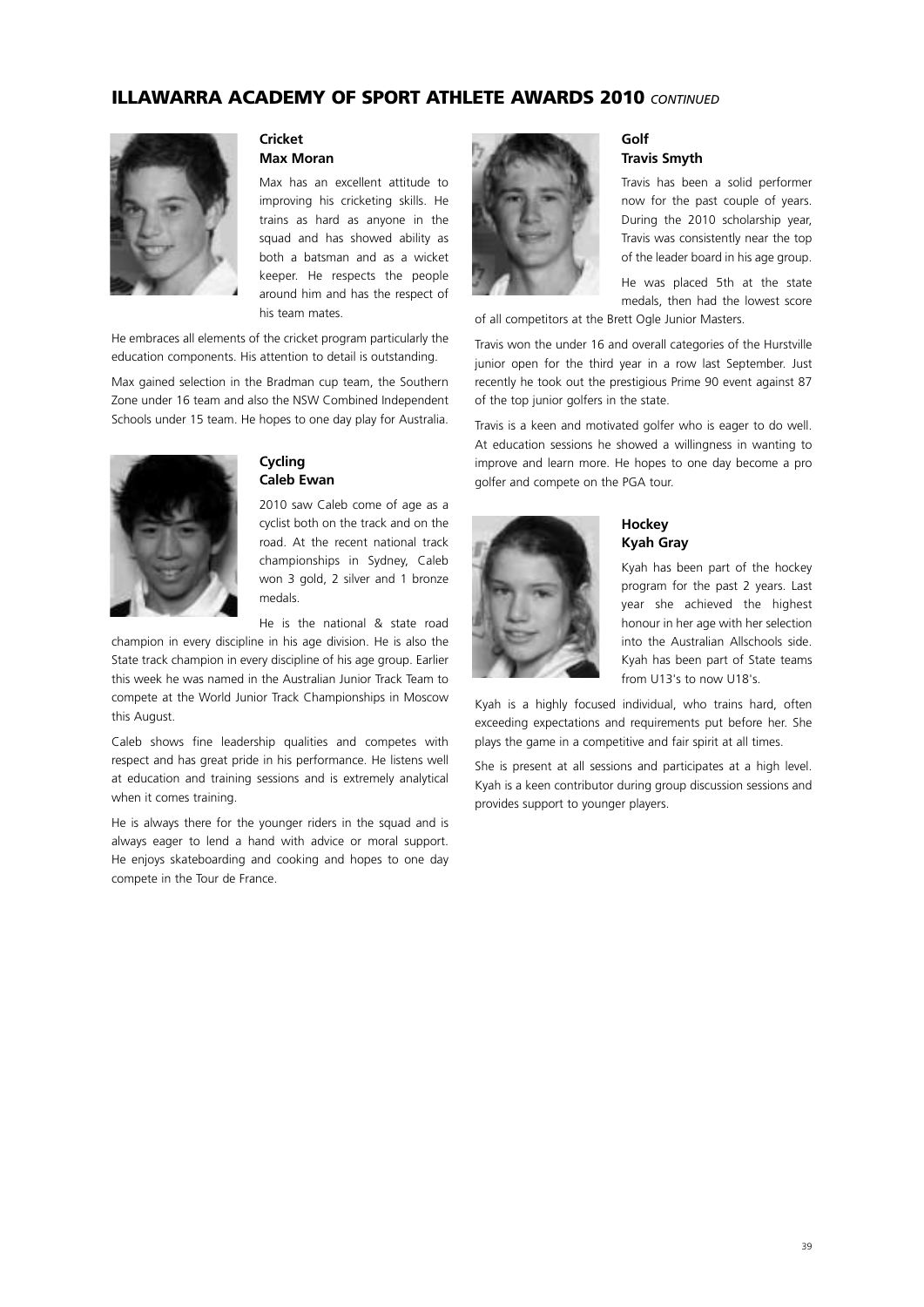## **ILLAWARRA ACADEMY OF SPORT ATHLETE AWARDS 2010** *CONTINUED*



## **Individual Athlete Program Nic Di Genni**

Nic has improved dramatically in the few short years he has been in his sport of pistol shooting.

Last year Nic gained selection in the National performance squad and also the NSW Senior team. At the National age championships he

picked up 4 minor medals and just recently was awarded the NSW Junior Aggregate Handicap champion.

Nic always gives his best and blames no-one but himself when he doesn't perform to the standards he has set for himself. At education sessions he is always keen to participate and is regularly observed asking questions of the presenter. He is a very strong supporter of his local club and is always willing to give a hand.

He has showed his versatility as an athlete by also gaining selection in the Australian Junior Outback Gridiron team that toured Samoa last year.



#### **Netball Shayna Graham**

Shayna is a very positive individual who always gives 100%. She attends all the training and education sessions and shows genuine interest in wanting to learn more and to improve.

She helps out with the local representative teams and is involved in club team coaching.

Last year Shayna reached the final stages of the NSW under 17 state squad trials



## **Lawn Bowls Sarah Boddington**

Last year, Sarah gained selection in the NSW U18 team, the U25 team, the state squad and is also in the Australian Silver Tier squad. She recently was named the NSW under 18 female player of the year for the second year in a row. She qualified to compete at the Australian Women's

Open championship in both the singles and the pairs.

Recently, she was selected in the NSW open team to compete at the Australian Teams Championship.

She is a very determined athlete who gives her best every time she steps out. She has had an excellent attendance record in the Academy program and is always willing to learn. She is very supportive within her own club.



#### **Rugby Union Colby Hawkins-Boyd**

In 2010 Colby has shown great maturity and leadership and a willingness to improve and to achieve. Colby has always been a very physical player which suits his position.

Last year, he was selected to play

for Illawarra, the NSW Country Schools under 16's, the NSW Country under 15's, and NSW under 15's. As part of the Country team, he got to go on a tour of Tonga. He has also been selected in the Australian Rugby Union's Junior Gold Squad, and has therefore reached the top of his sport in his age group.

Colby has always put the maximum effort into his training, and game performance and this is reflected by his achievements. He hopes to one day play in the Super 15's competition.



## **Swim Sports Jarrod Poort**

Jarrod is a long distance swimmer who is equally at home in the pool or out in the surf. He is the Australian 15 years 1500m swimming champion and has gained selection into the Swimming Australian Flipper Squad.

He is a confident and methodical young man, who is not reluctant to take on and mix it up with the big boys in open water events over 10kms.

He enjoys the statistics of the sport and readily seeks to improve his knowledge from both mentors and his wider support network. He likes surfing and motocross and hopes to compete at the World championships and the Olympic Games.



## **Tennis Ellen Perez**

Ellen is a highly focused individual who needs very little encouragement to perform. In 2010 Ellen won a number of titles culminating with her success at the Winter Nationals in Queensland. There Ellen won the girl's 14 years singles and then backed up to win the girls doubles

as well.

Ellen listens well at training sessions and is always eager to learn more. When available, she has volunteered her time to assist younger players as was evident at the local Talent Identification Day that was held at Beaton Park last year.

Her continued improvement has seen her Australian Open ranking drop from 212 in January 2010 down to 86 by December 2010. Her goal is to play on the Women's professional tour.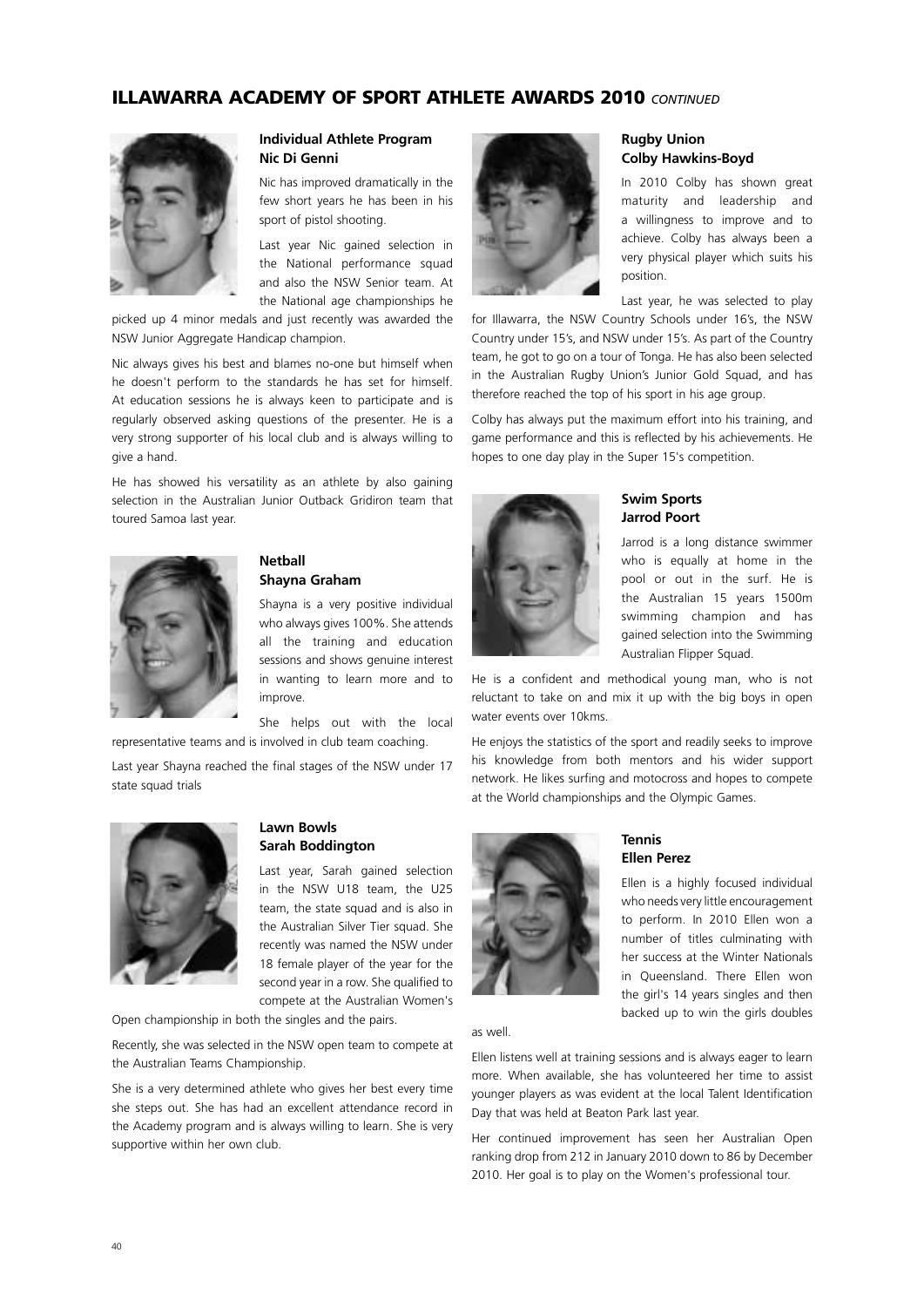

## **CYCLING SPONSORS**



Roadworx, which are based in Unanderra have operated for 17 years specialising in a wide range of civil construction works, ranging from large residential and industrial subdivisions to driveways.



Since its inception in 1995 www.cyclingnews.com has grown to become the worlds biggest and best source for all the latest news, results and reviews in the sport of cycling.



**benkersten.com**



NRMA Bowral & Katoomba provide a full range of NRMA insurance & motoring services. Insurance includes home, motor, boat,

caravan and business and motoring services offer roadside assistance, member services, and motoring information.



Raine & Horne Wollongong lead the way locally in all forms of property sales and leasing, currently managing over 900 individual tenancies.



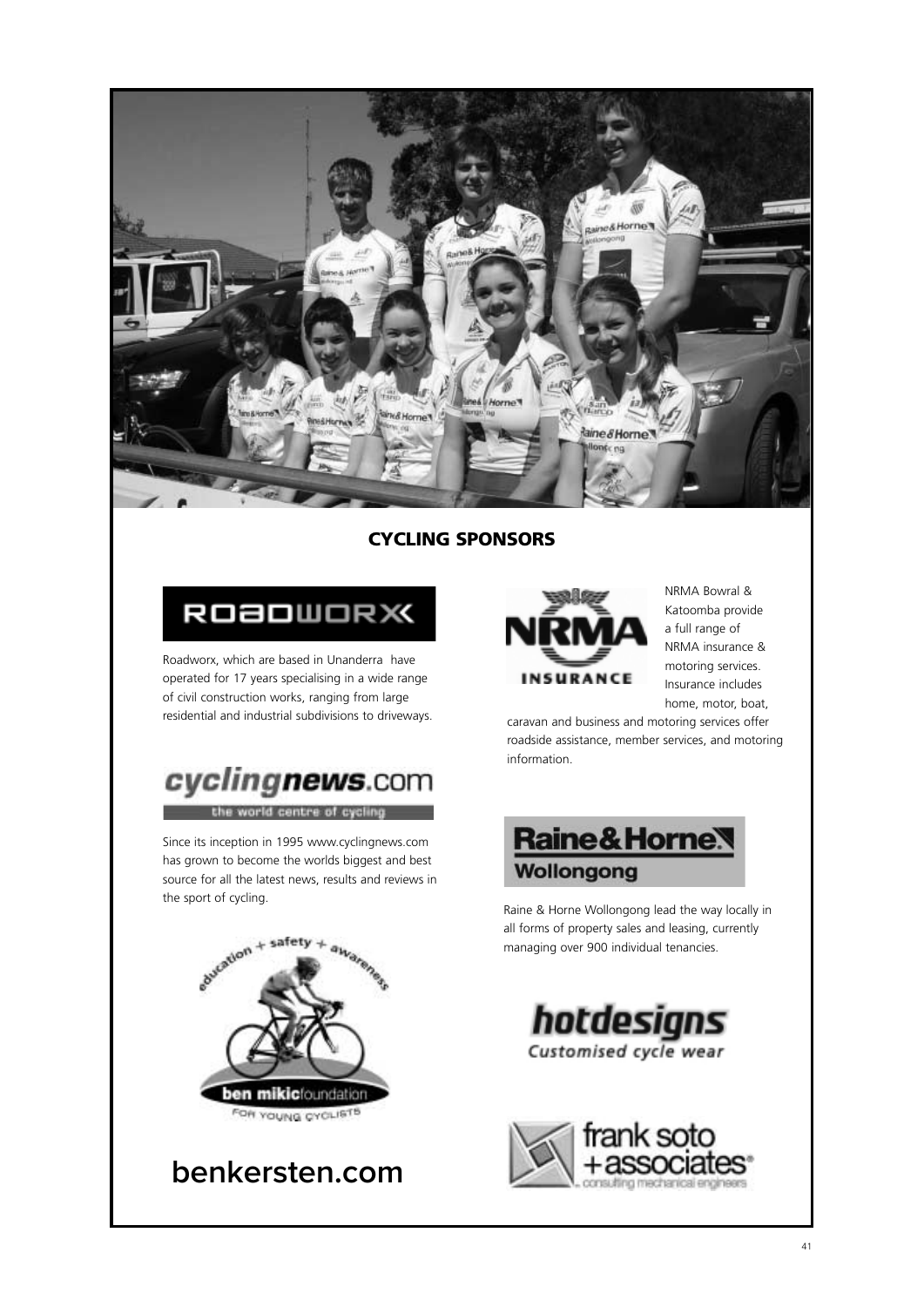## **SCHOLARSHIP HOLDERS 2010**

#### **Cricket**

Zachary Churchill Christopher Moore Brady Spelta Callum De Bruyn Max Moran Nikhil Verma Jake Edwards Blake Munilla Zac Hilton Rod Nguyen Cameron Magennis Blake Parker

Lain Beckett William McGrane Blake Redman

## **Cycling**

Alexander Delamont Madison Law Josie Talbot Caleb Ewan Bridget Mullany Bradley Heffernan Nathan Pignatelli

Lara Batkin **Holly Heffernan** Matthew Pignatelli

## **Golf**

Beau Fraser James Malin Travis Smyth Shaun Julius Mark Panopoulos Jordan Widdicombe Nicky Logan Justin Schouten David Woodall

#### **Hockey**

Isabella Franceschini Belinda McNaught Mungo Skyring Kyah Gray Joshua Millbank Rowan Tickner

## Jasmine Bailey Corey Harding Laura Nealon Owen Chivers Jack Hayes James Olsen Melissa Clout Alice Hewitt Joseph Plumb Georgia Cohen Monique Isemonger Jack Pogson Paul Counsell Monique Kell Tegan Richards Benjamin Donovan Ashleigh Mayo Jack Rowe Michael Dun Brittany Mayo Keeli Royle Sassie Economos Brock McCracken Ross Sharpe

#### **Individual Athlete Program**

Emily Bonin Amelia Halligan Jake Montgomery Karlie Chambers Molly Hanrahan Hamish Paine Nick Digenni Mackenzie Hynard Talissa Scott Aaron Ferderer Blake James Abbie Taddeo Nick Ferderer Joshua Kentwell Liam Towers

**Lawn Bowls**

Sarah Boddington Stephanie Hili Kaitlin Shaw Ryan Burgess Daniel Hiscox Aaron Spears Adam Daley Timothy Love Ben Treuer Tiana-Lee Elphick Sean Mawdsley Justine Walsh Jessica Evans Natalie Noronha

## **Netball**

Natalie Croker Jessica McGrath Georgia Fisher Ashleigh McHugh

## **Rugby Union**

Liam Faughlin Lewis Mitchell Sam Smith Tame Grover James Needham Corey Tulloch Colby Hawkins Jake Palermo

# **Swim Sports**

Keira Eady Alexis Mastro Jarrod Poort Zoe Elkerton David McKeon

## **Tennis**

Rachel Frezza Hannah Muirhead Jack Swindells Dominic Marquis Nathan Paull

Stella Crick Kirsty McRae Ellen Perez Mackenzie Edwards Rochelle Morris Luke Sullivan

Tim Christie Kyle Johannes Corey Thompson

Mikaela Bryce Georgia Flynn Louisa Mooney Kaitlyn Bryce Shayna Graham Sophie Robertson Emma Casey Ellen Hunter Adriana Wassens Taylah Cordina Tara Martin Carly Zulumovich

Sam Connor Blake Holmes Daniel Pink Jamaine Crossley Tim Lewis Madison Purdie Rory Davis **Dean Mayell** Benjamin Robinson Jordan DeCelis Stuart Mill Cameron Simpson

Jordan Chyra Aaron Ferderer Emma McKeon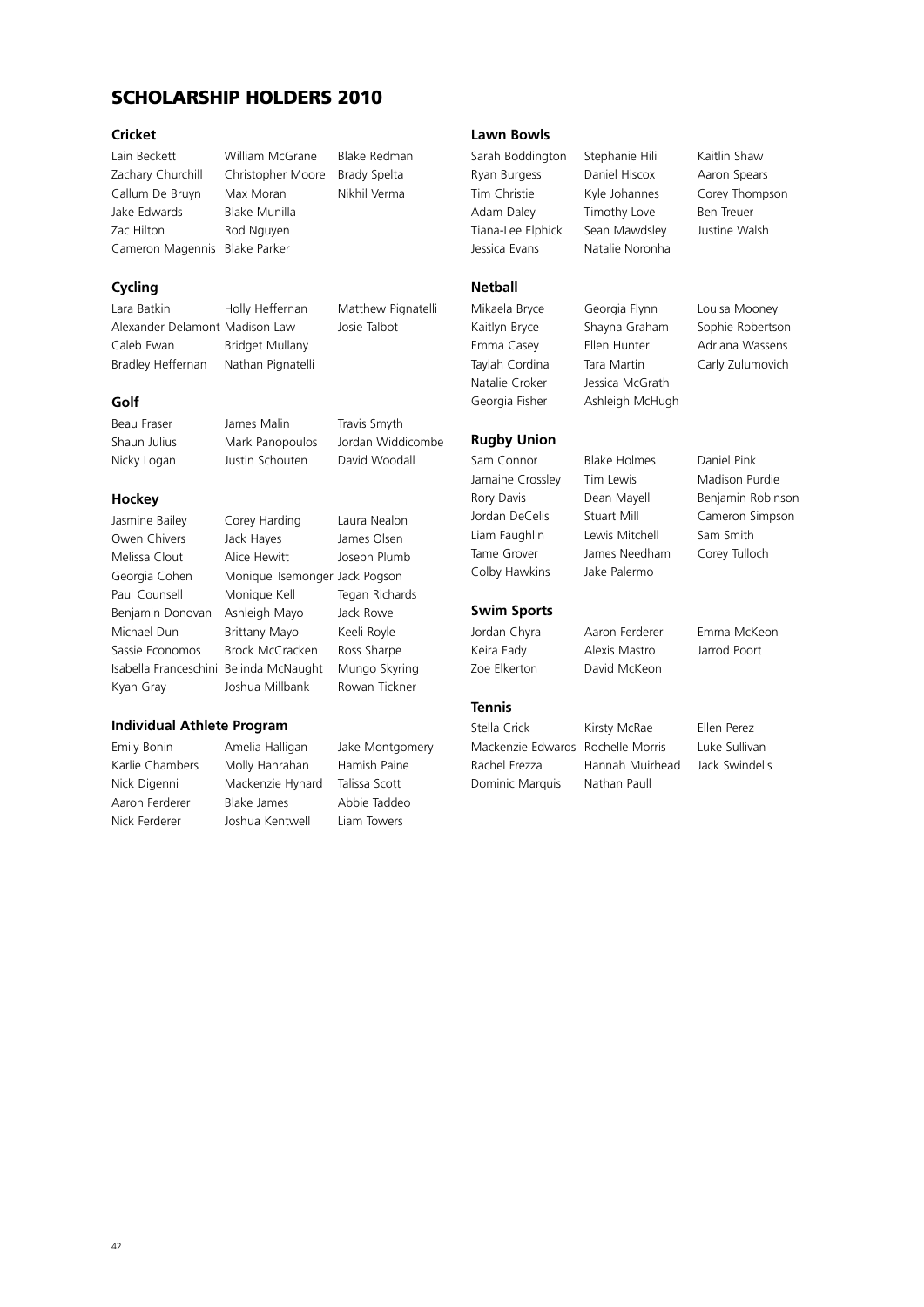## **CURRENT SCHOLARSHIP HOLDERS**

The scholarship year for many athletes commenced in October 2010. The athletes listed below are part of the 2011 program year.

#### **Hockey**

Lilli Bennett Kiarra Marsh Timothy Eringa Georgia Cohen Ashleigh Mayo Blake Govers Ashleigh Crisafi Mikaela Patterson Corey Harding Toni Dekker Tegan Richards Jack Hayes Sassie Economos Bella Worner-Butcher Brent Hogg Holly Furphy Liam Connolly Max Hughes Kimberly Gooden Paul Counsell Brock McCracken Kyah Gray Alexzander Crawford Daniel Olsen Carly Haddon Benjamin Donovan James Olsen Alice Hewitt Samuel Donovan Jack Rowe Monique Kell Michael Dun

#### **Individual Athlete Program**

Madelyn Bennett Jemma Chambers Connor O'dwyer Emily Bonin Nicholas Digenni Naomi Polydoidis Caitlin Brown Joshua Kentwell Susie Seitaridis Sarah Carli **Jack Millar** Abbie Taddeo Karlie Chambers Jake Montgomery Liam Towers

#### **Netball**

Georgia Flynn Alix Newbury

#### **Rugby Union**

Liam Antrobus Daniel Hughes Curtis Patton Luke Asquith Zachary Jones Ben Ridgeway Kieran Bonin Jordan Jones Justin Schmidt Harry Boyce Lachlan King Ryan Sorrell Daniel Bunten Tim Lewis Gareth Thomas Patrick Connor Iszak Lunney Corey Tulloch Lachlan Dash Stuart Mill Tobias Winter Trent Dickenson Jarrad Newey Colby Hawkins-Boyd Ryan Palermo Lachlan Hennessy William Panayi

Sarah Anderson Courtney Hughes Siobhan O'Brien Annabel Bretag Caitlin Humphreys Emily Osborne Claire Chapman Rachel Lyon Kirsty Philpott Taylah Cordina Jessica McGrath Michaela Valesic Molly Dugan Ashleigh McHugh Adriana Wassens Jordan Field Louisa Mooney Jennifer Williams



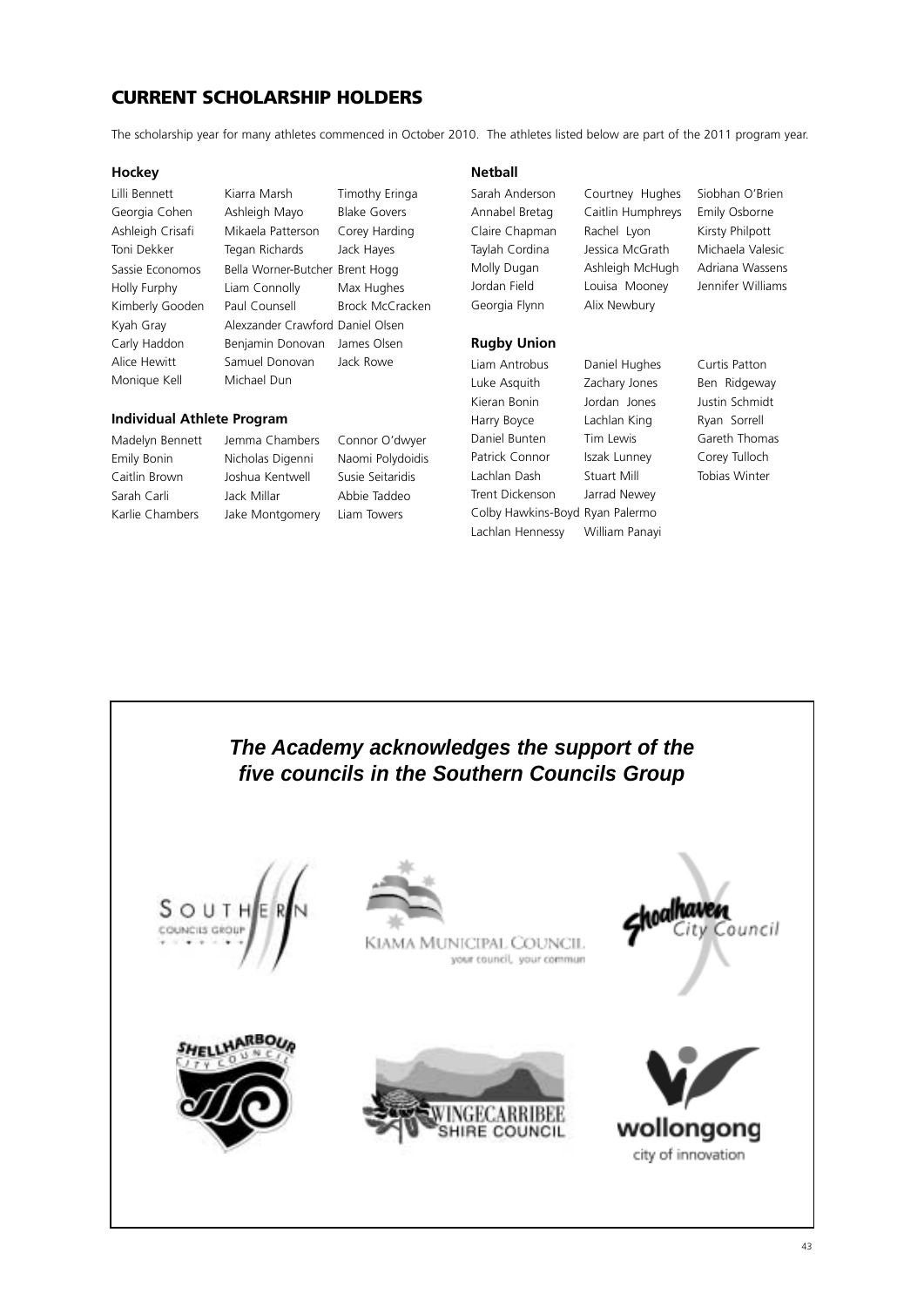

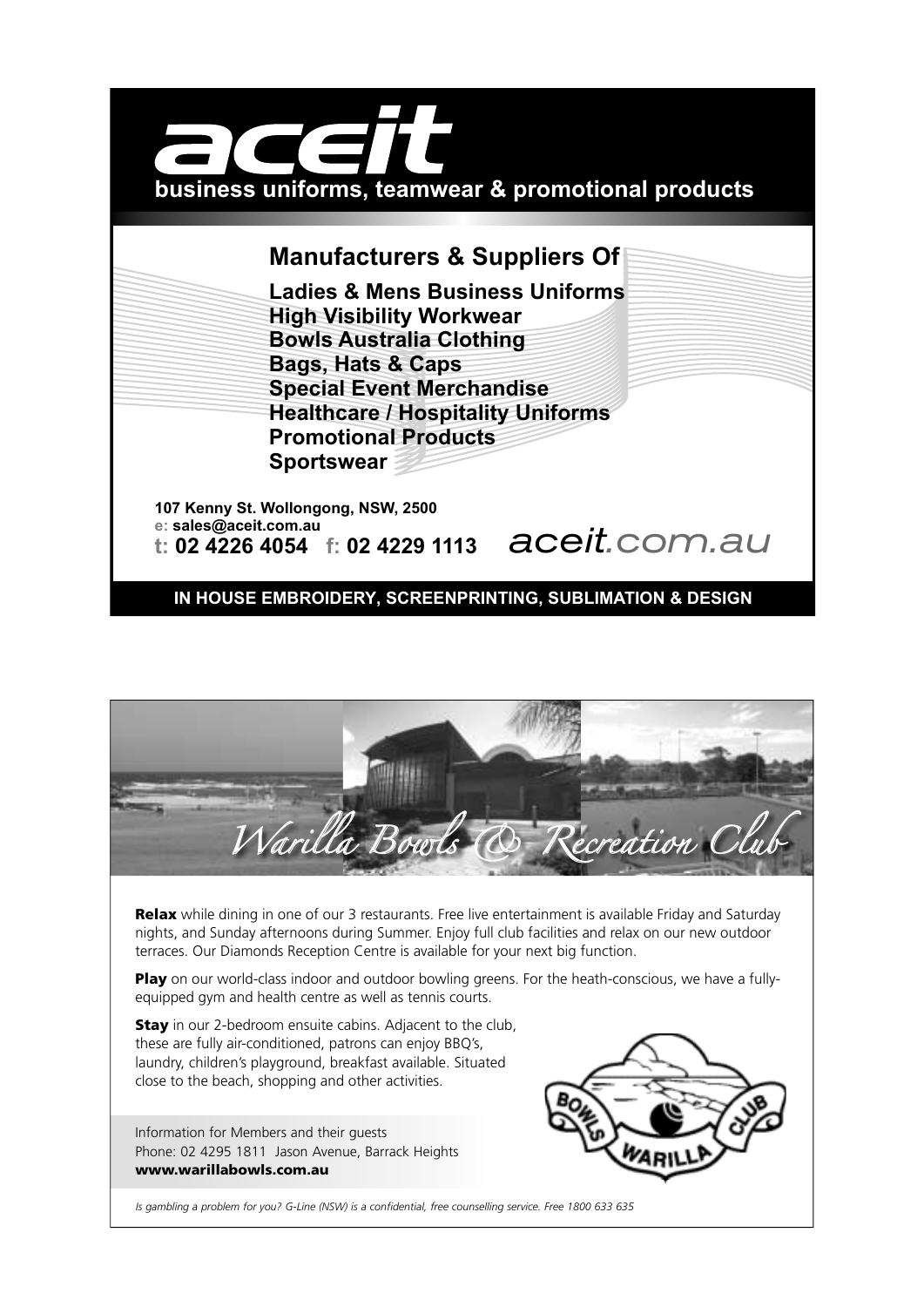# **SCHOLARSHIP HOLDERS BY SPORT AND REGION 2010**

| SPORT                      | WOLLONGONG     | SHELLHARBOUR   | <b>KIAMA</b>   | SHOALHAVEN     | WINGECARRIBEE  | <b>TOTAL</b>        |
|----------------------------|----------------|----------------|----------------|----------------|----------------|---------------------|
| <b>Cricket</b>             |                |                |                |                |                |                     |
| Male                       | $\sqrt{4}$     | $\overline{4}$ |                | $\overline{4}$ | $\mathsf 3$    | 15                  |
| Female                     |                |                |                |                |                | $\mathsf{O}$        |
| Cycling                    |                |                |                |                |                |                     |
| Male                       | $\mathsf 3$    |                |                |                | $\overline{2}$ | 5                   |
| Female                     | $\mathbf 2$    | $\mathbf{1}$   | $\mathbf{1}$   | $\mathbf{1}$   |                | 5                   |
| Golf                       |                |                |                |                |                |                     |
| Male                       | $\overline{2}$ | 5              | $\overline{2}$ | 3              |                | 12                  |
| Female                     |                |                |                |                |                | $\mathsf{O}\xspace$ |
| Hockey                     |                |                |                |                |                |                     |
| Male                       | $\,8\,$        | $\overline{2}$ |                | 3              | $\mathsf 3$    | 16                  |
| Female                     | $\sqrt{4}$     | $\overline{2}$ | 5              | $\overline{2}$ | $\mathsf 3$    | 16                  |
| <b>Individual Athletes</b> |                |                |                |                |                |                     |
| Male                       | $\,$ 6 $\,$    |                |                |                |                | 6                   |
| Female                     | $\,8\,$        |                | $\mathbf{1}$   |                |                | 9                   |
| Lawn Bowls                 |                |                |                |                |                |                     |
| Male                       | $\mathsf S$    | 5              |                | $\mathbf{1}$   |                | 11                  |
| Female                     | 8              |                | $\mathbf{1}$   |                |                | 9                   |
| <b>Netball</b>             | 10             | $\overline{2}$ |                | $\sqrt{4}$     | $\overline{4}$ | 20                  |
| <b>Rugby Union</b>         | 12             | $\overline{2}$ | $\sqrt{6}$     | $\,$ 6 $\,$    | $\mathsf 3$    | 29                  |
| <b>Swim Sports</b>         |                |                |                |                |                |                     |
| Male                       | $\sqrt{2}$     | $\overline{2}$ | $\mathbf{1}$   |                |                | 5                   |
| Female                     | $\overline{2}$ | $\mathbf{1}$   |                |                |                | 3                   |
| <b>Tennis</b>              |                |                |                |                |                |                     |
| Male                       | $\sqrt{2}$     | $\overline{2}$ | $\mathbf{1}$   | $\mathbf{1}$   | $\mathbf{1}$   | 7                   |
| Female                     | $\sqrt{4}$     | 3              |                |                |                | $\overline{7}$      |
| <b>SCG Totals</b>          | 74             | 35             | 17             | 28             | 19             | 173                 |
|                            |                |                |                |                |                |                     |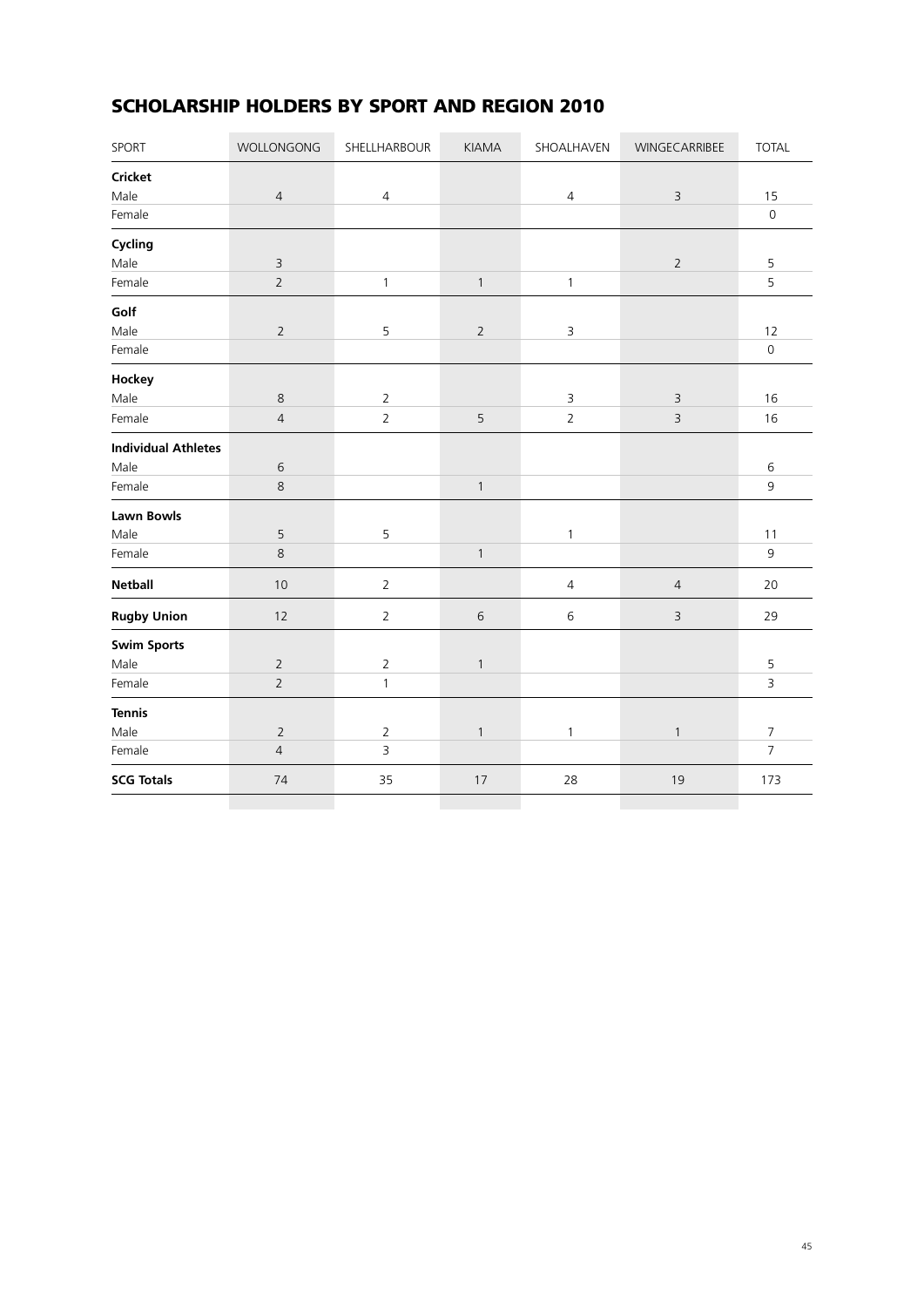## **ATHLETE ACHIEVEMENTS 2010**

Academy athletes achieved at all levels in 2010. The following lists athletic achievement in the 2010 calendar year for athletes on scholarship in that period.

### **INTERNATIONAL ACHIEVEMENTS**

| <b>Athlete</b> | Program     | Event                            | Achievement                        |
|----------------|-------------|----------------------------------|------------------------------------|
| Emma McKeon    | Swim Sports | Youth Olympics                   | 2nd 100m Freestyle                 |
| Emma McKeon    | Swim Sports | Youth Olympics                   | 3rd 50m Freestyle                  |
| Emma McKeon    | Swim Sports | Youth Olympics                   | 3rd 200m Freestyle                 |
| Emma McKeon    | Swim Sports | Youth Olympics                   | 1st 4 x 100m Girls Medley Relay    |
| Emma McKeon    | Swim Sports | Youth Olympics                   | 2nd 4 x 100m Mixed Medley Relay    |
| Emma McKeon    | Swim Sports | Youth Olympics                   | 3rd 4 x 100m Mixed Freestyle Relay |
| Emma McKeon    | Swim Sports | Junior Pan Pacs                  | 2nd Medley Relay                   |
| Emma McKeon    | Swim Sports | Junior Pan Pacs                  | 3rd Freestyle Relay                |
| Emma McKeon    | Swim Sports | World Short Course Championships | 3rd 4 x 100m Medley Relay          |
| Emma McKeon    | Swim Sports | World Short Course Championships | 8th 100m Freestyle                 |

## **AUSTRALIAN ACHIEVEMENTS**

| <b>Athlete</b>         | Program    | Event                                          | <b>Achievement</b>                                                                               |
|------------------------|------------|------------------------------------------------|--------------------------------------------------------------------------------------------------|
| Jackson Law            | Cycling    | Australian Junior Track Team                   | Selected                                                                                         |
| Jackson Law            | Cycling    | Australian Track Championships                 | Silver medal U19 individual pursuit & 10km scratch race                                          |
| Madison Law            | Cycling    | Australian Track Championships                 | 1st Open Women's Team Sprint                                                                     |
| Caleb Ewan             | Cycling    | Australian Junior Track Championships          | 2nd U17 Team Sprint & Teams Pursuit                                                              |
| Caleb Ewan             | Cycling    | Australian Junior Track Championships          | 3rd U17 Scratch Race, Time Trial & Individual Sprint                                             |
| Caleb Ewan             | Cycling    | Australian Junior Road Championships           | 1st U17 68km roadrace final                                                                      |
| <b>Bridget Mullany</b> | Cycling    | Australian Junior Road Championships           | 1st Girls U15 Criterium                                                                          |
| Josie Talbot           | Cycling    | Australian Junior Road Championships           | 3rd U15 25km roadrace final-                                                                     |
| Holly Heffernan        | Cycling    | Australian Junior Track Championships          | 6th Team Sprint                                                                                  |
| <b>Brad Heffernan</b>  | Cycling    | Australian Junior Track Championships          | 6th Time Trial                                                                                   |
| Brad Heffernan         | Cycling    | Australian Junior Road Championships           | 1st U15 34km roadrace final                                                                      |
| Madelyn Bennett        | <b>IAP</b> |                                                | Australian Acrobatic Gymnastics Championships Won International Division of the 11/16 years Trio |
| Aaron Ferderer         | <b>IAP</b> | National Open Water Championships              | 3rd U14 10k & 6th U14 5k                                                                         |
| Sarah Carli            | <b>IAP</b> | Australian All Schools                         | 1st U18 Girls 400m hurdles                                                                       |
| Karlie Chambers        | IAP        | Australian Junior Track Championships          | 1st U18 4 x 400m Relay                                                                           |
| Karlie Chambers        | <b>IAP</b> | Australian Junior Track Championships          | 2nd U17 400m                                                                                     |
| Jake Montgomery        | <b>IAP</b> | Australian All Schools Triathlon Championships | 1st Place in Teams Category                                                                      |
| Jake Montgomery        | <b>IAP</b> | Australian All Schools Triathlon Championships | 5th Overall Individual Category                                                                  |
|                        |            |                                                |                                                                                                  |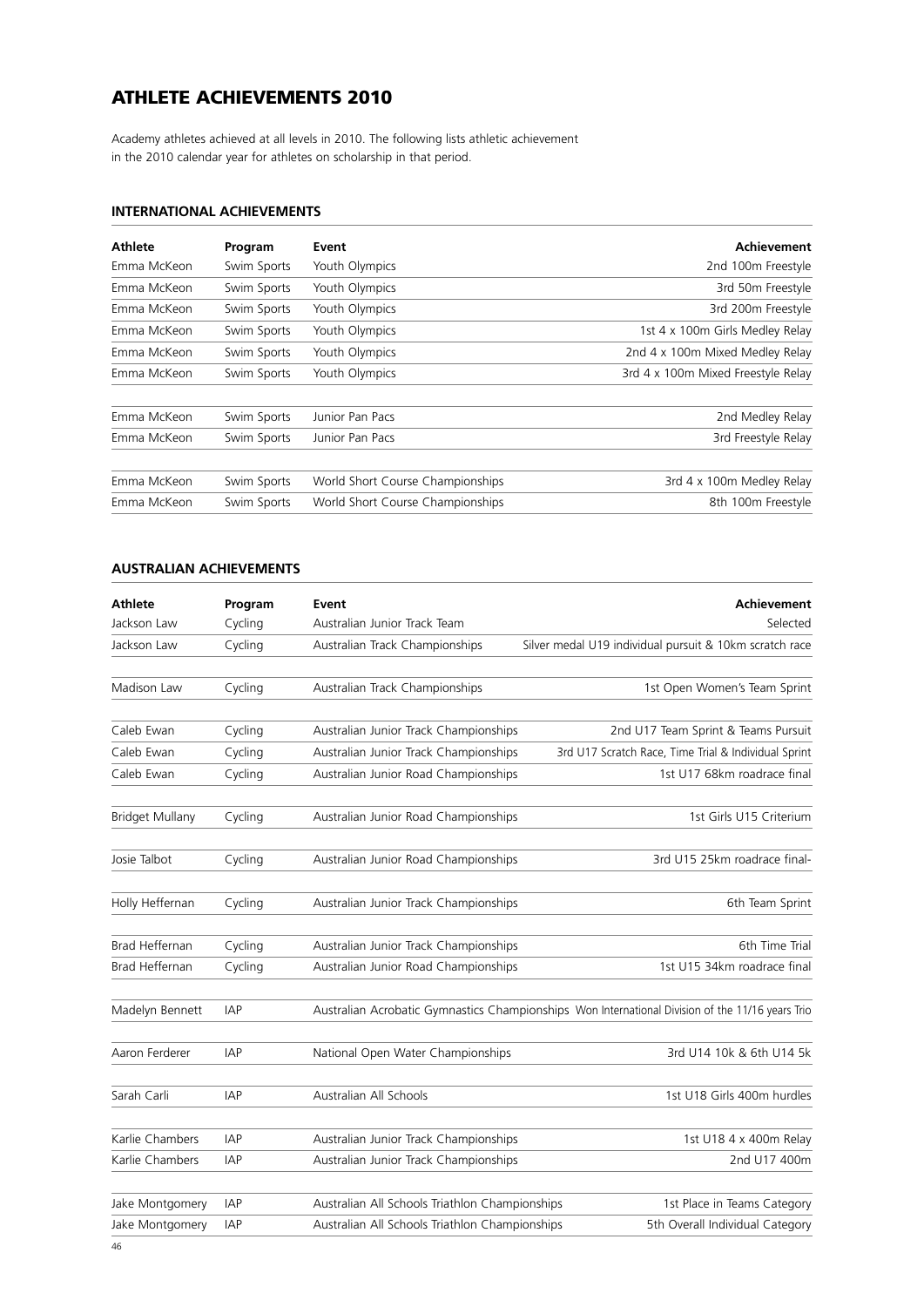## **AUSTRALIAN ACHIEVEMENTS** *CONTINUED*

| Bree Jones         | <b>IAP</b>  | Australian All Schools Triathlon Championships | 3rd Place in Teams Category                                      |
|--------------------|-------------|------------------------------------------------|------------------------------------------------------------------|
| Bree Jones         | IAP         | Australian All Schools Triathlon Championships | 8th Overall Individual Category                                  |
| Nick Di Genni      | <b>IAP</b>  | Pistol Australia ISSF National Championships   | 2nd U21 25m Rapid Fire                                           |
| Nick Di Genni      | <b>IAP</b>  | Pistol Australia ISSF National Championships   | 3rd U21 25m Standard Pistol                                      |
| Nick Di Genni      | IAP         | AISL Youth National Championships              | 3rd 25m Rapid Fire 17-20 Years                                   |
| Nick Di Genni      | <b>IAP</b>  | AISL Youth National Championships              | 3rd Sport pistol 17-20 Years                                     |
| Nick Di Genni      | IAP         | Pistol Australia National Performance Squad    | Selected                                                         |
| Emily Bonin        | <b>IAP</b>  | Oceania Open Kayaking Championships            | 4th K2 200m & K2 100m & 5th K2 500m                              |
| <b>Emily Bonin</b> | IAP         | National Kayaking Championships                | 2nd Open Women's WK4 1000m                                       |
| Molly Hanrahan     | <b>IAP</b>  | Acrobatics Australia National Championship     | 1 st Place 12-19Y Pairs Routine                                  |
| Molly Hanrahan     | <b>IAP</b>  | Acrobatics Australia Awards                    | Won Junior International 12-19Y Pairs                            |
| Molly Hanrahan     | IAP         | Acrobatics Australia World Age Group Team      | Selected                                                         |
| Kyle Johannes      | Lawn Bowls  | Australia U18 Championships                    | Gold medal in fours and silver in pairs                          |
| Stephanie Hili     | Lawn Bowls  | Australia U18 Championships                    | Gold medal in fours                                              |
| Ellen Perez        | Tennis      | Australian All Schools Tennis Championships    | Won                                                              |
| Emma McKeon        | Swim Sports | Australian Youth Olympic Team                  | Selected                                                         |
| Emma McKeon        | Swim Sports | Australian Junior Pan Pacs Team                | Selected                                                         |
| Emma McKeon        | Swim Sports | Australian Senior Short course Team            | Selected                                                         |
| Emma McKeon        | Swim Sports | 2010 Australian Age Championships              | Won gold in girls 15 years<br>50m, 100m, 200m & 400m freestyle   |
| Emma McKeon        | Swim Sports | 2010 Australian Age Championships              | Won silver in girls 15 years<br>200m backstroke & 100m butterfly |
| Emma McKeon        | Swim Sports | 15 Years 200m freestyle                        | Set new Australian record                                        |
|                    |             |                                                |                                                                  |
| David McKeon       | Swim Sports | Australian All Schools Championships           | 1st Boys 17-19 Years 100m, 200m & 400m Freestyle                 |
| David McKeon       | Swim Sports | Australian All Schools Championships           | 2nd Boys 17-19 Years 50m Freestyle                               |
| Zoe Elkerton       | Swim Sports | Australian All Schools Championships           | 1st Girls 15-16 Years 100m Freestyle                             |
| Zoe Elkerton       | Swim Sports | Australian All Schools Championships           | 2nd Girls 15-16 Years 400m Freestyle & 200m IM                   |
| Alexis Mastro      | Swim Sports | Australian All Schools Championships           | 1st Girls 15-16 Years 100m Backstroke                            |
| Alexis Mastro      | Swim Sports | Australian All Schools Championships           | 2nd Girls 15-16 Years 50m Backstroke                             |
| Kiera Eady         | Swim Sports | Australian All Schools Championships           | 3rd Girls 13-14 Years 100m Freestyle                             |
| Sarah Boddington   | Lawn Bowls  | Australian Open                                | Qualified in Singles & Pairs                                     |
| Kaitlin Bryce      | Netball     | Australian Merit Team                          | Selected                                                         |
| Kaitlin Bryce      | Netball     | School Sport Australia Championships           | Amy Gillett Safe winner                                          |
| Kyah Gray          | Hockey      | Australian All Schools Team                    | Selected                                                         |
|                    |             |                                                |                                                                  |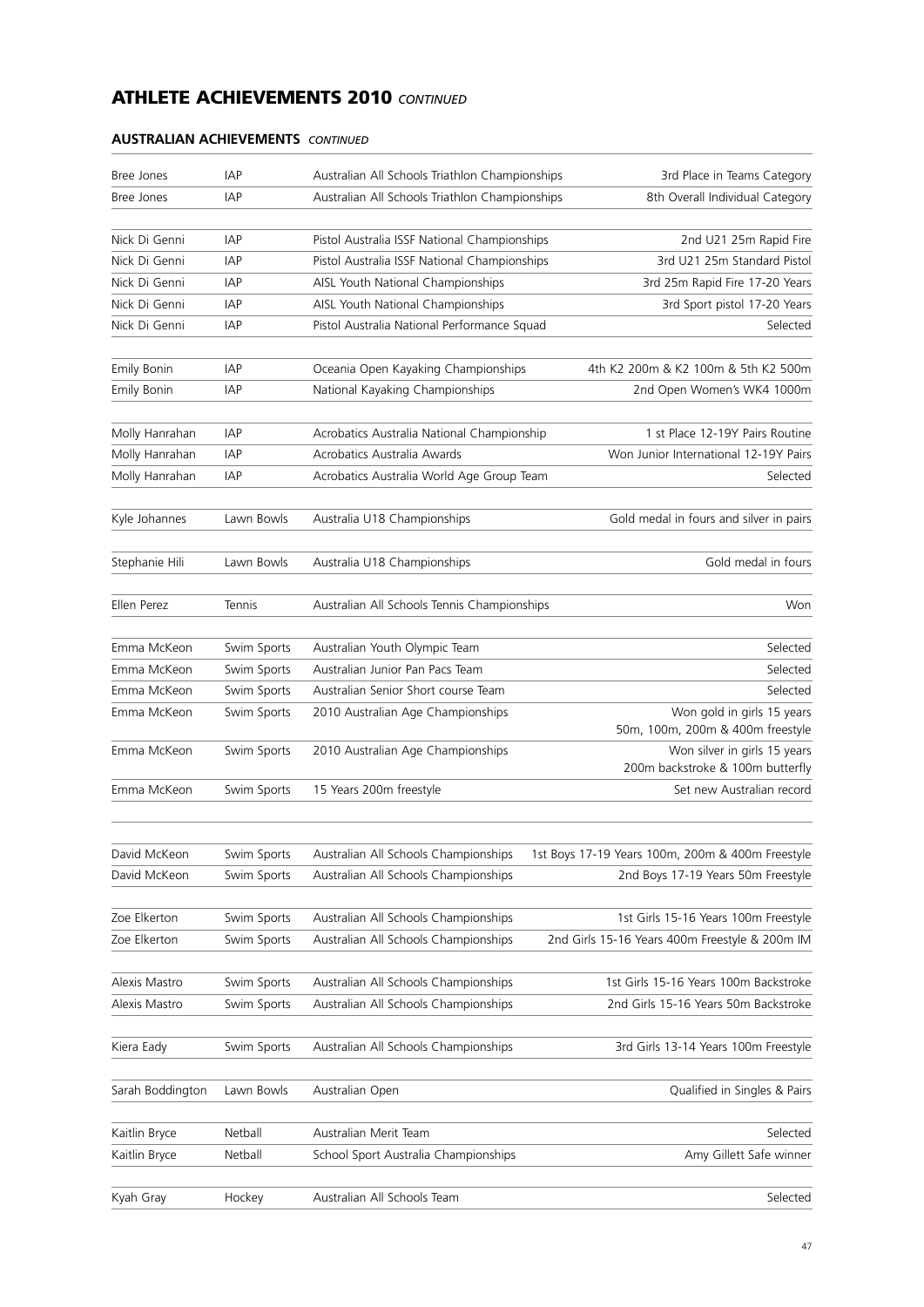| James Olsen                 | Hockey | Australian All Schools Team | Selected           |
|-----------------------------|--------|-----------------------------|--------------------|
| Bella Worner-Butcher Hockey |        | National U15 championships  | Won Girls division |
| Mikaela Patterson           | Hockey | National U15 championships  | Won Girls division |
| <b>Blake Govers</b>         | Hockey | National U15 championships  | Won Boys division  |
| Brock McCraken              | Hockey | National U15 championships  | Won Boys division  |
| Paul Counsell               | Hockey | National U15 championships  | Won Boys division  |

## **AUSTRALIAN ACHIEVEMENTS** *CONTINUED*

## **STATE ACHIEVEMENTS**

| <b>Athlete</b>   | Program          | Event                                                                                                                                  | Achievement                                   |
|------------------|------------------|----------------------------------------------------------------------------------------------------------------------------------------|-----------------------------------------------|
| Sarah Carli      | <b>Athletics</b> | NSW All Schools Championships                                                                                                          | 1st 17 years 400m hurdles                     |
|                  |                  |                                                                                                                                        |                                               |
| Abbie Taddeo     | Athletics        | NSW All Schools Championships                                                                                                          | 1st 16 years 100m hurdles                     |
|                  |                  |                                                                                                                                        |                                               |
| Karlie Chambers  | Athletics        | NSW Counrty Championships                                                                                                              | Won 16 years 200m, 3rd in 400m & 800m         |
|                  |                  |                                                                                                                                        |                                               |
| Joshua Kentwell  | Athletics        | NSW Country Championships                                                                                                              | 1st 2000m steeplchase, 300m trackrace & 1500m |
| Joshua Kentwell  | Athletics        | NSW All Schools Championships                                                                                                          | 3rd 15 years 2000m Steeplechase               |
| Joshua Kentwell  | Athletics        | Combined Catholic Colleges State Crosscountry                                                                                          | Won 4km race                                  |
| Susie Seitaridis | Athletics        | NSW All Schools Championships                                                                                                          | 2nd 13 years 80m hurdles                      |
| Talissa Scott    | Athletics        | NSW Country Championships Won 17 years 100m, 100m hurdles, 200m, 400m, long jump,<br>high jump, 4x 100m relay & opens womens long jump |                                               |
| Talissa Scott    | Athletics        | NSW All Schools Championships                                                                                                          | 3rd 17 years 100m Hurdles                     |
|                  |                  |                                                                                                                                        |                                               |
| Joshua Kentwell  | Athletics        | NSW Country Championships 1st 14 Years 1500m, 3000m Flat Races & 2000m Steeplechase                                                    |                                               |
| Joshua Kentwell  | Athletics        | Combined Catholic Colleges state championships<br>1st 800m & 1500m                                                                     |                                               |
| Joshua Kentwell  | <b>Athletics</b> | NSW U16 State Team                                                                                                                     | Selected                                      |
| Sarah Carli      | Athletics        | NSW Team for Australian All Schools                                                                                                    | Selected                                      |
| Sarah Carli      | Athletics        | NSW All Schools                                                                                                                        | 1st Girls 17 Years 400m hurdles               |
|                  |                  |                                                                                                                                        |                                               |
| Naomi Polyzoidis | Athletics        | NSW Team for Australian All Schools                                                                                                    | Selected                                      |
| Abbie Taddeo     | Athletics        | NSW All Schools                                                                                                                        | 1st Girls 16 Years 100m hurdles               |
| Joshua Kentwell  | Athletics        | NSW All Schools                                                                                                                        | 3rd Boys 15 Years 2000m steeplechase          |
| Susie Seitaridis | Athletics        | NSW All Schools                                                                                                                        | 2nd Girls 13 Years 80m hurdles                |
| Nick Di Genni    |                  | Pistol Shooting NSW Junior Aggregate Championships                                                                                     | Won                                           |
| Nick Di Genni    |                  | Pistol Shooting NSW Junior Pistol Shooting Team                                                                                        | Selected                                      |
| Nick Di Genni    | Pistol Shooting  | NSW Senior Team                                                                                                                        | Selected                                      |
| Nick Di Genni    |                  | Pistol Shooting NSW APA State Championships                                                                                            | 1st Junior Air 60 A grade                     |
| Nick Di Genni    |                  | Pistol Shooting NSW APA State Championships<br>2nd Open 25m Rapid Fire C grade                                                         |                                               |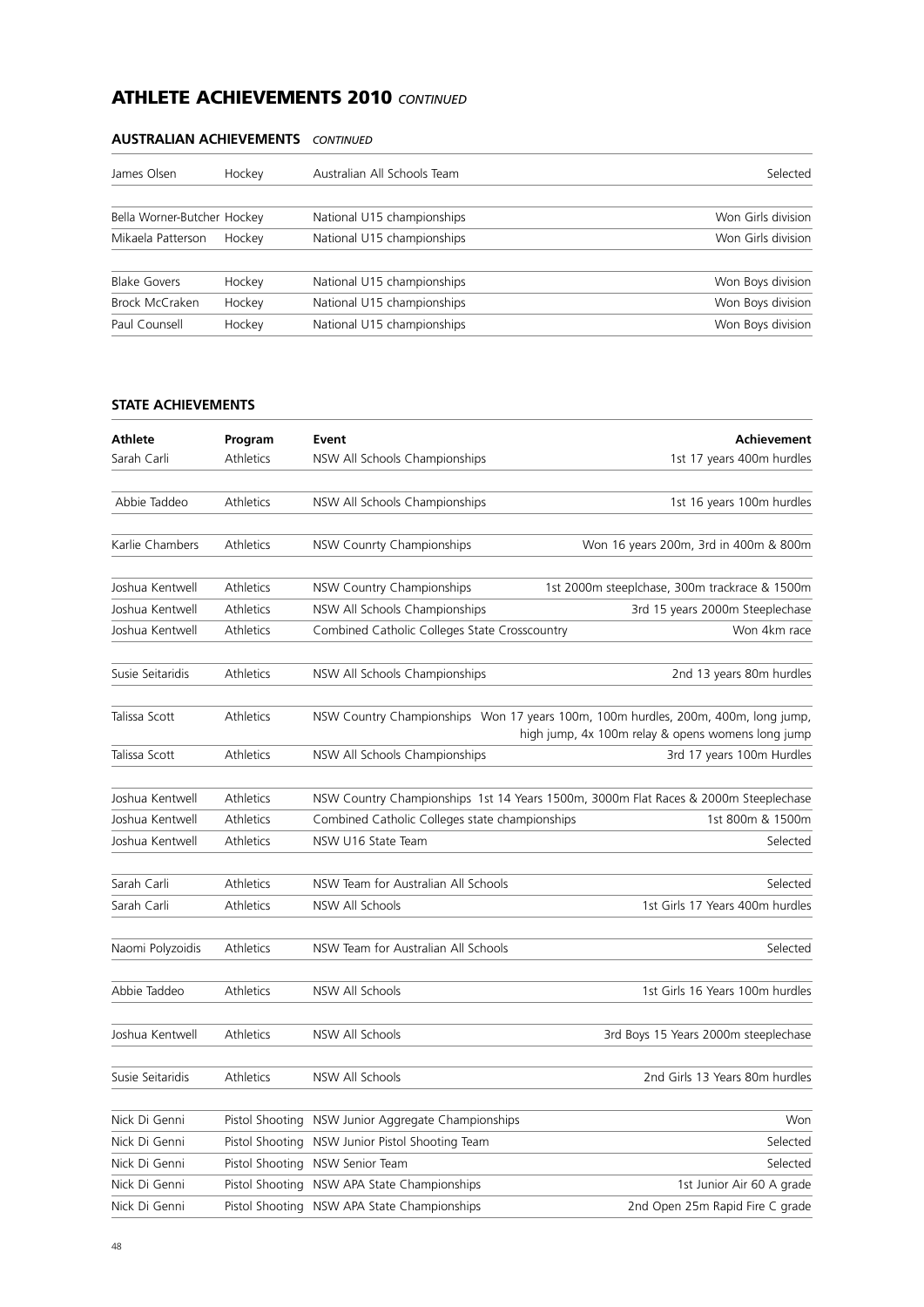| Nick Di Genni            |           | Pistol Shooting NSW APA State Championships                | 3rd Junior Sport Pistol A grade                  |
|--------------------------|-----------|------------------------------------------------------------|--------------------------------------------------|
| Nick Di Genni            |           | Pistol Shooting NSW Junior Camp                            | 1st Junior Air 60 A grade & Junior Sport A grade |
|                          |           |                                                            |                                                  |
| Mackenzie Hynard         |           | Surf Life Saving Interstate Surf Life Saving Championships | 1st U15 Ironman, Board Rescue & Cameron Relay    |
| Mackenzie Hynard         |           | Surf Life Saving Interstate Surf Life Saving Championships | 2nd U15 Board Race                               |
| Mackenzie Hynard         |           | Surf Life Saving NSW Open Championships                    | 3rd U15 Board Race                               |
|                          |           |                                                            |                                                  |
| Emily Bonin              | Kayaking  | NSW Kayaking Championships                                 | 3rd U18 K2 500m sprint                           |
|                          |           |                                                            |                                                  |
| Jake Montgomery          | Triathlon | NSW All Schools Triathlon Championships                    | 4th Overall                                      |
|                          |           |                                                            |                                                  |
| Bree Jones               | Triathlon | NSW All Schools Triathlon Championships                    | 5th Overall                                      |
|                          |           |                                                            |                                                  |
| Connor O'Dwyer           | Mtn Bike  | NSW Cross Country Mountain Bike Championships              | 2nd Boys U15 Category                            |
|                          |           |                                                            |                                                  |
| Cameron Magennis Cricket |           | Cricket Illawarra U17 Squad                                | Selected                                         |
|                          |           |                                                            |                                                  |
| Blake Redman             | Cricket   | Cricket Illawarra U17 Squad                                | Selected                                         |
|                          |           |                                                            |                                                  |
| Chris Moore              | Cricket   | Cricket Illawarra U17 Squad                                | Selected                                         |
|                          |           |                                                            |                                                  |
| Callum De Bruyn          | Cricket   | South Coast District U16 Development Squad                 | Selected                                         |
| Callum De Bruyn          | Cricket   | South Coast District U16 Team                              | Selected                                         |
|                          |           |                                                            |                                                  |
| Nikhil Verma             | Cricket   | Illawarra U15 Team                                         | Selected                                         |
|                          |           |                                                            |                                                  |
| Lain Beckett             | Cricket   | South Coast District U16 Team                              | Selected                                         |
| Zac Hilton               | Cricket   | South Coast District U16 Development Squad                 | Selected                                         |
| Zac Hilton               | Cricket   | South Coast District U16 Team                              | Selected                                         |
|                          |           |                                                            |                                                  |
| Blake Munilla            | Cricket   | South Coast District U16 Team                              | Selected                                         |
|                          |           |                                                            |                                                  |
| Rod Nguyen               | Cricket   | South Coast District U16 Development Squad                 | Selected                                         |
|                          |           |                                                            |                                                  |
| Holly Heffernan          | Cycling   | NSW Junior Track Team                                      | Selected                                         |
| Holly Heffernan          | Cycling   | NSW Team Sprint championships                              | Bronze medal U17 Women's category                |
| Holly Heffernan          | Cycling   | NSW Road Race State Championships                          | 1st Girls U17                                    |
|                          |           |                                                            |                                                  |
| Brad Heffernan           | Cycling   | NSW Junior Track Team                                      | Selected                                         |
| <b>Brad Heffernan</b>    | Cycling   | Wagga Wagga Junior Tour                                    | 3rd U15 Overall Classification                   |
| Brad Heffernan           | Cycling   | NSW Team Sprint championships                              | Bronze medal U17 Men's category                  |
|                          |           |                                                            |                                                  |
| Caleb Ewan               | Cycling   | NSW Junior Track Team                                      | Selected                                         |
| Caleb Ewan               | Cycling   | Wagga Wagga Junior Tour                                    | 1st U17 Overall Classification                   |
| Caleb Ewan               | Cycling   | NSW U19 Madison Championships                              | Won                                              |
| Caleb Ewan               | Cycling   | NSW Road Race State Championships                          | 1st Men's U17                                    |
| Caleb Ewan               | Cycling   | NSW State Junior Team                                      | Selected                                         |
|                          |           |                                                            |                                                  |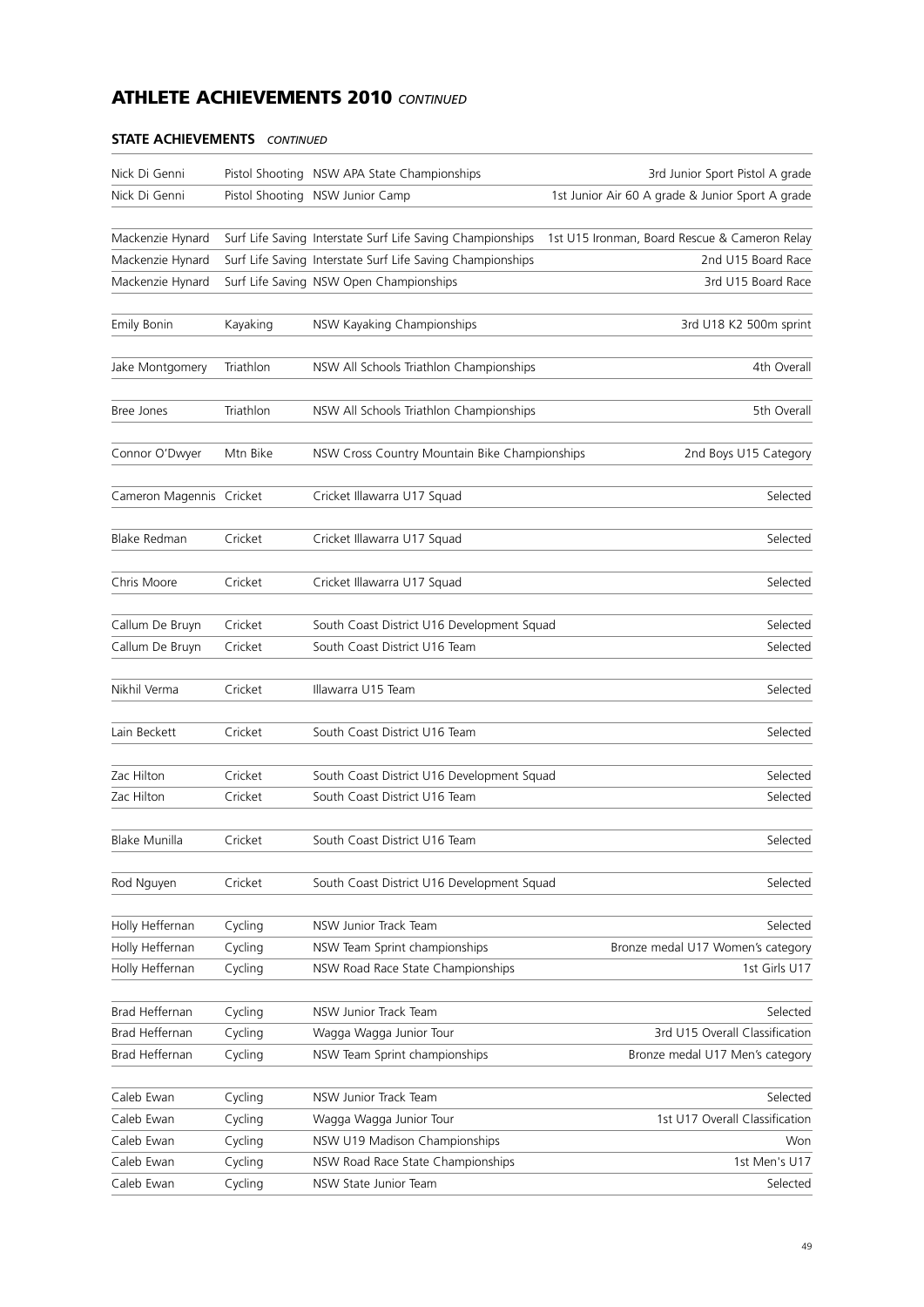| Josie Talbot           | Cycling | Wagga Wagga Junior Tour                  | 1st U15 Overall Classification  |
|------------------------|---------|------------------------------------------|---------------------------------|
| Josie Talbot           | Cycling | NSW Road Race State Championships        | 2nd Girls U15                   |
| Josie Talbot           | Cycling | NSW Metropolitan Championships           | 1st Girls U15                   |
| Josie Talbot           | Cycling | NSW State Team                           | Selected                        |
|                        |         |                                          |                                 |
| <b>Bridget Mullany</b> | Cycling | Wagga Wagga Junior Tour                  | 2nd U15 Overall Classification  |
| <b>Bridget Mullany</b> | Cycling | NSW Team Sprint championships            | Bronze medal U17 Men's category |
| <b>Bridget Mullany</b> | Cycling | NSW Road Race State Championships        | 1st Girls U15                   |
| Lara Batkin            | Cycling | NSW Team Sprint championships            | 1st Girls U17 category          |
| Lara Batkin            | Cycling | NSW State Junior Team                    | 3rd Girls U15                   |
|                        |         |                                          |                                 |
| Travis Smyth           | Golf    | NSW Combined Catholic Colleges Golf Team | Selected                        |
| Travis Smyth           | Golf    | The Grange Classic                       | Overall winner                  |
| Travis Smyth           | Golf    | <b>JNJGF State Medals</b>                | Placed 5th                      |
| Travis Smyth           | Golf    | Tuggerah Lakes Junior Open               | 3rd Overall                     |
| Travis Smyth           | Golf    | Hurstville Junior Open                   | Won Overall                     |
| Travis Smyth           | Golf    | Brett Ogle Junior Masters                | 1st Boys 15 Years Category      |
|                        |         |                                          |                                 |
| Tahnia Ravnjak         | Golf    | Prime 90 Tournament                      | Overall Girls winner            |
| Tom Holz               | Golf    | Prime 90 Tournament                      | Overall Boys winner             |
|                        |         |                                          |                                 |
| Jordan Widdicombe Golf |         | Prime 90 Tournament                      | 3rd Boys U16 Category           |
| Tegan Richards         | Hockey  | NSW U18 Team                             | Selected                        |
| Tegan Richards         | Hockey  | NSW U16 Girls All Schools Team           | Selected                        |
|                        |         |                                          |                                 |
| Kyah Gray              | Hockey  | NSW U16 Girls All Schools Team           | Selected                        |
| Paul Counsell          | Hockey  | NSW U16 Boys All Schools Squad           | Selected                        |
| Paul Counsell          | Hockey  | NSW All Schools Team                     | Selected                        |
| Paul Counsell          | Hockey  | NSW U15 Squad                            | Selected                        |
|                        |         | NSW All Schools Team                     | Selected                        |
| Jack Hayes             | Hockey  |                                          |                                 |
| James Olsen            | Hockey  | NSW All Schools Team                     | Selected                        |
| <b>Blake Govers</b>    | Hockey  | NSW U15 Squad                            | Selected                        |
| <b>Blake Govers</b>    | Hockey  | NSW U15 Indoor Squad                     | Selected                        |
|                        |         |                                          |                                 |
| Brent Hogg             | Hockey  | NSW U15 Indoor Squad                     | Selected                        |
| Hollie Furphy          | Hockey  | NSW U15 Indoor Squad                     | Selected                        |
| Kiarra Marsh           | Hockey  | NSW U15 Indoor Squad                     | Selected                        |
|                        |         |                                          |                                 |
| Max Hughes             | Hockey  | NSW U15 Indoor Squad                     | Selected                        |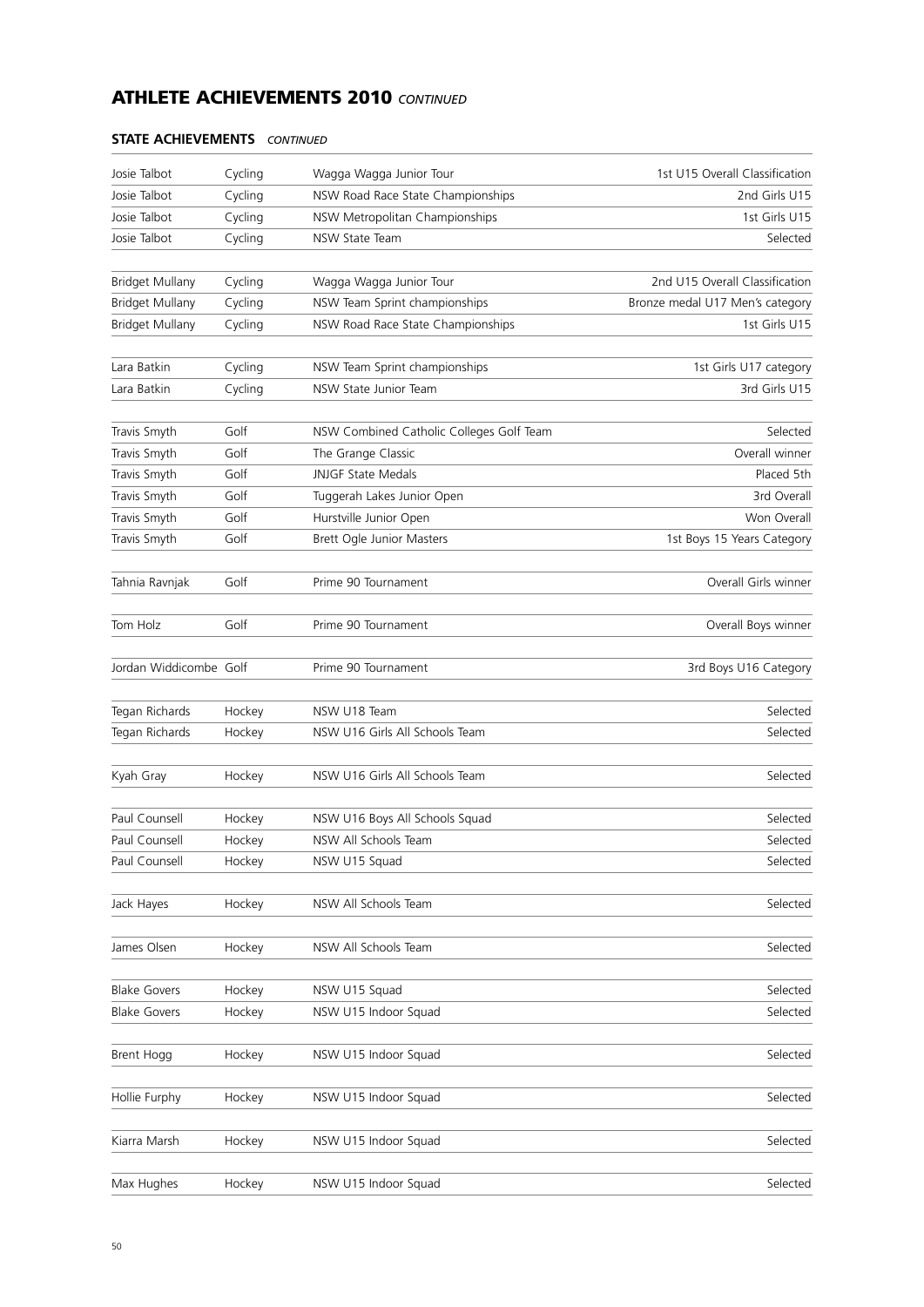| Hockey<br>Selected<br>Mikaela Patterson<br>NSW U15 Team<br>NSW U15 Indoor Team<br>Selected<br>Bella Worner-Butcher Hockey<br>Bella Worner-Butcher Hockey<br>Selected<br>NSW U15 Team<br>Brock McCraken<br>Hockey<br>NSW U15 Squad<br>Selected<br>Jack Rowe<br>NSW U15 Squad<br>Selected<br>Hockey<br>Georgia Cohen<br>Selected<br>Hockey<br>NSW U15 Squad<br>Sarah Boddington<br>Lawn Bowls<br>NSW U25 State Team<br>Selected<br>Sarah Boddington<br>Lawn Bowls<br>NSW U18 State Team<br>Selected<br>Sarah Boddington<br>Selected<br>Lawn Bowls<br>NSWIS Squad<br>Kyle Johannes<br>Lawn Bowls<br>NSW U18 State Team<br>Selected<br>Selected<br>Kyle Johannes<br>Lawn Bowls<br>Junior Cities Team<br>Kyle Johannes<br>NSW Combined High schools<br>Selected<br>Lawn Bowls<br>Selected<br>Sean Mawdsley<br>Lawn Bowls<br>Junior Cities Team<br>Sean Mawdsley<br>NSW Combined High Schools<br>Selected<br>Lawn Bowls<br>Sean Mawdsley<br>Lawn Bowls<br>NSW U18 State Team<br>Selected<br>Tiana-Lee Elphick<br>Lawn Bowls<br>Junior Cities Team<br>Selected<br>Willson Patuwai<br>Lawn Bowls<br>NSW Combined High schools<br>Selected<br>Sarah Boddington<br>NSW Combined High schools<br>Lawn Bowls<br>Selected<br>Aaron Spears<br>Lawn Bowls<br>NSW Combined High schools<br>Selected<br>Justine Walsh<br>Lawn Bowls<br>NSW Combined High schools<br>Selected<br>Justine Walsh<br>Lawn Bowls<br>Junior Cities Team<br>Selected<br>Jessica Evans<br>Lawn Bowls<br>Junior Cities Team<br>Selected<br>Kaitlin Shaw<br>Lawn Bowls<br>Selected<br>Junior Counrty Team<br>Junior Cities Team<br>Natalie Noronha<br>Lawn Bowls<br>Selected<br>Selected<br>Natalie Noronha<br>Lawn Bowls<br>NSW U18 State Squad<br>NSW U18 State Team<br>Aaron Spears<br>Lawn Bowls<br>Selected<br>Lawn Bowls<br>NSW U18 State Team<br>Selected<br>Stephanie Hili<br>Stephanie Hili<br>Lawn Bowls<br>Junior Cities Team<br>Selected<br>Stephanie Hili<br>NSW Combined High schools<br>Selected<br>Lawn Bowls | Mikaela Patterson | Hockey | NSW U15 Indoor Team | Selected |
|------------------------------------------------------------------------------------------------------------------------------------------------------------------------------------------------------------------------------------------------------------------------------------------------------------------------------------------------------------------------------------------------------------------------------------------------------------------------------------------------------------------------------------------------------------------------------------------------------------------------------------------------------------------------------------------------------------------------------------------------------------------------------------------------------------------------------------------------------------------------------------------------------------------------------------------------------------------------------------------------------------------------------------------------------------------------------------------------------------------------------------------------------------------------------------------------------------------------------------------------------------------------------------------------------------------------------------------------------------------------------------------------------------------------------------------------------------------------------------------------------------------------------------------------------------------------------------------------------------------------------------------------------------------------------------------------------------------------------------------------------------------------------------------------------------------------------------------------------------------------------------------------------------------------------------------------------------------------------------|-------------------|--------|---------------------|----------|
|                                                                                                                                                                                                                                                                                                                                                                                                                                                                                                                                                                                                                                                                                                                                                                                                                                                                                                                                                                                                                                                                                                                                                                                                                                                                                                                                                                                                                                                                                                                                                                                                                                                                                                                                                                                                                                                                                                                                                                                    |                   |        |                     |          |
|                                                                                                                                                                                                                                                                                                                                                                                                                                                                                                                                                                                                                                                                                                                                                                                                                                                                                                                                                                                                                                                                                                                                                                                                                                                                                                                                                                                                                                                                                                                                                                                                                                                                                                                                                                                                                                                                                                                                                                                    |                   |        |                     |          |
|                                                                                                                                                                                                                                                                                                                                                                                                                                                                                                                                                                                                                                                                                                                                                                                                                                                                                                                                                                                                                                                                                                                                                                                                                                                                                                                                                                                                                                                                                                                                                                                                                                                                                                                                                                                                                                                                                                                                                                                    |                   |        |                     |          |
|                                                                                                                                                                                                                                                                                                                                                                                                                                                                                                                                                                                                                                                                                                                                                                                                                                                                                                                                                                                                                                                                                                                                                                                                                                                                                                                                                                                                                                                                                                                                                                                                                                                                                                                                                                                                                                                                                                                                                                                    |                   |        |                     |          |
|                                                                                                                                                                                                                                                                                                                                                                                                                                                                                                                                                                                                                                                                                                                                                                                                                                                                                                                                                                                                                                                                                                                                                                                                                                                                                                                                                                                                                                                                                                                                                                                                                                                                                                                                                                                                                                                                                                                                                                                    |                   |        |                     |          |
|                                                                                                                                                                                                                                                                                                                                                                                                                                                                                                                                                                                                                                                                                                                                                                                                                                                                                                                                                                                                                                                                                                                                                                                                                                                                                                                                                                                                                                                                                                                                                                                                                                                                                                                                                                                                                                                                                                                                                                                    |                   |        |                     |          |
|                                                                                                                                                                                                                                                                                                                                                                                                                                                                                                                                                                                                                                                                                                                                                                                                                                                                                                                                                                                                                                                                                                                                                                                                                                                                                                                                                                                                                                                                                                                                                                                                                                                                                                                                                                                                                                                                                                                                                                                    |                   |        |                     |          |
|                                                                                                                                                                                                                                                                                                                                                                                                                                                                                                                                                                                                                                                                                                                                                                                                                                                                                                                                                                                                                                                                                                                                                                                                                                                                                                                                                                                                                                                                                                                                                                                                                                                                                                                                                                                                                                                                                                                                                                                    |                   |        |                     |          |
|                                                                                                                                                                                                                                                                                                                                                                                                                                                                                                                                                                                                                                                                                                                                                                                                                                                                                                                                                                                                                                                                                                                                                                                                                                                                                                                                                                                                                                                                                                                                                                                                                                                                                                                                                                                                                                                                                                                                                                                    |                   |        |                     |          |
|                                                                                                                                                                                                                                                                                                                                                                                                                                                                                                                                                                                                                                                                                                                                                                                                                                                                                                                                                                                                                                                                                                                                                                                                                                                                                                                                                                                                                                                                                                                                                                                                                                                                                                                                                                                                                                                                                                                                                                                    |                   |        |                     |          |
|                                                                                                                                                                                                                                                                                                                                                                                                                                                                                                                                                                                                                                                                                                                                                                                                                                                                                                                                                                                                                                                                                                                                                                                                                                                                                                                                                                                                                                                                                                                                                                                                                                                                                                                                                                                                                                                                                                                                                                                    |                   |        |                     |          |
|                                                                                                                                                                                                                                                                                                                                                                                                                                                                                                                                                                                                                                                                                                                                                                                                                                                                                                                                                                                                                                                                                                                                                                                                                                                                                                                                                                                                                                                                                                                                                                                                                                                                                                                                                                                                                                                                                                                                                                                    |                   |        |                     |          |
|                                                                                                                                                                                                                                                                                                                                                                                                                                                                                                                                                                                                                                                                                                                                                                                                                                                                                                                                                                                                                                                                                                                                                                                                                                                                                                                                                                                                                                                                                                                                                                                                                                                                                                                                                                                                                                                                                                                                                                                    |                   |        |                     |          |
|                                                                                                                                                                                                                                                                                                                                                                                                                                                                                                                                                                                                                                                                                                                                                                                                                                                                                                                                                                                                                                                                                                                                                                                                                                                                                                                                                                                                                                                                                                                                                                                                                                                                                                                                                                                                                                                                                                                                                                                    |                   |        |                     |          |
|                                                                                                                                                                                                                                                                                                                                                                                                                                                                                                                                                                                                                                                                                                                                                                                                                                                                                                                                                                                                                                                                                                                                                                                                                                                                                                                                                                                                                                                                                                                                                                                                                                                                                                                                                                                                                                                                                                                                                                                    |                   |        |                     |          |
|                                                                                                                                                                                                                                                                                                                                                                                                                                                                                                                                                                                                                                                                                                                                                                                                                                                                                                                                                                                                                                                                                                                                                                                                                                                                                                                                                                                                                                                                                                                                                                                                                                                                                                                                                                                                                                                                                                                                                                                    |                   |        |                     |          |
|                                                                                                                                                                                                                                                                                                                                                                                                                                                                                                                                                                                                                                                                                                                                                                                                                                                                                                                                                                                                                                                                                                                                                                                                                                                                                                                                                                                                                                                                                                                                                                                                                                                                                                                                                                                                                                                                                                                                                                                    |                   |        |                     |          |
|                                                                                                                                                                                                                                                                                                                                                                                                                                                                                                                                                                                                                                                                                                                                                                                                                                                                                                                                                                                                                                                                                                                                                                                                                                                                                                                                                                                                                                                                                                                                                                                                                                                                                                                                                                                                                                                                                                                                                                                    |                   |        |                     |          |
|                                                                                                                                                                                                                                                                                                                                                                                                                                                                                                                                                                                                                                                                                                                                                                                                                                                                                                                                                                                                                                                                                                                                                                                                                                                                                                                                                                                                                                                                                                                                                                                                                                                                                                                                                                                                                                                                                                                                                                                    |                   |        |                     |          |
|                                                                                                                                                                                                                                                                                                                                                                                                                                                                                                                                                                                                                                                                                                                                                                                                                                                                                                                                                                                                                                                                                                                                                                                                                                                                                                                                                                                                                                                                                                                                                                                                                                                                                                                                                                                                                                                                                                                                                                                    |                   |        |                     |          |
|                                                                                                                                                                                                                                                                                                                                                                                                                                                                                                                                                                                                                                                                                                                                                                                                                                                                                                                                                                                                                                                                                                                                                                                                                                                                                                                                                                                                                                                                                                                                                                                                                                                                                                                                                                                                                                                                                                                                                                                    |                   |        |                     |          |
|                                                                                                                                                                                                                                                                                                                                                                                                                                                                                                                                                                                                                                                                                                                                                                                                                                                                                                                                                                                                                                                                                                                                                                                                                                                                                                                                                                                                                                                                                                                                                                                                                                                                                                                                                                                                                                                                                                                                                                                    |                   |        |                     |          |
|                                                                                                                                                                                                                                                                                                                                                                                                                                                                                                                                                                                                                                                                                                                                                                                                                                                                                                                                                                                                                                                                                                                                                                                                                                                                                                                                                                                                                                                                                                                                                                                                                                                                                                                                                                                                                                                                                                                                                                                    |                   |        |                     |          |
|                                                                                                                                                                                                                                                                                                                                                                                                                                                                                                                                                                                                                                                                                                                                                                                                                                                                                                                                                                                                                                                                                                                                                                                                                                                                                                                                                                                                                                                                                                                                                                                                                                                                                                                                                                                                                                                                                                                                                                                    |                   |        |                     |          |
|                                                                                                                                                                                                                                                                                                                                                                                                                                                                                                                                                                                                                                                                                                                                                                                                                                                                                                                                                                                                                                                                                                                                                                                                                                                                                                                                                                                                                                                                                                                                                                                                                                                                                                                                                                                                                                                                                                                                                                                    |                   |        |                     |          |
|                                                                                                                                                                                                                                                                                                                                                                                                                                                                                                                                                                                                                                                                                                                                                                                                                                                                                                                                                                                                                                                                                                                                                                                                                                                                                                                                                                                                                                                                                                                                                                                                                                                                                                                                                                                                                                                                                                                                                                                    |                   |        |                     |          |
|                                                                                                                                                                                                                                                                                                                                                                                                                                                                                                                                                                                                                                                                                                                                                                                                                                                                                                                                                                                                                                                                                                                                                                                                                                                                                                                                                                                                                                                                                                                                                                                                                                                                                                                                                                                                                                                                                                                                                                                    |                   |        |                     |          |
|                                                                                                                                                                                                                                                                                                                                                                                                                                                                                                                                                                                                                                                                                                                                                                                                                                                                                                                                                                                                                                                                                                                                                                                                                                                                                                                                                                                                                                                                                                                                                                                                                                                                                                                                                                                                                                                                                                                                                                                    |                   |        |                     |          |
|                                                                                                                                                                                                                                                                                                                                                                                                                                                                                                                                                                                                                                                                                                                                                                                                                                                                                                                                                                                                                                                                                                                                                                                                                                                                                                                                                                                                                                                                                                                                                                                                                                                                                                                                                                                                                                                                                                                                                                                    |                   |        |                     |          |
|                                                                                                                                                                                                                                                                                                                                                                                                                                                                                                                                                                                                                                                                                                                                                                                                                                                                                                                                                                                                                                                                                                                                                                                                                                                                                                                                                                                                                                                                                                                                                                                                                                                                                                                                                                                                                                                                                                                                                                                    |                   |        |                     |          |
|                                                                                                                                                                                                                                                                                                                                                                                                                                                                                                                                                                                                                                                                                                                                                                                                                                                                                                                                                                                                                                                                                                                                                                                                                                                                                                                                                                                                                                                                                                                                                                                                                                                                                                                                                                                                                                                                                                                                                                                    |                   |        |                     |          |
|                                                                                                                                                                                                                                                                                                                                                                                                                                                                                                                                                                                                                                                                                                                                                                                                                                                                                                                                                                                                                                                                                                                                                                                                                                                                                                                                                                                                                                                                                                                                                                                                                                                                                                                                                                                                                                                                                                                                                                                    |                   |        |                     |          |
|                                                                                                                                                                                                                                                                                                                                                                                                                                                                                                                                                                                                                                                                                                                                                                                                                                                                                                                                                                                                                                                                                                                                                                                                                                                                                                                                                                                                                                                                                                                                                                                                                                                                                                                                                                                                                                                                                                                                                                                    |                   |        |                     |          |
|                                                                                                                                                                                                                                                                                                                                                                                                                                                                                                                                                                                                                                                                                                                                                                                                                                                                                                                                                                                                                                                                                                                                                                                                                                                                                                                                                                                                                                                                                                                                                                                                                                                                                                                                                                                                                                                                                                                                                                                    |                   |        |                     |          |
|                                                                                                                                                                                                                                                                                                                                                                                                                                                                                                                                                                                                                                                                                                                                                                                                                                                                                                                                                                                                                                                                                                                                                                                                                                                                                                                                                                                                                                                                                                                                                                                                                                                                                                                                                                                                                                                                                                                                                                                    |                   |        |                     |          |
|                                                                                                                                                                                                                                                                                                                                                                                                                                                                                                                                                                                                                                                                                                                                                                                                                                                                                                                                                                                                                                                                                                                                                                                                                                                                                                                                                                                                                                                                                                                                                                                                                                                                                                                                                                                                                                                                                                                                                                                    |                   |        |                     |          |
|                                                                                                                                                                                                                                                                                                                                                                                                                                                                                                                                                                                                                                                                                                                                                                                                                                                                                                                                                                                                                                                                                                                                                                                                                                                                                                                                                                                                                                                                                                                                                                                                                                                                                                                                                                                                                                                                                                                                                                                    |                   |        |                     |          |
|                                                                                                                                                                                                                                                                                                                                                                                                                                                                                                                                                                                                                                                                                                                                                                                                                                                                                                                                                                                                                                                                                                                                                                                                                                                                                                                                                                                                                                                                                                                                                                                                                                                                                                                                                                                                                                                                                                                                                                                    |                   |        |                     |          |
|                                                                                                                                                                                                                                                                                                                                                                                                                                                                                                                                                                                                                                                                                                                                                                                                                                                                                                                                                                                                                                                                                                                                                                                                                                                                                                                                                                                                                                                                                                                                                                                                                                                                                                                                                                                                                                                                                                                                                                                    |                   |        |                     |          |
|                                                                                                                                                                                                                                                                                                                                                                                                                                                                                                                                                                                                                                                                                                                                                                                                                                                                                                                                                                                                                                                                                                                                                                                                                                                                                                                                                                                                                                                                                                                                                                                                                                                                                                                                                                                                                                                                                                                                                                                    |                   |        |                     |          |
|                                                                                                                                                                                                                                                                                                                                                                                                                                                                                                                                                                                                                                                                                                                                                                                                                                                                                                                                                                                                                                                                                                                                                                                                                                                                                                                                                                                                                                                                                                                                                                                                                                                                                                                                                                                                                                                                                                                                                                                    |                   |        |                     |          |
|                                                                                                                                                                                                                                                                                                                                                                                                                                                                                                                                                                                                                                                                                                                                                                                                                                                                                                                                                                                                                                                                                                                                                                                                                                                                                                                                                                                                                                                                                                                                                                                                                                                                                                                                                                                                                                                                                                                                                                                    |                   |        |                     |          |
|                                                                                                                                                                                                                                                                                                                                                                                                                                                                                                                                                                                                                                                                                                                                                                                                                                                                                                                                                                                                                                                                                                                                                                                                                                                                                                                                                                                                                                                                                                                                                                                                                                                                                                                                                                                                                                                                                                                                                                                    |                   |        |                     |          |
|                                                                                                                                                                                                                                                                                                                                                                                                                                                                                                                                                                                                                                                                                                                                                                                                                                                                                                                                                                                                                                                                                                                                                                                                                                                                                                                                                                                                                                                                                                                                                                                                                                                                                                                                                                                                                                                                                                                                                                                    |                   |        |                     |          |
|                                                                                                                                                                                                                                                                                                                                                                                                                                                                                                                                                                                                                                                                                                                                                                                                                                                                                                                                                                                                                                                                                                                                                                                                                                                                                                                                                                                                                                                                                                                                                                                                                                                                                                                                                                                                                                                                                                                                                                                    |                   |        |                     |          |
|                                                                                                                                                                                                                                                                                                                                                                                                                                                                                                                                                                                                                                                                                                                                                                                                                                                                                                                                                                                                                                                                                                                                                                                                                                                                                                                                                                                                                                                                                                                                                                                                                                                                                                                                                                                                                                                                                                                                                                                    |                   |        |                     |          |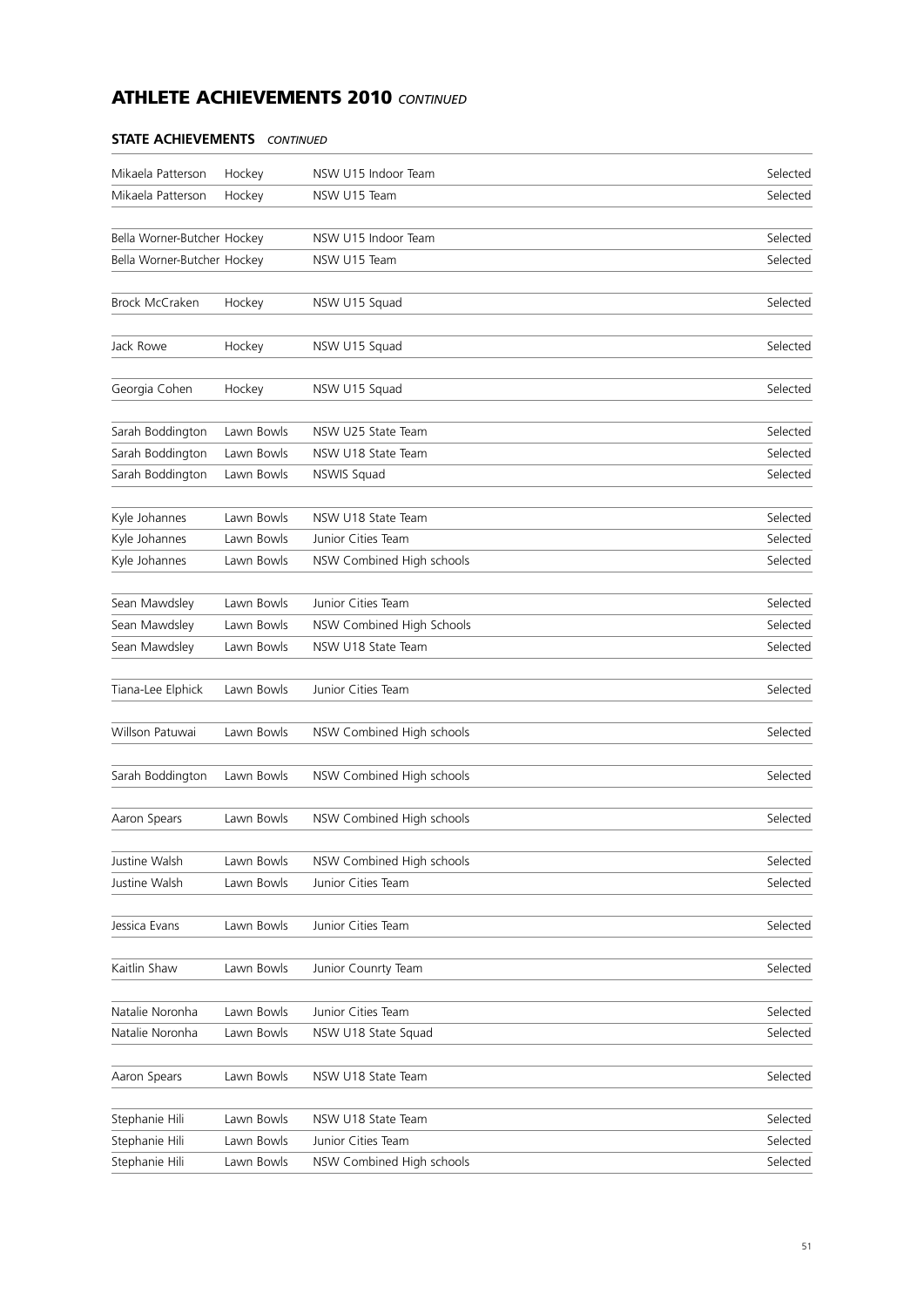| Stella Crick             | Tennis      | National Goolagong Camp                        | Selected to attend                                            |
|--------------------------|-------------|------------------------------------------------|---------------------------------------------------------------|
| Stella Crick             | Tennis      | NSW U15 Combined Independent Schools           | Selected in tennis team                                       |
| Stella Crick             | Tennis      | Capital Open                                   | Runner-up Open Mixed Doubles                                  |
|                          |             |                                                |                                                               |
| Ellen Perez              | Tennis      | Wollongong Junior Open Gold                    | Runner-up in 16 years single & won doubles                    |
| Ellen Perez              | Tennis      | Bathurst Open                                  | Won Open womens Singles & Open Mixed Doubles                  |
| Ellen Perez              | Tennis      | Nepean Open                                    | Won Open Mixed Doubles & Open Womens Doubles                  |
| Ellen Perez              | Tennis      | Gosford Summer #4 Silver Tournament            | Runner up open women's                                        |
|                          |             |                                                |                                                               |
| Gabby Hooker             | Tennis      | <b>ACT Junior Open</b>                         | Won Girls U16 Singles & Doubles                               |
| Gabby Hooker             | Tennis      | Capital Open                                   | 3/4 in Open Womens Singles & Open Womens Doubles              |
|                          |             |                                                |                                                               |
| Hannah Muirhead          | Tennis      | Capital Open                                   | 3/4 in Opens womens Doubles                                   |
|                          |             |                                                |                                                               |
| Rochelle Morris          | Tennis      | <b>ACT Junior Open</b>                         | Won Girls U16 Doubles                                         |
|                          |             |                                                |                                                               |
| Jack Swindells           | Tennis      | Wollongong Junior Open Gold                    | runner-up 16 years boys                                       |
| Jack Swindells           | Tennis      | <b>ACT Junior Open</b>                         | Won Boys U16 Singles                                          |
| Jack Swindells           | Tennis      | <b>ACT Junior Open</b>                         | Semi finals Boys U16 Doubles                                  |
|                          |             |                                                |                                                               |
| Mackenzie Edwards Tennis |             | Metropolitan Hardcourt Championships           | Won Boys 14 Years Doubles                                     |
|                          |             |                                                |                                                               |
| Kirsty McRae             | Tennis      | <b>ACT Junior Open</b>                         | Semi finals Girls U14 Singles                                 |
| Kirsty McRae             | Tennis      | Metropolitan Hardcourt Championships           | Semi Finals Girls 14 Years Singles                            |
| Emma McKeon              | Swim Sports | <b>NSW State Titles</b>                        | 1st 15 Years 50m, 100m, 200m, 400m Freestyle & 100m Butterfly |
| Emma McKeon              | Swim Sports | NSW State Titles                               | 3rd 15Years 200m Backstroke & U16 400m Free Relay             |
| Emma McKeon              | Swim Sports | State Open Short Course Championship           | Won open 50m & 3rd in 100m & 200m freestlye                   |
|                          |             |                                                |                                                               |
| Jarrod Poort             | Swim Sports | NSW State Titles                               | 1st 15 Years 400m & 1500m Freestyle                           |
| Jarrod Poort             | Swim Sports | NSW State Titles                               | 3rd 15 Years 200m Freestyle                                   |
| Jarrod Poort             | Swim Sports | <b>NSW State Titles</b>                        | 3rd U16 400m Free Relay                                       |
| Jarrod Poort             | Swim Sports | NSW State Open                                 | 2nd 4 x 200m Free Relay                                       |
| Jarrod Poort             | Swim Sports | NSW Open Water Championships                   | 1st Boys 16 years 5k & 10k                                    |
|                          |             |                                                |                                                               |
| Zoe Elkerton             | Swim Sports | NSW Open Water Championships                   | 1st Girls 16 years 10k                                        |
| Zoe Elkerton             | Swim Sports | NSW Surf Life Savings Endurance Championships  | 2nd Girls U19 Category                                        |
|                          |             |                                                |                                                               |
| Aaron Ferderer           | Swim Sports | <b>NSW State Titles</b>                        | 3rd 14 Years 1500m freestyle                                  |
|                          |             |                                                |                                                               |
| Alexis Mastro            | Swim Sports | <b>NSW State Titles</b>                        | 1st 14 Years 100m Backstroke                                  |
| Alexis Mastro            | Swim Sports | <b>NSW State Titles</b>                        | 2nd 14 Years 100m Butterfly                                   |
| Alexis Mastro            | Swim Sports | NSW State Titles                               | 3rd 14 Years 200m Backstroke & 3rd U16 400m Free Relay        |
| Alexis Mastro            | Swim Sports | Victorian State Age Short Course Championships | 1st Girls 14 Years 100m Backstroke                            |
| Alexis Mastro            | Swim Sports | NSW State Age Short Course Team                | Selected                                                      |
|                          |             |                                                |                                                               |
| Zoe Elkerton             | Swim Sports | <b>NSW State Titles</b>                        | 2nd 15 Years 200m Butterfly                                   |
| Zoe Elkerton             | Swim Sports | <b>NSW State Titles</b>                        | 3rd 15 Years 800m Freestyle, 400m I.M. & 16 400m Free Relay   |
| Zoe Elkerton             | Swim Sports | NSW State Age Short Course Team                | Selected                                                      |